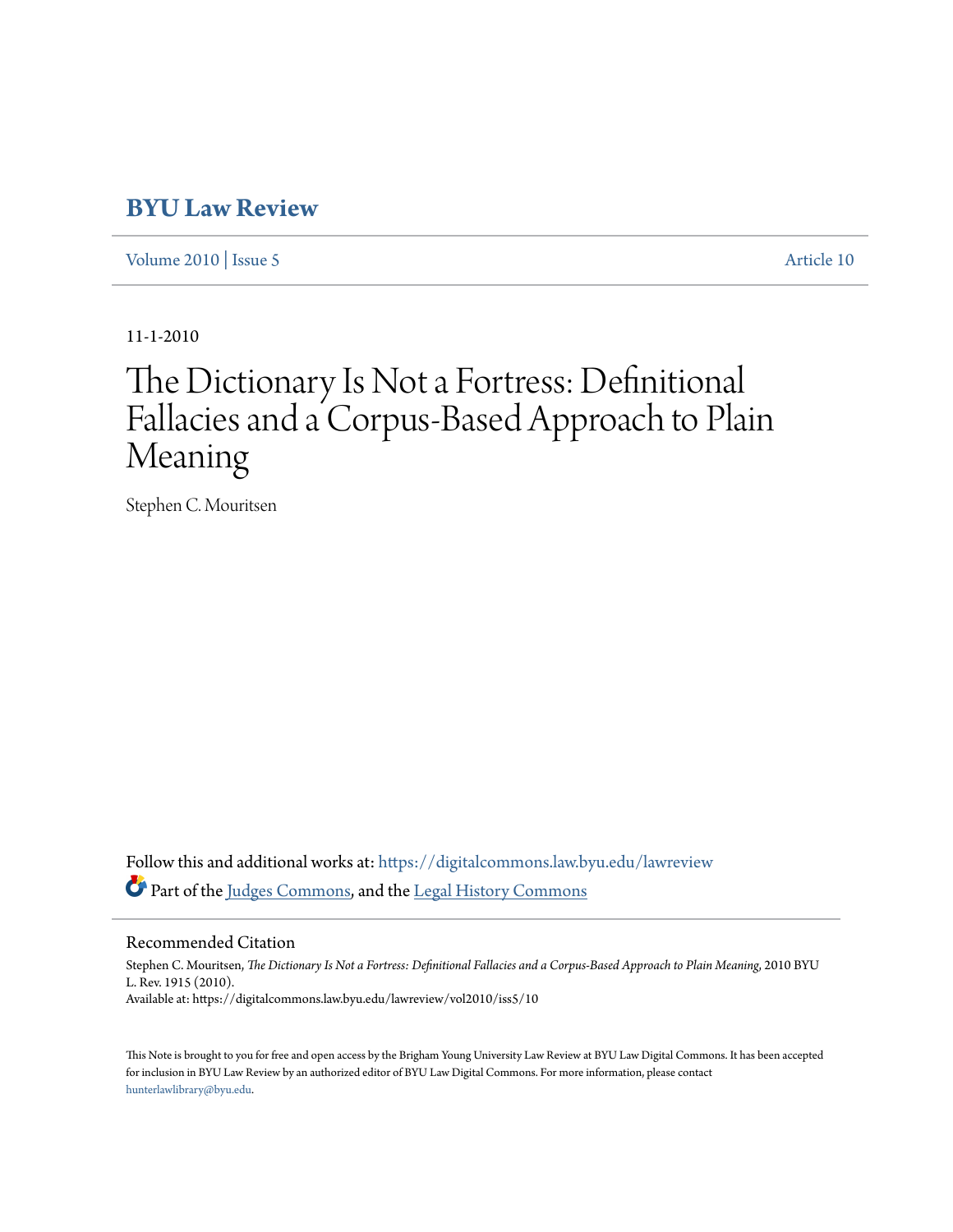# The Dictionary Is Not a Fortress: Definitional Fallacies and a Corpus-Based Approach to Plain Meaning

[I]t is one of the surest indexes of a mature and developed jurisprudence not to make a fortress out of the dictionary.

—Judge Learned Hand<sup>1</sup>

The judicial conception of lexical meaning—i.e., what judges think about what words mean, or, more importantly, *how* judges arrive at the meaning of contested terms—is often outcome determinative. Vast fortunes or years of confinement may balance precariously on the interpretation of a single word. When faced with hard cases<sup>2</sup>—cases in which contextual cues or legislative definitions do not decisively favor either party's asserted meaning—judges, like many speakers of English, will cast about for interpretive tools, often "looking for comfortable reassurance" in one of the language's "more firmly established and dependably stable institutions"—the English dictionary.<sup>3</sup> Such dictionaries, said Justice Jackson, are "the last resort of the baffled judge."<sup>4</sup>

Baffled or not, judges cannot escape the reverence with which society regards its dictionaries—a reverence that often borders on the devotional.<sup>5</sup> Indeed, the dictionary is sometimes spoken of as a

 3. RANDOLPH QUIRK, STYLE AND COMMUNICATION IN THE ENGLISH LANGUAGE 86 (1982).

 <sup>1.</sup> Cabell v. Markham, 148 F.2d 737, 739 (2d Cir. 1945).

 <sup>2.</sup> Ronald Dworkin, *Hard Cases*, 88 HARV. L. REV. 1057, 1060 (1975) (defining "hard cases" as those in which "no settled rule dictates a decision either way"); RICHARD A. POSNER, HOW JUDGES THINK 211–12 (2008) ("[D]ifficult cases . . . are so mainly because they are cases in which the orthodox materials of legal decision making cannot produce a satisfactory decision.").

 <sup>4.</sup> Jordon v. DeGeorge, 341 U.S. 223, 234 (1951) (Jackson, J., dissenting).

 <sup>5.</sup> JONATHON GREEN, CHASING THE SUN: DICTIONARY MAKERS AND THE DICTIONARIES THEY MADE xiii (1997) ("The lexicographer, the interpreter and arbiter of the very language that underpins every aspect of communication, is far more deity than drudge. Or if not a deity, then certainly a priest, charged by society—whether consciously or not—with the revelation of the linguistic verities."); QUIRK, *supra* note 3, at 86–87 ("The time-hallowed format [of the dictionary] helps to place it mentally with the Bible (alongside which it is likely to find itself physically), and the advertiser's warning that 'no home should be without it' finds a ready response in the natural awe that we rightly have for our language faculty and further contributes to the implicit belief that the dictionary is one's linguistic bible.").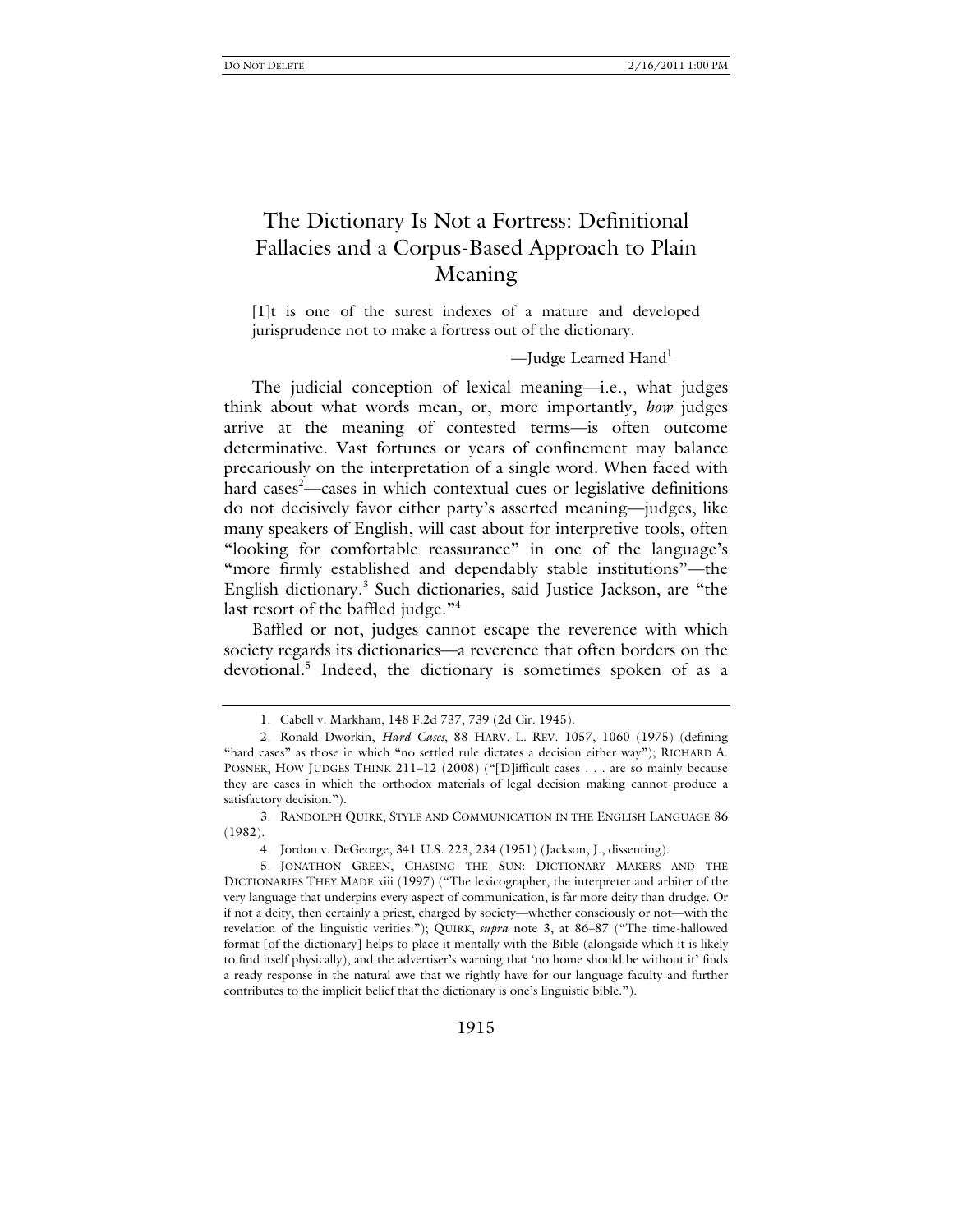"linguistic bible."<sup>6</sup> Though such reverence for dictionaries is "deeply embedded in our culture,"<sup>7</sup> dictionaries are often inadequate objects of our devotion,<sup>8</sup> and their compilation is a decidedly human endeavor.<sup>9</sup> "[W]e commonly ignore the fact," says Professor Lawrence Solan, "that someone sat there and wrote the dictionary, and we speak as though there were only one dictionary, whose lexicographer got all the definitions 'right' in some sense that defies analysis."<sup>10</sup>

Perhaps no case in recent memory has better illustrated the Supreme Court's difficulty in resolving lexical ambiguity and its problematic reliance upon dictionaries as aids to interpretation than that of *Muscarello v. United States*. 11 At issue in *Muscarello* was the interpretation of the phrase *carries a firearm* and whether Congress intended by that term to include the notion of conveyance in a vehicle.12 This language became law as part of the Omnibus Crime Control and Safe Streets Act of 1968 (the "Act"), and was later codified as 18 U.S.C.  $\oint$  924(c)(1). In reaching the conclusion that Congress did, in fact, intend the conveyance meaning, the Court relied upon an extraordinary panoply of sources, including: the King James Bible, *Robinson Crusoe*, and *Moby Dick*, as well as two electronic newspaper databases and several unabridged dictionaries.<sup>13</sup>

Not to be outdone, the dissent likewise relied upon a legal

1916

<sup>6</sup>*.* QUIRK, *supra* note 3, at 86–87.

 <sup>7.</sup> Lawrence Solan, *When Judges Use Dictionaries*, 68 AM. SPEECH 50, 50 (1993) ("[O]ur society's reverence for dictionaries is not driven by the latest discoveries in psycholinguistic research. Rather, it is deeply embedded in our culture.").

<sup>8</sup>*. See* A. Raymond Randolph, *Dictionaries, Plain Meaning, and Context in Statutory Interpretation*, 17 HARV. J.L. & PUB. POL'Y 71, 72 (1994) ("[C]iting to dictionaries creates a sort of optical illusion, conveying the existence of certainty—or 'plainness'—when appearance may be all there is.").

 <sup>9.</sup> GREEN, *supra* note 5, at xiv ("[D]ictionaries do not emerge from some lexicographical Sinai; they are the products of human beings. And human beings, try as they may, bring their prejudices and biases into the dictionaries they make.").

<sup>10</sup>*. See* Solan, *supra* note 7, at 50. Rather than a cultural instinct, a resort to dictionaries in order to ascertain the plain meaning of a text is sometimes mandated by precedent. *See, e.g.*, Lorillard Tobacco v. Am. Legacy, 903 A. 2d 728, 738 (Del. 2006) ("We agree that the Vice Chancellor's abandonment of all dictionaries and his innovative review of how legal writers have used ordinary words in their texts to ascertain the plain meaning of the words are not supported by precedent. Under well-settled case law, Delaware courts look to dictionaries for assistance in determining the plain meaning of terms which are not defined in a contract.").

 <sup>11. 524</sup> U.S. 125 (1998).

<sup>12</sup>*. Id.* at 126–27.

<sup>13</sup>*. Id*. at 127–30.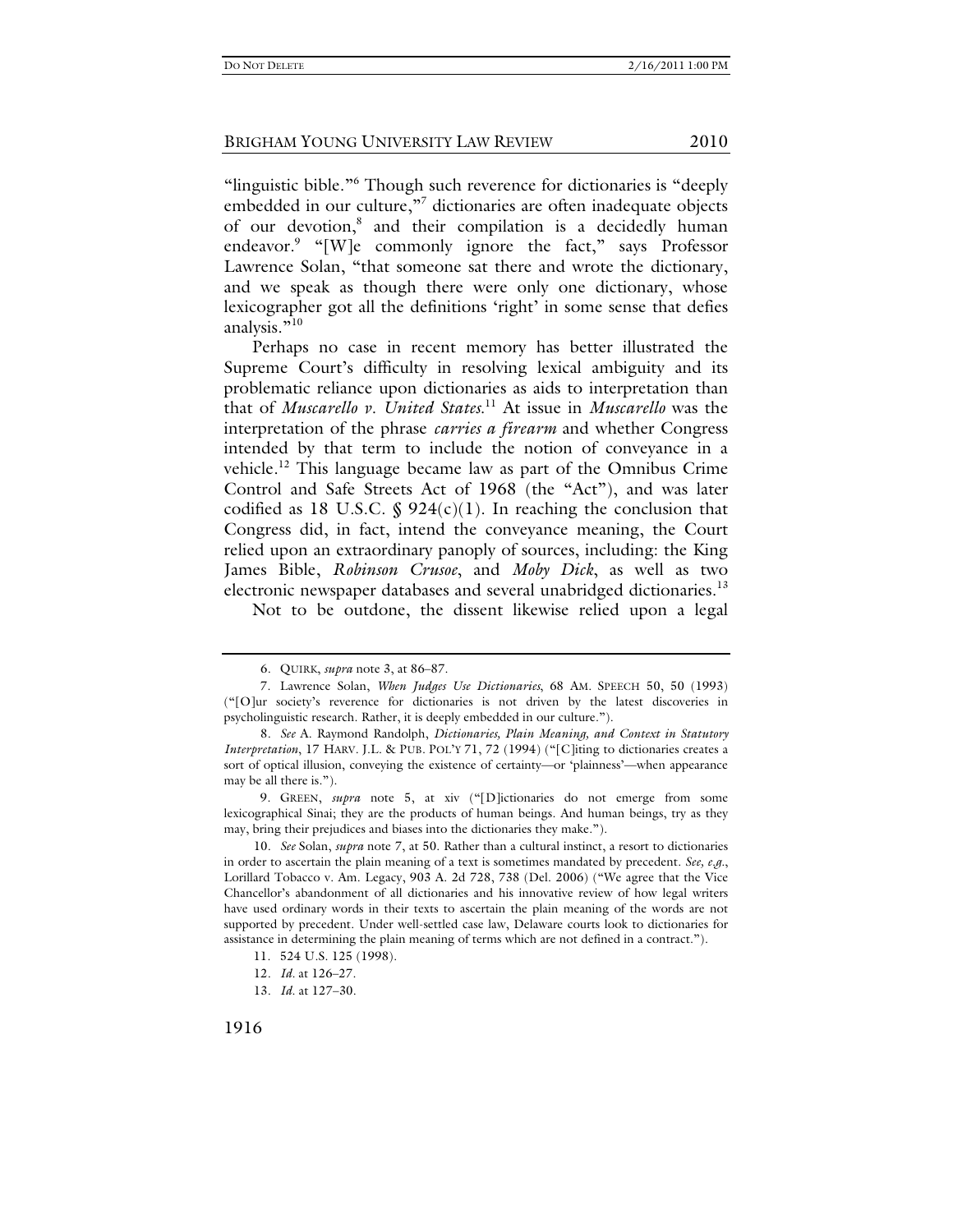dictionary, several alternative translations of the Bible, and works of poetry,<sup>14</sup> as well as a statement from Charles Bronson's character in *The Magnificent Seven*, 15 a quotation from the television show  $M^*A^*S^*H$ ,<sup>16</sup> and one of the Supreme Court's very few references to *Sesame Street*. 17

"As the century nears its end," said one state court judge, "it is apparent that the competing opinions in [*Muscarello*] represent one of the great textualist moments of our period."18 The case has been variously characterized as "an energetic textual debate"<sup>19</sup> and as more of "a food fight ... than a serious argument among distinguished jurists."<sup>20</sup> The case has likewise been said to show "a need for improvement in judicial reasoning about statutory concepts,"21 or, perhaps less generously, "it illustrates how bankrupt courts are when they must actually decide just what makes ordinary meaning ordinary."<sup>22</sup>

In the midst of all of the *Muscarello* Court's lexical wrangling, it is easy to lose sight of what is at stake.<sup>23</sup> Frank Muscarello set out to

18. Henderson v. State, 715 N.E.2d 833, 835 n.3 (Ind. 1999).

19*. Id.* at 835.

22*. See* Solan, *supra* note 20, at 2053.

23*. See* Muscarello v. United States, 524 U.S. 125, 140 (1998) (Ginsburg, J., dissenting).

<sup>14</sup>*. Id.* at 142–44 (Ginsburg, J., dissenting).

<sup>15</sup>*. Id.* at 144 n.6 ("You think I am brave because I carry a gun. Well, your fathers are much braver because they carry responsibility, for you, your brothers, your sisters, and your mothers.") (quoting THE MAGNIFICENT SEVEN (The Mirisch Company, Inc. and Alpha Productions 1960)).

<sup>16</sup>*. Id.* ("I will not carry a gun. . . . I'll carry your books, I'll carry a torch, I'll carry a tune, I'll carry on, carry over, carry forward, Cary Grant, cash and carry, carry me back to Old Virginia, I'll even 'hari-kari' if you show me how, but I will not carry a gun!") (quoting *M\*A\*S\*H: Officer of the Day* (CBS television broadcast Sept. 24, 1974)).

<sup>17</sup>*. Id.* at 147 n.11 ("But as viewers of 'Sesame Street' will quickly recognize, 'one of these things [a statute authorizing conduct] is not like the other [a statute criminalizing conduct].'"). One commentator has noted that these responses by the dissent were intended to be subtly humorous. Laura Krugman Ray, *Justice Ginsburg and the Middle Way*, 68 BROOK. L. REV. 629, 671–72 (2003) ("The dissent suggested her sensitivity to the nuances of words and the care with which she chooses them when she is putting herself in opposition to her colleagues, but it also suggested that she is more inclined to moderate her criticism with playfulness than to intensify it with an aggressively hostile tone. It is characteristic of Ginsburg that even her strongest dissents avoid the soaring rhetoric other members of the Court often  $use.$ ").

 <sup>20.</sup> Lawrence M. Solan, *The New Textualist's New Text*, 38 LOY. L.A. L. REV. 2027, 2053 (2005).

 <sup>21.</sup> Lawrence M. Solan, *Why Laws Work Pretty Well, but Not Great: Words and Rules in Legal Interpretation*, 26 LAW & SOC. INQUIRY 243, 258 (2001).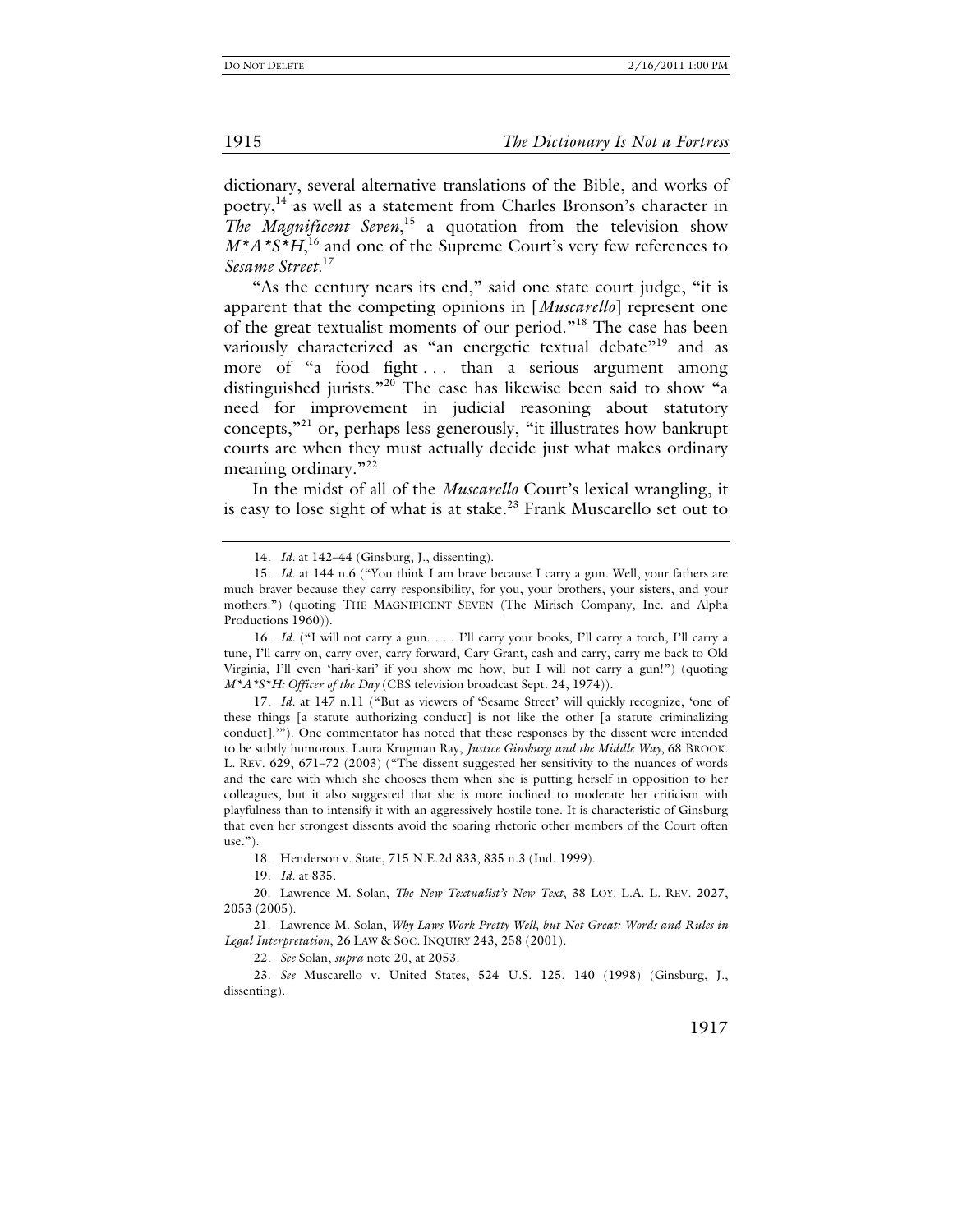sell marijuana with a handgun locked in the glove compartment of his truck, and that handgun remained in his glove box until the time of his arrest.<sup>24</sup> By interpreting § 924(c)(1) broadly, the majority has extended Mr. Muscarello's likely ten-to-sixteen month sentence—a sentence that included a forty-percent increase for possessing, but not carrying, a firearm—to a mandatory five years, plus the additional six-to-twelve months for his underlying drug offense.<sup>25</sup> In our common law system, this means that all criminal defendants similarly situated<sup>26</sup> will be brought within the ambit of this statute's heightened penalty.

In their comprehensive article on Supreme Court dictionary use, entitled *The Lexicon Has Become a Fortress*, Judge Samuel Thumma and Jeffrey Kirchmeier cite *Muscarello* as evidence that the Court's dictionary usage "at times appears to lack principled guidance."<sup>27</sup> Their discussion of *Muscarello* is framed in the broader context of an overarching trend to rely upon dictionaries to resolve lexical ambiguity<sup>28</sup>—a trend with important implications for the rule of law.29 Professor Lawrence Solan, referenced above, has characterized *Muscarello* as "an advertisement for the need of more serious judicial approaches to the meanings of statutory words."30 He contends that the discussion of ordinary meaning in *Muscarello* is actually a search for two types of meaning: (1) a rule-based definition of *carry* derived

 27. Samuel A. Thumma & Jeffrey L. Kirchmeier, *The Lexicon Has Become a Fortress: The United States Supreme Court's Use of Dictionaries*, 47 BUFF. L. REV. 227, 270–71 (1999).

28*. Id.* at 248–60 (citing statistical data demonstrating that "the decade of the 1990s [gave] rise to nearly *half* of *all* the opinions in the court's two-century history where a Justice has relied on a dictionary"); Note, *Looking It Up: Dictionaries and Statutory Interpretation*, 107 HARV. L. REV. 1437, 1454 (1994) [hereinafter *Looking It Up*] (showing a nearly exponential increase in the Court's reliance upon dictionaries).

<sup>24</sup>*. Id.* at 127 (majority opinion).

<sup>25</sup>*. Id.* at 141 (Ginsburg, J., dissenting).

 <sup>26.</sup> The precise number of criminal defendants subjected to heightened penalty under the *Muscarello* holding is not entirely clear. One study put the number at "fewer than 200 a year." *See* Paul J. Hofer, *Federal Sentencing for Violent and Drug Trafficking Crimes Involving Firearms: Recent Changes and Prospects for Improvement*, 37 AM. CRIM. L. REV. 41, 62 (2000). Still, if the *Muscarello* decision is based on fallacious reasoning about the meaning of words and the content of dictionaries, as I argue that it is, it would be small comfort to a federal prisoner spending an extra five years in prison to know that only a few hundred people each year are similarly situated.

<sup>29</sup>*. See* Solan, *supra* note 20, at 2053.

 <sup>30.</sup> Solan, *supra* note 21, at 259.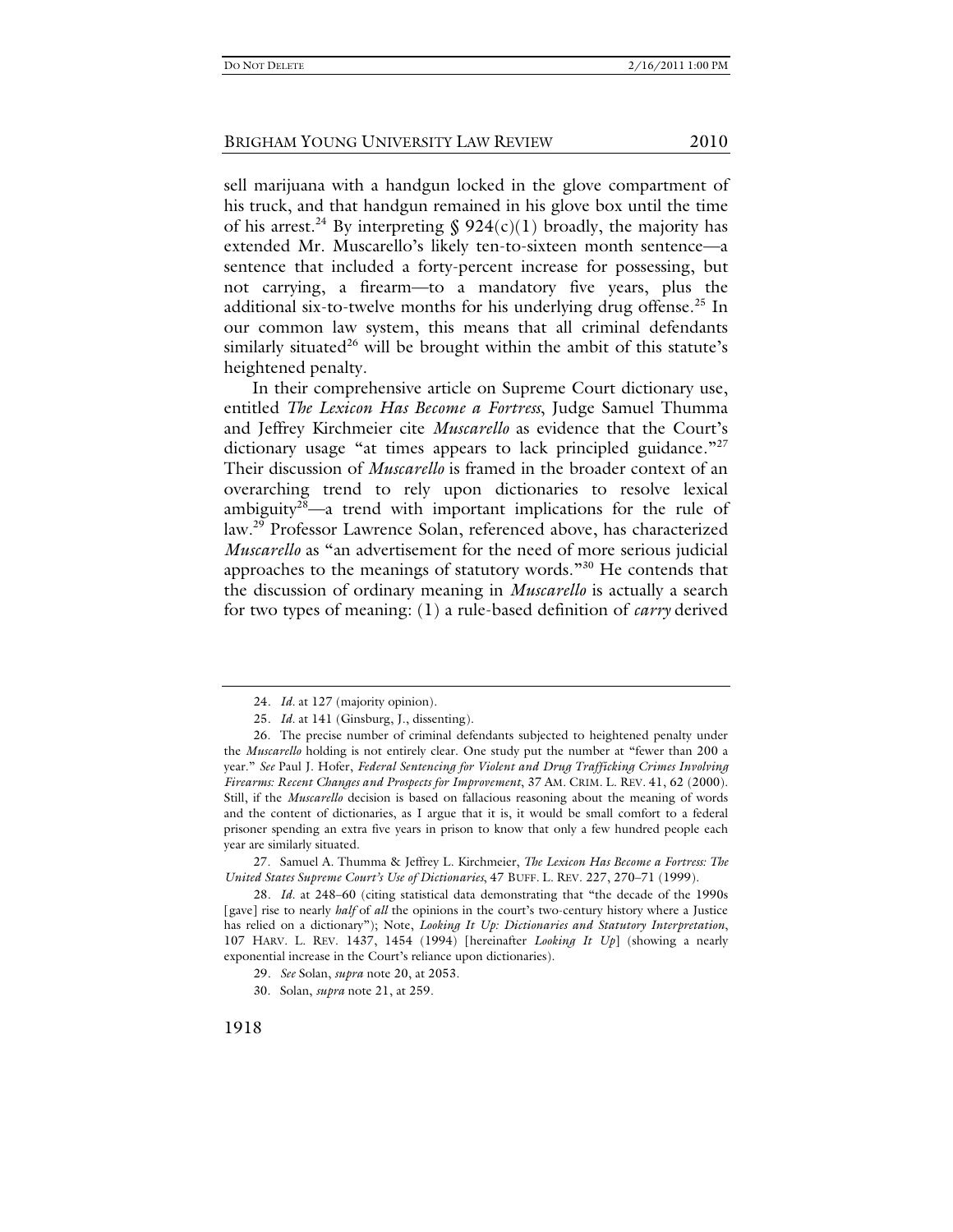1915 *The Dictionary Is Not a Fortress*

from dictionaries; and (2) a prototypical meaning of *carry* as evidenced by the usage of the term.<sup>31</sup>

This Comment will examine a question not addressed in prior discussions of *Muscarello*, which is that the majority's discussion regarding the ordinary meaning of *carry* rests upon demonstrably incorrect assumptions about the content and structure of dictionaries. I chose the *Muscarello* decision for analysis, not necessarily because I believe it to be illustrative of the interpretive approach favored by the decision's author, Justice Stephen Breyer. Justice Breyer's reticence to resort to what might be viewed as textual pedantry is obvious from the opinion itself.<sup>32</sup> Instead, *Muscarello* reveals common but fallacious assumptions about the structure and content of dictionaries—assumptions that are widely shared in the legal community. Having dismissed these assumptions as erroneous, I will then suggest an alternative method for examining questions of ordinary meaning—a method based in a computational approach to linguistic analysis known as corpus linguistics. This approach offers intriguing possibilities for ambiguity resolution, while avoiding some of the pitfalls of the *Muscarello* Court's dictionary-based jurisprudence.

Part I examines the traditional use of dictionaries in statutory interpretation. Part II addresses the majority's argument in *Muscarello*, identifying the definitional fallacies that undermine the Court's reasoning in the case. Part III examines the majority's reliance upon electronic databases in determining the ordinary meaning of *carry*. Part IV will address briefly the majority's purposivist argument and Justice Ginsburg's dissent. Part V proposes a corpus-based approach to resolving questions of lexical ambiguity. Part VI concludes this Comment.

#### I. DICTIONARIES AND THE COURT

Before proceeding to the arguments at issue in *Muscarello*, it may be helpful to contextualize the dramatic rise in dictionary use by the Court and to examine the historic role of dictionaries in the Court's jurisprudence. As noted in the epigraph above, Judge Learned Hand stated that "it is one of the surest indexes of a mature and developed

<sup>31</sup>*. Id.*

<sup>32</sup>*. See infra* notes 148–59 and accompanying text.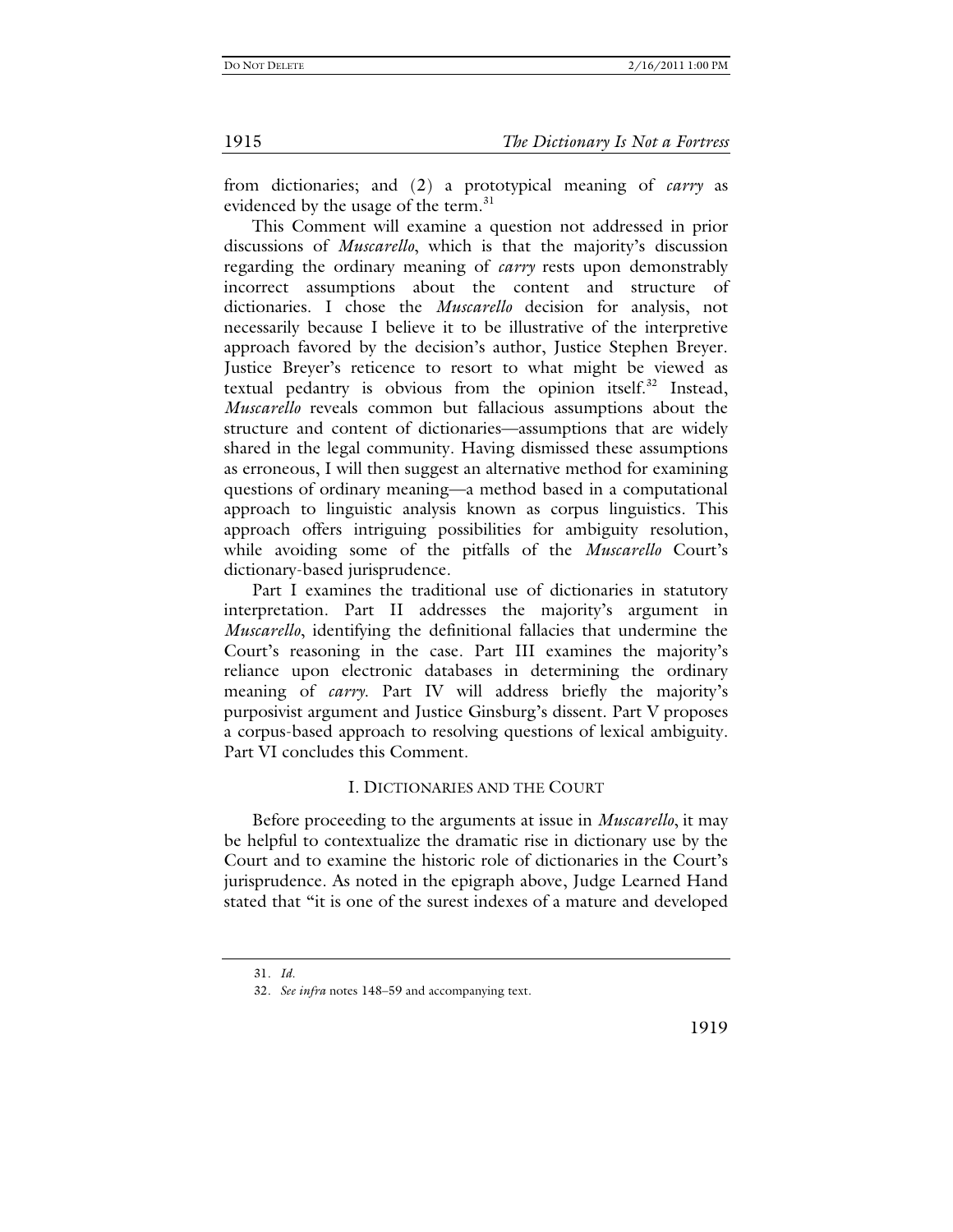jurisprudence not to make a fortress out of the dictionary."<sup>33</sup> Perhaps a similar sentiment cautioned judicial restraint in appealing to dictionaries in the earliest decades of the Republic. Prior to 1864, the Supreme Court cited dictionaries in only three cases,  $34$  and this paucity of dictionary citation continued until the 1970s when dictionary citation began to grow exponentially.<sup>35</sup>

The exponential growth in the number of times the Court cites dictionaries corresponds to a similarly dramatic rise in the statistical frequency of the words *ambiguity* and *ambiguous* in Supreme Court decisions.<sup>36</sup> From the Court's inception, through 1969, the term *ambiguous* had a statistical frequency between eleven-to-thirteen words per million.<sup>37</sup> From 1970 to 2005, that number increased to over one-hundred words per million.<sup>38</sup> During that same timeframe, the Court has increased its invocation of the so-called "Plain Meaning Rule" by an order of magnitude.<sup>39</sup> Again from the Court's inception, through 1969, the phrase *plain meaning* never had a statistical frequency of more than 4.2 words per million, while the phrase *ordinary meaning* never rose above 3.7 words per million.<sup>40</sup> From 1991 to 2005, the statistical frequency of both phrases nearly quadrupled from their previous highs—*plain meaning* rose to 15.43 words per million and *ordinary meaning* rose to 15.77.<sup>41</sup>

Correlation is not causation, but the dramatic and coincident rise in the Court's reliance upon dictionaries, the Court's discussion of ambiguity, and the Court's invocation of the Plain Meaning Rule is striking. Justice Antonin Scalia has suggested that "[w]e live in an age of legislation,"<sup>42</sup> and that "[b]y far the greatest part of what ...

41*. Id.*

 42. ANTONIN SCALIA, A MATTER OF INTERPRETATION: FEDERAL COURTS AND THE LAW 13 (1998); *see also*, Felix Frankfurter, *Some Reflections on the Reading of Statutes*, 47 COLUM. L. REV. 527, 527 (1947) ("Broadly speaking, the number of cases disposed of by opinions has not changed from term to term. But even as late as 1875 more than 40% of the controversies before the Court were common-law litigation, fifty years later only 5%, while today cases not resting on statutes are reduced almost to zero. It is therefore accurate to say that courts have ceased to be the primary makers of law in the sense in which they 'legislated'

1920

 <sup>33.</sup> Cabell v. Markham, 148 F.2d 737, 739 (2d Cir. 1945).

<sup>34</sup>*. See* Thumma & Kirchmeier, *supra* note 27, at 248.

<sup>35</sup>*. See id.* at 252–60; *Looking It Up*, *supra* note 28, at 1454.

<sup>36</sup>*. See* Appendix I.

<sup>37</sup>*. Id.*

<sup>38</sup>*. Id.*

<sup>39</sup>*. See* Appendix II.

<sup>40</sup>*. Id.*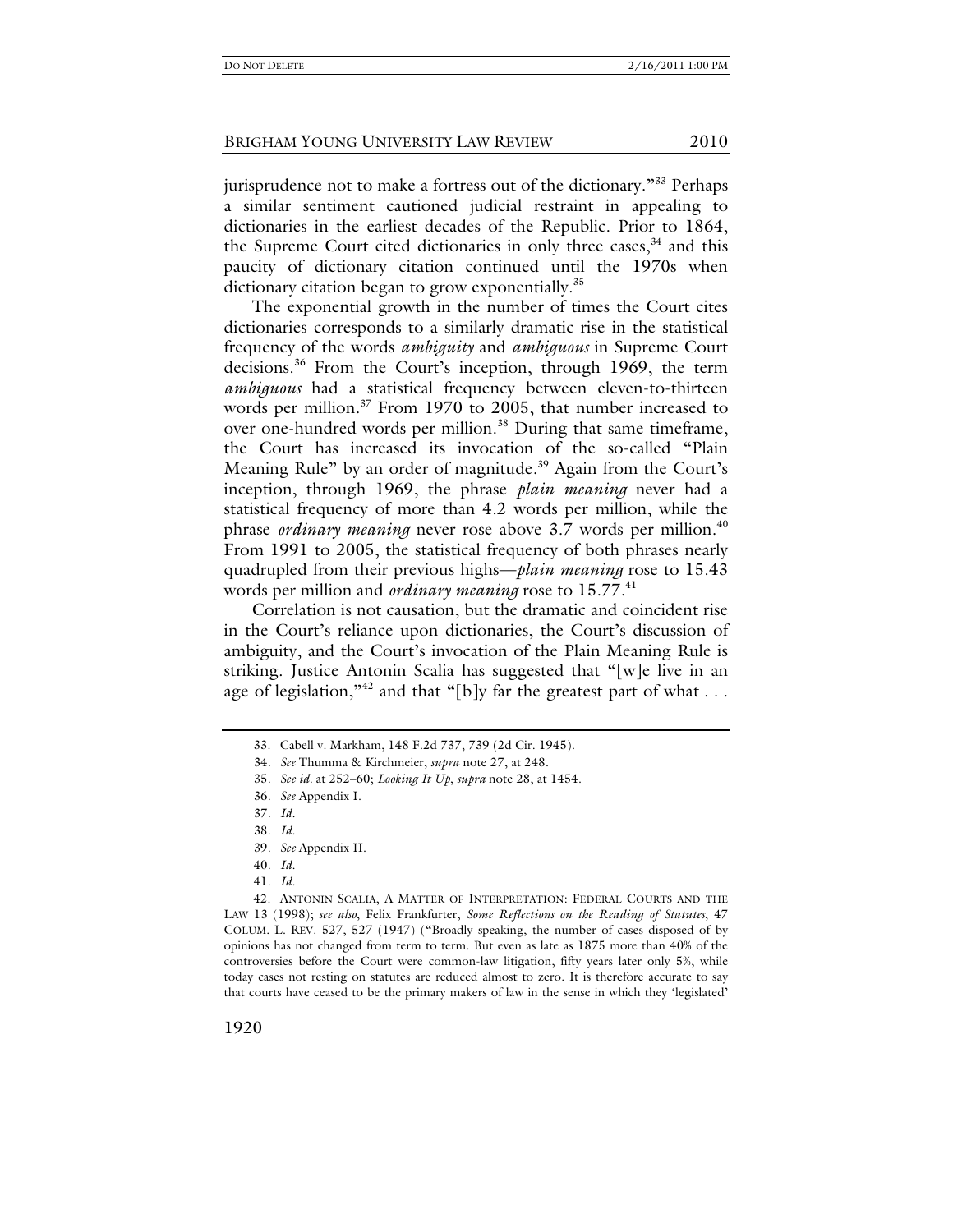all federal judges do is interpret the meaning of federal statutes and federal agency regulations."43 If Justice Scalia's assessment is correct, and if we may properly draw the inference from the data above that courts are increasingly turning to dictionaries to resolve questions of ambiguity and ordinary meaning, then a principled approach to use of dictionaries in general and the resolution of lexical ambiguity in particular is needed now more than ever.

#### *A. The Defining and Instantiating Role of Dictionaries*

Prior to this comparatively recent escalation in dictionary use by the Court, dictionaries were employed for their definitional function—they were used to aid judges in understanding the meaning of a forgotten or unknown term. This practice of appealing to dictionaries simply as memory aids was deemed a function of judicial notice.<sup>44</sup>

[Words] must receive their ordinary meaning. Of that meaning the court is bound to take judicial notice, as it does in regard to all words in our own tongue; and upon such a question dictionaries are admitted, not as evidence, but only as aids to the memory and understanding of the court.<sup>45</sup>

This definitional use of dictionaries by judges is at once the most obvious and the least controversial;  $46$  surprisingly, it is likewise the least common.<sup>47</sup>

45*.* Thumma & Kirchmeier, *supra* note 27, at 246–48; Nix v. Hedden, 149 U.S. 304, 306–07 (1893) (holding at the nadir of the Court's botanical competence that the tomato is a vegetable).

46*. See* Solan, *supra* note 7, at 55 ("In other cases, the dictionary is used to give the reader a general sense of the word, which seems to me an appropriate use of the dictionary, whether or not it is necessary."); Craig Hoffman, *Parse the Sentence First: Curbing the Urge to Resort to the Dictionary when Interpreting Legal Texts*, 6 N.Y.U. J. LEGIS. & PUB. POL'Y 401,

the common law. It is certainly true of the Supreme Court, that almost every case has a statute at its heart or close to it.").

<sup>43</sup>*.* SCALIA, *supra* note 42, at 13–14.

 <sup>44.</sup> Thumma & Kirchmeier, *supra* note 27, at 246–48; *see also* Werk v. Parker, 249 U.S. 130, 132–33 (1918) ("[W]e deem it clear, beyond question—that the court [is] justified in taking judicial notice of facts that appeared so abundantly from standard works accessible in every considerable library."); Brown v. Piper, 91 U.S. 37, 42 (1875) ("Of private and special facts, in trials in equity and at law, the court or jury, as the case may be, is bound carefully to exclude the influence of all previous knowledge. But there are many things of which judicial cognizance may be taken. . . . Facts of universal notoriety need not be proved. . . . Among the things of which judicial notice is taken are the laws of nations . . . [and] *the meaning of words in the vernacular language* . . . .") (emphasis added).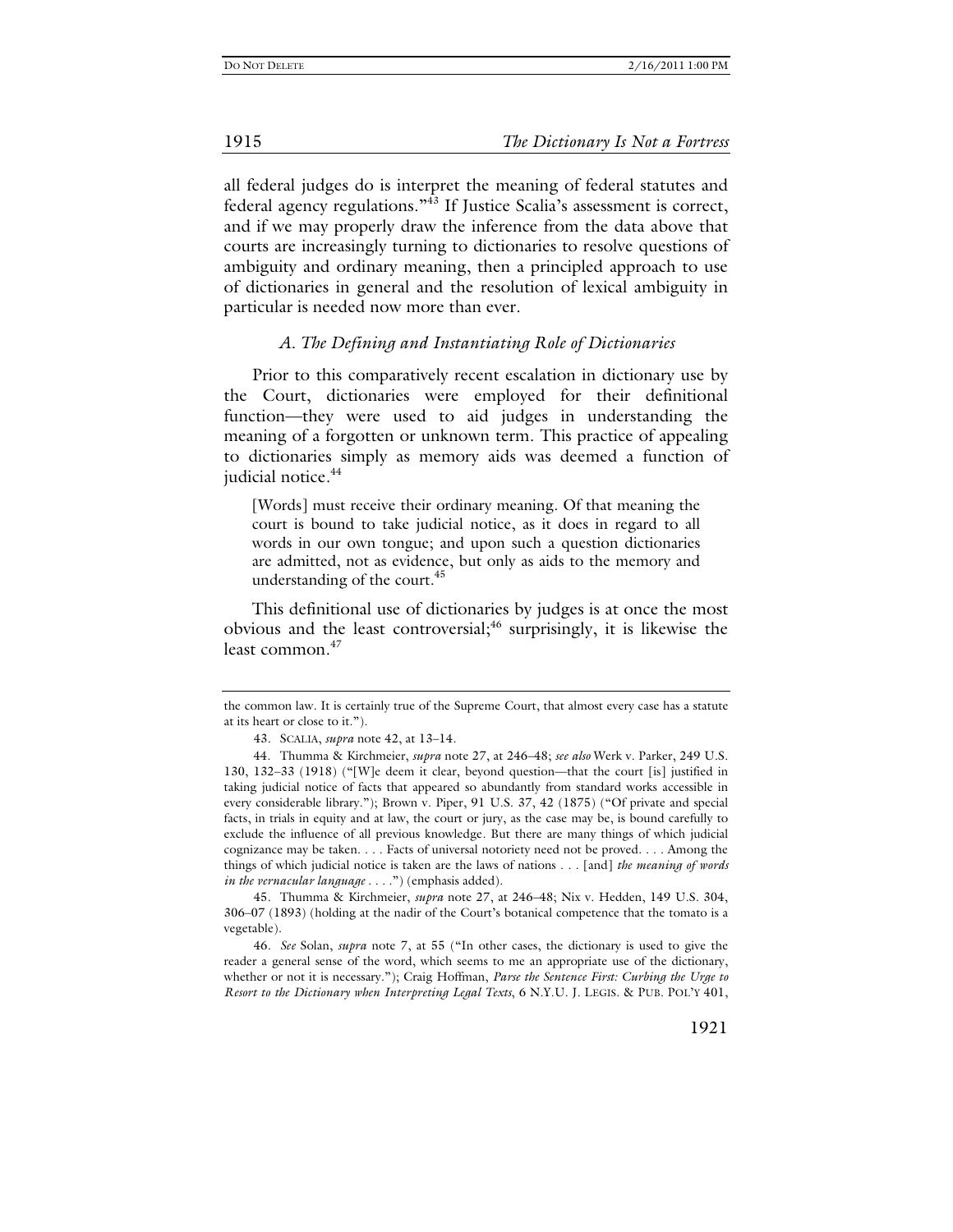Dictionaries may also serve an instantiating function, that is, they may be used by the court to confirm that a contested meaning has been employed in either speech or literature, and has thus been recognized as a valid meaning by lexicographers. Of this instantiating function, Professors Hart and Sacks said:

Unabridged dictionaries are historical records (as reliable as the judgment and industry of the editors) of the meanings with which words have in fact been used by writers of good repute. They are often useful in answering hard questions of whether, in an appropriate context, a particular meaning is *linguistically permissible*. 48

In using a dictionary to instantiate a contested meaning, a judge searches the dictionary to determine what meanings have attained currency in the language at large and are thus linguistically permissible in a given context.<sup>49</sup> This instantiating function may serve a modest channeling role in disputes involving lexical ambiguity. If a party suggests that an opponent's definition for a given term is entirely made up, or otherwise invalid, a judge may turn to the dictionary to confirm that the meaning is instantiated there. In this

<sup>416 (2002–2003) (&</sup>quot;Definition is also used when the Court simply does not know (or believes that the reader may not know) the accurate definition of a word that it is using . . . . Needless to say, [this approach] is completely appropriate when 'definition' is the Court's sole objective.").

<sup>47</sup>*.* Hoffman, *supra* note 46, at 416.

 <sup>48.</sup> HENRY M. HART, JR. & ALBERT M. SACKS, THE LEGAL PROCESS: BASIC PROBLEMS IN THE MAKING AND APPLICATION OF LAW 1375–76 (William N. Eskridge, Jr. & Phillip P. Frickey eds., 1994).

<sup>49</sup>*. See* SCALIA, *supra* note 42, at viii ("Words do have a limited range of meaning, and no interpretation that goes beyond that range is permissible."). Not every meaning of a term will be represented in a dictionary, and thus, if a contested meaning of a given term is not found there, this is not the end the inquiry. For example, in *United States v. Willfong*, 274 F.3d 1297 (9th Cir. 2001), a man was convicted of *interfering with a forest service officer* after merely failing to comply with an officer's order. *Id.* at 1298–99. Judge Noonan, writing in dissent, noted that of the seven senses of *interfere* in *Webster's Third New International Dictionary*, none makes any reference to *failure to comply* and concludes that the court's definition is anomalous. *Id.* at 1304–05 (Noonan, J., dissenting). This conclusion simply ignores the possibility that the editors of the dictionary failed to include an entirely valid, but rare or highly technical meaning. "An unabridged dictionary is simply an historical record, not necessarily all-inclusive, of the meanings which words in fact *have* borne, in the judgment of the editors, in the writings of reputable authors." HART & SACKS, *supra* note 48, at 1190. More compelling is Judge Noonan's argument that the portion of the United States Code at issue in the case has five separate provisions for failing to comply with an officer's order. *Willfong*, 274 F.3d at 1305–06 (Noonan, J., dissenting).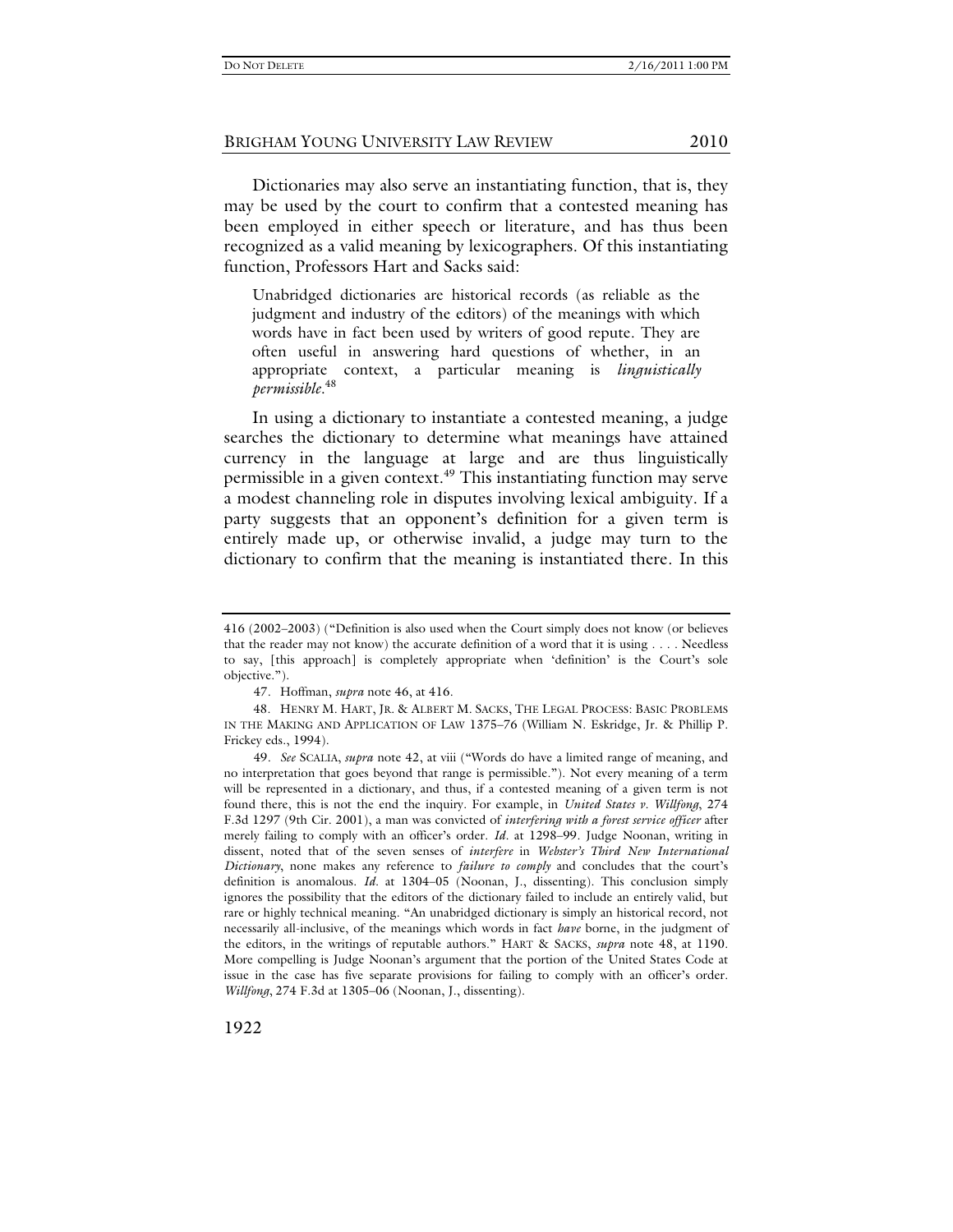respect, the dictionary functions as an "impersonal authority."<sup>50</sup> If the contested meaning appears in the dictionary, then it may be presumed that the meaning is, at the very least, a possible interpretation of a given word. At this point, the utility of the dictionary is at an end; parties with equally plausible meanings must look elsewhere to determine which contested meaning should control.

This modest role for dictionaries—defining unknown terms and instantiating contested meanings—is consistent with both the design and purpose of dictionaries. No longer the arbiters of what is good or correct in language, most contemporary dictionaries have abandoned any concern about prescribing standards of usage and have instead taken on a descriptive approach.<sup>51</sup> This approach has been characterized as follows:

A language has at a given time a finite inventory of words, the meanings of which are revealed in the course of general usage. Since the lexicographer is as liable to be as deviant as the next man, he must have recourse to the usage of as many people as he can—in print. This last phrase embodies the proud ideal of descriptive objectivity; his citations (and interpretations of them) are publicly verifiable.<sup>52</sup>

The implicit claim made when a given definition is included in a dictionary is not that a particular meaning is correct or even common, but that its use, in a given context, is verifiable.<sup>53</sup>

A dictionary, it is vital to observe, never says what meaning a word *must* bear in a particular context. *Nor does it ever purport to say this.*

<sup>50</sup>*. See* HART & SACKS, *supra* note 48, at 1190.

 <sup>51.</sup> LEXICOGRAPHY: PRINCIPLES AND PRACTICE 5 (R. R. K. Hartmann ed., 1985) ("[Lexicography] is above all a descriptive activity, recording existing usage rather than laying down prescriptive or normative rules about how words should be used or which words are to be avoided."); RICHARD CHENEVIX TRENCH, ON SOME DEFICIENCIES IN OUR ENGLISH DICTIONARIES 4–5 (2d ed. 1857) ("A dictionary . . . is an inventory of the language . . . It is not the task of the maker to select the *good* words of the language. . . . The business which he has undertaken is to collect and arrange all the words, whether good or bad . . . which . . . those writing in the language have employed. He is an historian of it, not a critic."); *see*  Thumma & Kirchmeier, *supra* note 20, at 243 ("Today, most contemporary dictionaries are characterized as descriptive rather than prescriptive."); *see also* HOWARD JACKSON, LEXICOGRAPHY: AN INTRODUCTION 66 (2002); SIDNEY I. LANDAU, DICTIONARIES: THE ART AND CRAFT OF LEXICOGRAPHY 254–261 (2d ed. 2001).

<sup>52</sup>*. See* QUIRK, *supra* note 3, at 87.

 <sup>53.</sup> LEXICOGRAPHY: PRINCIPLES AND PRACTICE, *supra* note 51, at 19–20.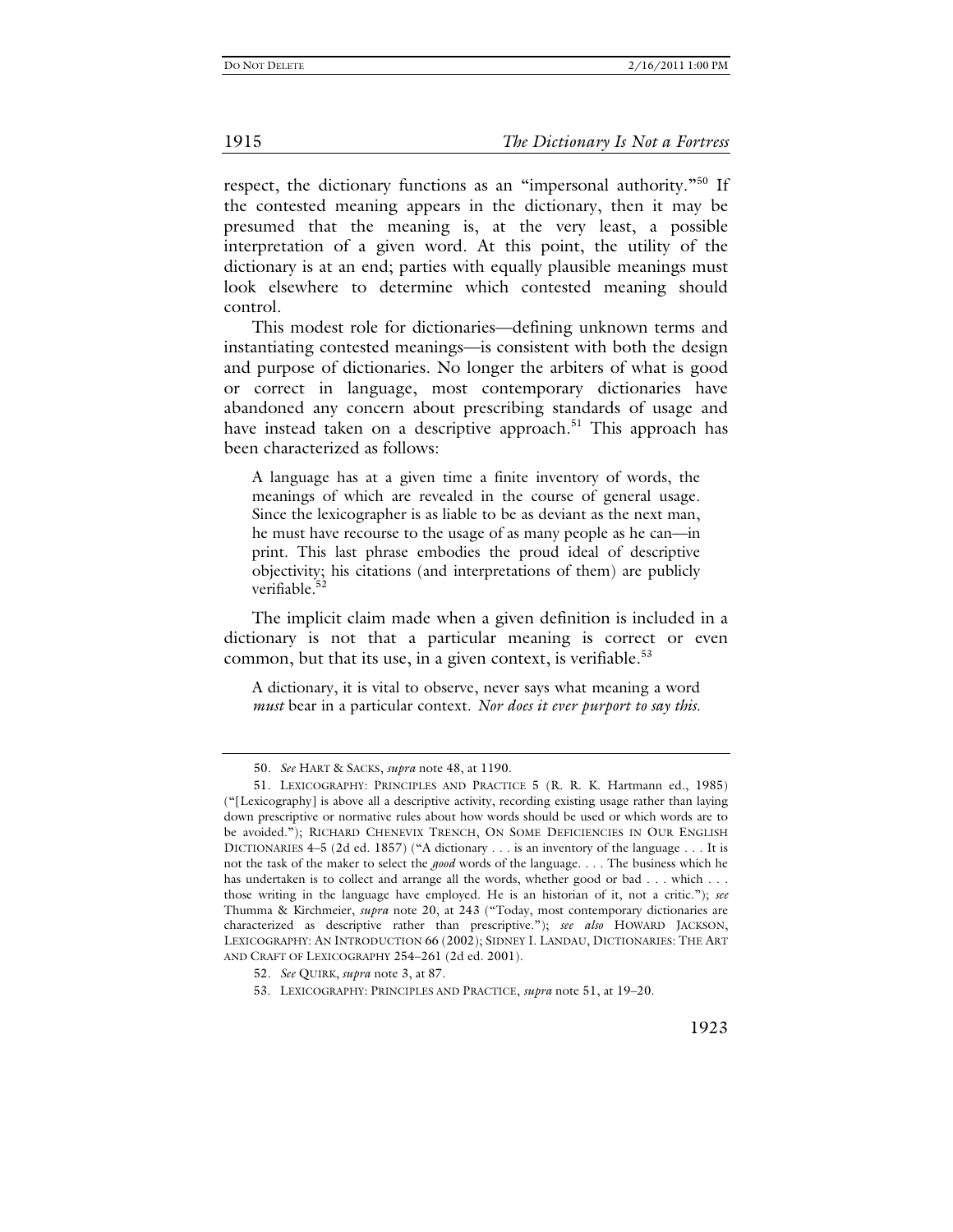An unabridged dictionary is simply an historical record, not necessarily all-inclusive, of the meanings which words in fact have borne . . . . The editors make up this record by collecting examples of uses of the word to be defined, studying each use in context, and then forming a judgment about the meaning in that context. $54$ 

The defining and instantiating role of dictionaries is also consistent with the acontextual nature of the lexical information presented in each dictionary entry. In defining a given term, a dictionary merely presents a range of possible meanings and a record of several ways in which the term has been employed in the past. One of the roles of the lexicographer is to collect records of these uses in a citation file,<sup>55</sup> and to select from among them the most illustrative examples. A dictionary cannot tell us precisely what meaning a word must bear in a particular context, because the lexicographer cannot know *a priori* every context in which the term will be found.

In contrast to this modest role for dictionaries, judges have increasingly sought to employ dictionaries for persuasive ends. They have done so by arguing that because multiple dictionaries define a term in a given way, a particular definition ought somehow to be controlling in a given case. Judges have also maintained that because a definition has been placed in a particular position in what the judge perceives as the dictionary's structural hierarchy, or because the derivation of a term reveals that its original use was similar to the meaning the judge favors, the judge's particular meaning should be

 <sup>54.</sup> HART & SACKS, *supra* note 48, at 1190 (emphasis added); *see also* ARTHUR L. CORBIN, CORBIN ON CONTRACTS § 539 at 511, n.59 (2d ed. 1982) ("The better and more complete the Dictionary the more numerous and varied are the usages that it records and the less dogmatic are its assertions as to their relative merits."); Thumma & Kirchmeier, *supra* note 27, at 293 ("A descriptive dictionary sets forth definitions showing what a word may mean generally, not what a word does mean in context.").

<sup>55</sup>*. See* LANDAU, *supra* note 51, 190 ("A citation file is a selection of potential lexical units in the context of actual usage, drawn from a variety of written sources and often some spoken sources, chiefly because the context illuminates an aspect of meaning. Citations are clipped from the source and pasted on a card or a slip of paper, or retyped, and nowadays are routinely converted into a computer file by optical scanning or rekeyboarding. Citations are also collected to provide illustrative quotations that will be printed in the dictionary."). Perhaps the most famous of these collections is the Scriptorium at Oxford University, which housed the slips of sample usage sent in from the *Oxford English Dictionary'*s more than 800 contributors. SIMON WINCHESTER, THE MEANING OF EVERYTHING: THE STORY OF THE OXFORD ENGLISH DICTIONARY 109–16 (2003). These slips would arrive at the Scriptorium at the rate of nearly 1,000 per day. *Id*. at 112; *see also* LANDAU, *supra* note 51, at 189–206 (describing the role of the citation file in the creation of modern dictionaries).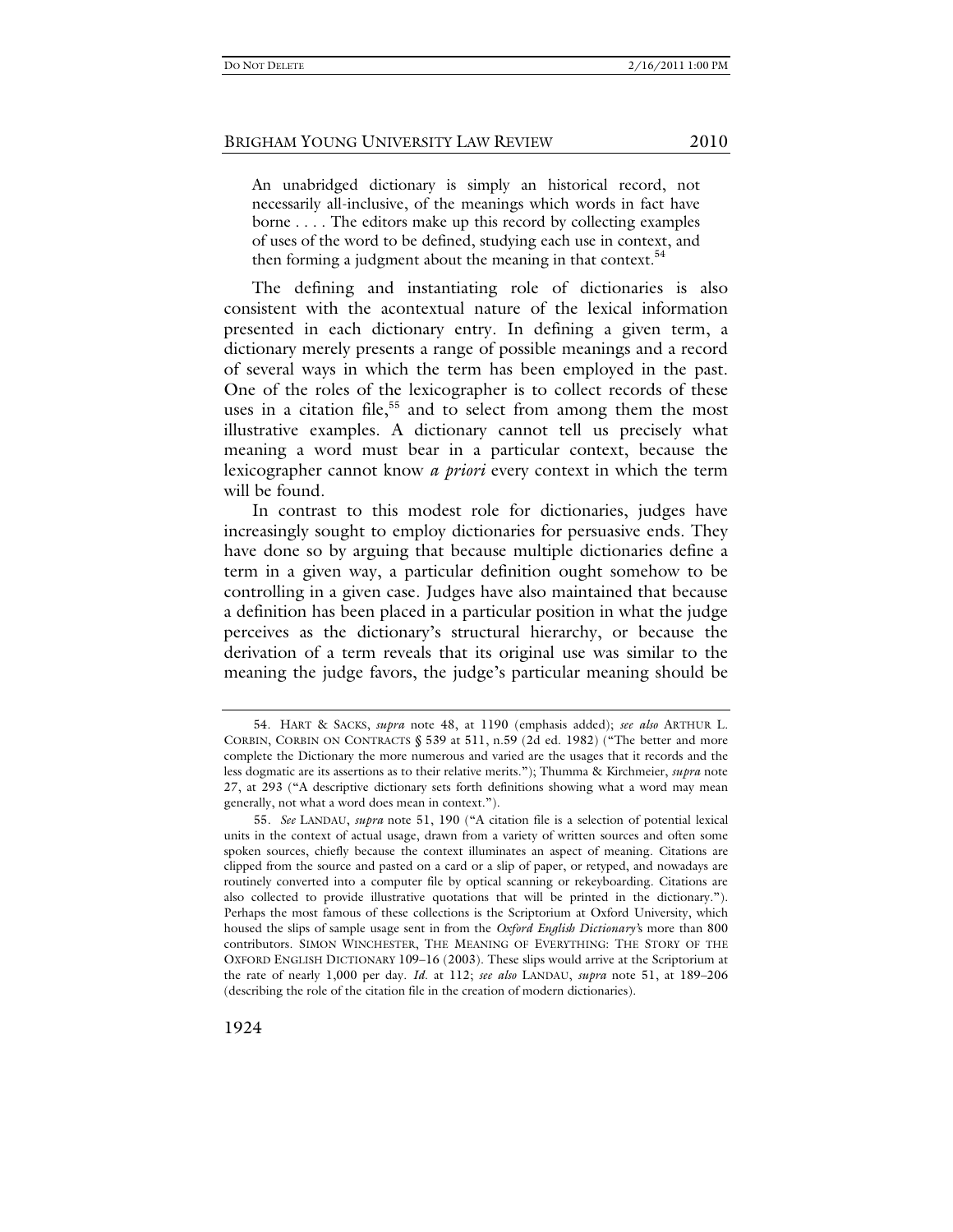preferred. These conclusions are erroneous, not simply because they are at variance with the descriptive purpose for which most contemporary dictionaries are created, but because they rely upon deeply flawed assumptions about the structure and content of the information presented in dictionaries. Mounting judicial reliance upon such arguments undoubtedly led Thumma and Kirchmeier to conclude that—contrary to Judge Hand's imperative—jurists are increasingly making a fortress out of the dictionary.<sup>56</sup>

But the dictionary is not a fortress—its design and structure are no defense for jurists' fallacious assumptions about language and meaning. Several of these assumptions are addressed below.

#### II. DEFINITIONAL FALLACIES

Legal proscription of the combination of illicit drug trafficking and firearms is hardly controversial. Few would march on the nation's capital demanding the right of criminals to keep and bear arms while buying and selling drugs. Consequently, it comes as no surprise that the federal criminal code imposes heightened sanctions upon those who bring their guns to drug deals. The policy implications are fairly straightforward: "[W]hat we are trying to do . . . is to persuade the criminal to leave his gun at home."57

With this fairly uncontroversial goal in mind, the federal criminal code imposes "not less than five years" upon "any person who, during and in relation to any crime of . . . drug trafficking . . . uses or carries a firearm."58 This penalty accrues "in addition to the punishment" for the original drug-trafficking offence.<sup>59</sup>

At issue in *Muscarello* is the question of whether this heightened penalty for carrying a firearm applies to those who convey their firearms in a vehicle as opposed to those who carry their firearms on their person.<sup>60</sup> Writing for the majority, Justice Breyer frames the dispute by stating that "[a]lthough the word 'carry' has many different meanings, only two are relevant here."<sup>61</sup> He then articulates

<sup>56</sup>*. See generally* Thumma & Kirchmeier, *supra* note 27.

 <sup>57. 114</sup> CONG. REC. 22,244 (1968) (statement of Rep. Randall).

 <sup>58. 18</sup> U.S.C. § 924(c)(1)(A) (2006).

<sup>59</sup>*. Id.* Significantly, this penalty may be imposed even if a jury fails to convict the defendant for the predicate offence, that is, even if the defendant is not convicted for buying and selling drugs. United States v. Carter, 300 F.3d 415, 425 (4th Cir. 2002).

 <sup>60.</sup> Muscarello v. United States, 524 U.S. 125, 126 (1997).

<sup>61</sup>*. Id.* at 128.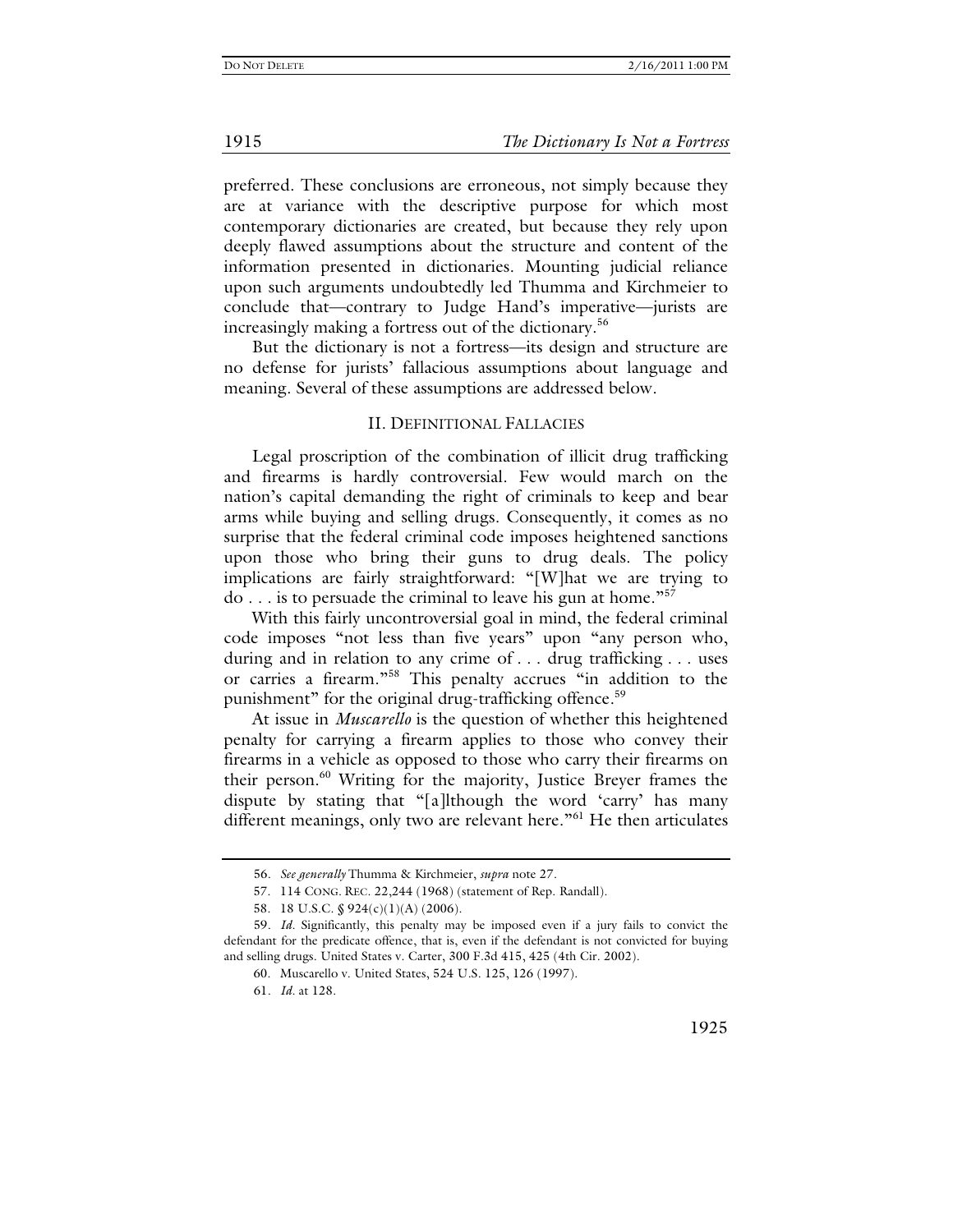his view that *carry*'s "first, or primary, meaning" reflects the notion of carrying as conveyance (hereafter *carry<sub>1</sub>*); while only a "different, rather special" meaning of *carry* reflects the notion of carrying upon one's person (hereafter *carry*<sub>2</sub>).<sup>62</sup>

In order to establish that their characterization of the meaning of *carry* is the correct one, the *Muscarello* Court makes numerous appeals to dictionaries. These dictionaries are cited both for the way in which they define the term *carry* and also for the place accorded a given definition of *carry* in the overall structure of the dictionary.<sup>63</sup> Dictionaries are likewise employed to demonstrate that the *carry*, interpretation of *carry* is consistent, not just with the early usage of the term, but also with the term's original usage.<sup>64</sup> The Court insists that the sum of all "[t]he *relevant linguistic facts* are that the word 'carry' in its ordinary sense includes carrying in a car."65

These arguments by the *Muscarello* Court reveal tacit assumptions about the structure and content of dictionaries that are at once deeply erroneous and easily dismissed when explicitly stated. Because the majority's argument relies upon these unstated premises that, while superficially persuasive $^{66}$  and, perhaps, commonly believed,<sup>67</sup> are nevertheless incorrect, I have characterized these assumptions as fallacies.

#### *A. The Sense-Ranking Fallacy*

The Court begins the analysis in a way that appears to embrace the modest dictionary use discussed above. The Court notes that the parties have stipulated "that Congress intended the phrase to convey its ordinary, and not some special legal, meaning."68 The opinion then states that the *carry*, meaning is one that "*can*" be employed

<sup>62</sup>*. Id.*

<sup>63</sup>*. Id.* at 127–28, 130–31.

<sup>64</sup>*. Id.* at 128.

<sup>65</sup>*. Id.* at 131 (emphasis added).

 <sup>66.</sup> IRVING M. COPI & CARL COHEN, INTRODUCTION TO LOGIC 138 (11th ed. 2001) ("It is customary to reserve the term 'fallacy' for arguments that, although incorrect, are psychologically persuasive.").

<sup>67</sup>*. Id.* at 137–38 ("The word 'fallacy,' however, as logicians use it, designates not any mistaken inference or false belief, but *typical* errors, that is, mistakes that arise commonly in ordinary discourse and that devastate the arguments in which they appear. . . . [F]allacies are dangerous because most of us are fooled by some of them on occasion.") (emphasis in original).

<sup>68</sup>*. Muscarello*, 524 U.S. at 128.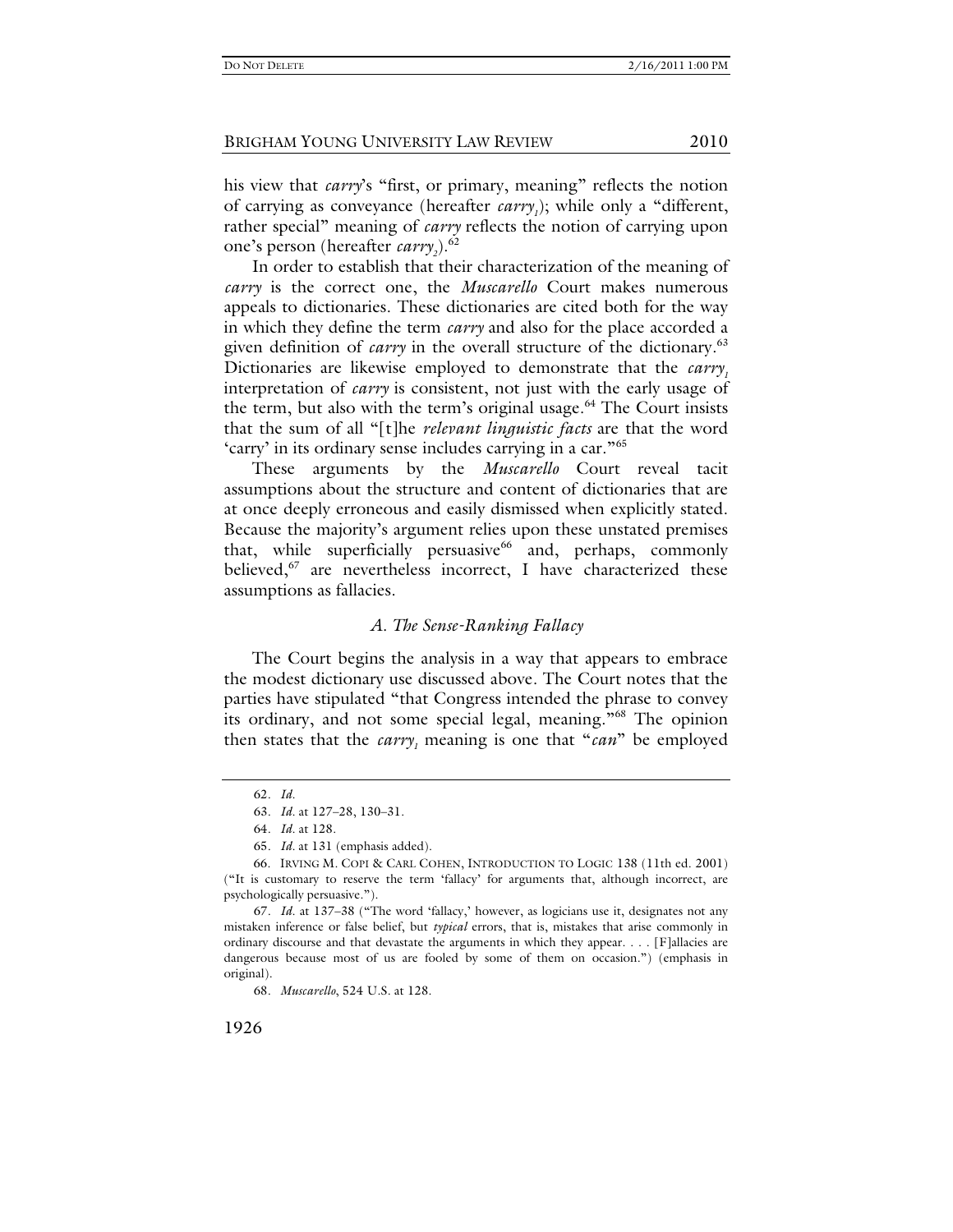"as a matter of ordinary English,"69 not necessarily one that *must* be employed. This use of *can* suggests that the majority is attempting to demonstrate that  $\textit{carry}_1$  is simply "linguistically permissible."<sup>70</sup>

Justice Breyer soon makes clear that such definitional liberality is unintended. He characterizes *carry*<sub>1</sub> as the "first," "primary," or "ordinary" meaning of *carry*, while referring to *carry*<sub>2</sub> as a "different, special way" of using *carry*. 71 Then, in his first sweeping appeal to several dictionaries, Justice Breyer says the following:

Consider first the word's primary meaning. The *Oxford English Dictionary* gives as its *first* definition "convey, originally by cart or wagon, hence in any vehicle, by ship, on horseback, etc." 2 OXFORD ENGLISH DICTIONARY 919 (2d ed. 1989); see also WEBSTER'S THIRD NEW INTERNATIONAL DICTIONARY 343 (1986) (*first* definition: "move while supporting (as in a vehicle or in one's hands or arms)"); RANDOM HOUSE DICTIONARY OF THE ENGLISH LANGUAGE UNABRIDGED 319 (2d ed. 1987) (*first* definition: "to take or support from one place to another; convey; transport"). $^{72}$ 

In the quotation above, Justice Breyer cites three of the most revered English dictionaries, noting that in each *carry<sub>1</sub>* is the "*first* definition." For each citation, he prints "*first*" in italics. With all of these *first*s, it is perhaps revealing that Justice Breyer chooses the word *primary* to sum up what these quotations demonstrate. "Consider first the word's primary meaning," he says.<sup>73</sup>

Why say *primary* when he has elsewhere said *first*? The answer may be that Justice Breyer is equivocating,<sup>74</sup> that is, he is implicitly using *primary* to mean both first in sequence and first in importance. In the passage above, he calls attention to the fact that his suggested meaning of *carry* is listed first among several meanings in three dictionaries, but he elsewhere contrasts *carry*'s "primary meaning,"

1915 *The Dictionary Is Not a Fortress*

<sup>69</sup>*. Id.* (emphasis added).

<sup>70</sup>*. See* HART & SACKS, *supra* note 48.

<sup>71</sup>*. Muscarello*, 524 U.S. at 128.

<sup>72</sup>*. Id.*

<sup>73</sup>*. Id.*

<sup>74</sup>*. See* COPI & COHEN, *supra* note 66, at 163 ("[W]hen we confuse the several meanings of a word or phrase—accidentally or deliberately—we are using the word equivocally. If we do that in the context of an argument, we commit the fallacy of equivocation.").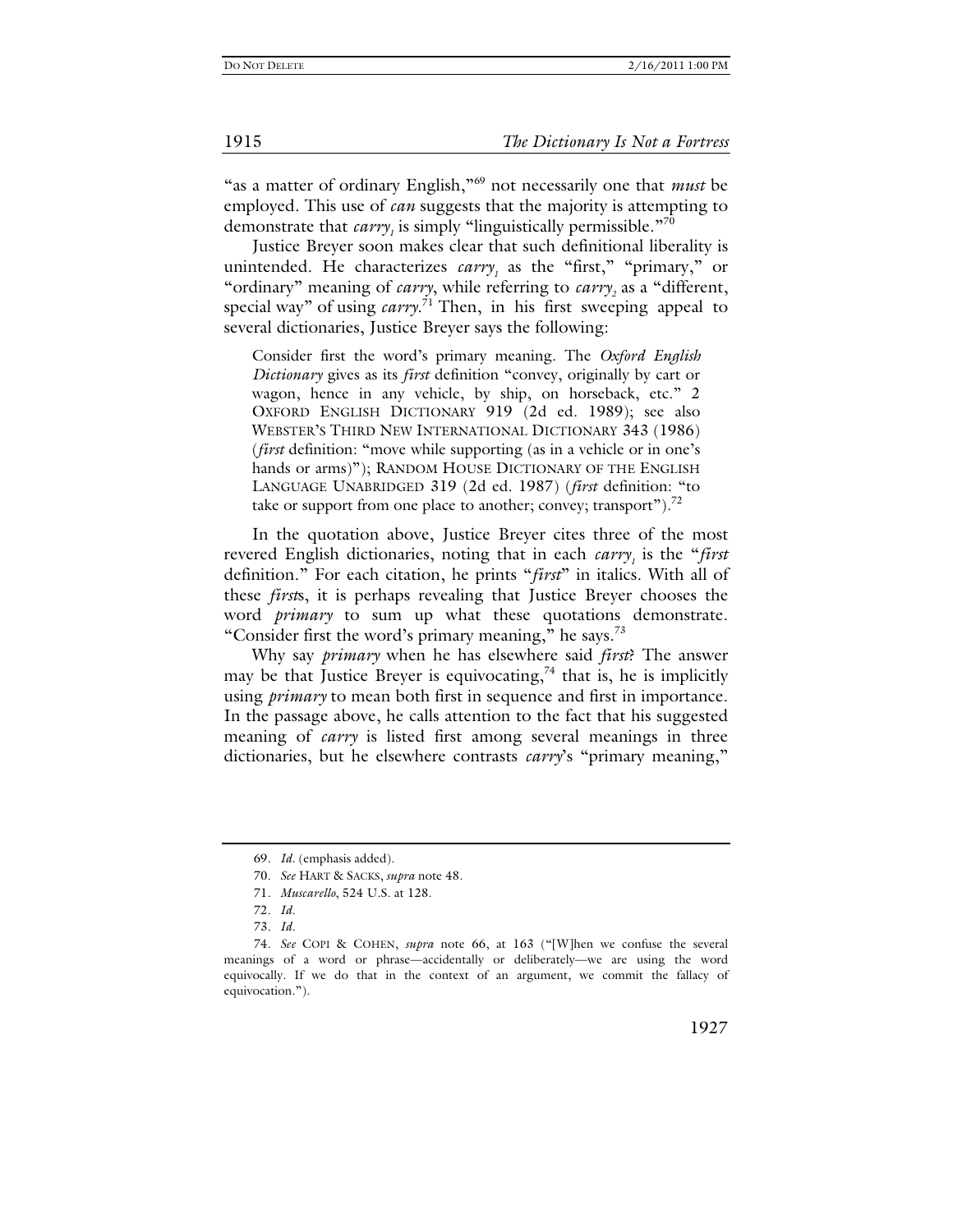with what he believes to be the term's "different" or "special meaning," i.e., *carry*<sub>2</sub>.<sup>75</sup>

Consequently, Justice Breyer uses the term *primary* in two senses: First, to suggest that a particular meaning of *carry*  "[o]ccur[s] or exist[s] first in a sequence,"<sup>76</sup> and, second, to suggest that his particular sense of *carry* is of "the highest rank or importance."<sup>77</sup> The implication of the passage above is clear: Because *carry<sub>1</sub>* occurs first in the sequence of senses it is the meaning "[o]f the highest rank or importance."

This notion that a given sense of a term may be considered somehow primary or ordinary or more likely to be legally operative than another sense simply because it is listed first in a dictionary is what I have called the Sense-Ranking Fallacy. The *Muscarello* Court is by no means alone in its reliance upon this fallacy. Advocates have credited the Sense-Ranking Fallacy,<sup>78</sup> as have appellate judges.<sup>79</sup> In

<sup>75</sup>*. Muscarello*, 524 U.S. at 128*.* 

 <sup>76. 7</sup> OXFORD ENGLISH DICTIONARY 472 (2d ed. 1989).

<sup>77</sup>*. Id.*

 <sup>78.</sup> In a recent Supreme Court case, the respondents faulted the Solicitor General for employing not "primary, secondary, or even tertiary definitions of the relevant terms but . . . octonary ones." Brief of Respondents Riverkeeper, Inc. at 23, Entergy Corp. v. Riverkeeper, Inc., 129 S. Ct. 1498 (2009) (Nos. 07-588, 07-589, 07-597); *see also* Hasbro, Inc. v. MGA Entm't, Inc., C.A. No. 06-262 S, n.7 (Dist. R.I. 2007) ("Hasbro argues that these definitions should be considered 'uncommon' because they occur toward the end of the [dictionary] entry's definitional list . . . . Hasbro's . . . claim is unpersuasive . . . . No case suggests that the placement of a definition in the entry list is dispositive, or even particularly relevant, to whether the term is generic or not."); Fireman's Fund Ins. Cos. v. Ex-Cell-O Corp., 702 F. Supp. 1317, 1324 (E.D. Mich. 1988) ("Policyholders argue that the 'first, and thus preferred' definition of 'sudden' is 'happening or coming unexpectedly.' The separation of the senses of a word by numbers and letters, however, does not 'evaluate or establish an enduring hierarchy of importance among them. The best sense is the one that most aptly fits the context of an actual genuine utterance.'") (citations omitted).

 <sup>79.</sup> Anderson v. Malloy, 700 F.2d 1208, 1215 n.1 (8th Cir. 1983) (Gibson, J., dissenting) ("Not only the dictionaries cited by the majority but also The American Heritage Dictionary of the English Language, Funk & Wagnall's, Standard Encyclopedic Dictionary, Webster's New World Dictionary, and The Oxford English Dictionary *all give as the first definition that recognized by the Supreme Court* . . . and as the second definition that recognized by the majority in its opinion.") (emphasis added); State v. Paul, 860 P.2d 992, 995 (Utah Ct. App. 1993) (Garff, J., dissenting) ("The majority relies on the 'first definitions' of several dictionaries to determine the definition that is 'the most commonly accepted.' However, a coordinate sub-sense of the primary definition is the following: 'to propel through the air in any manner.' Webster's Third New International Dictionary (unabridged) 2385 (1986); *see also* Webster's Explanatory Note 12.2 and 12.4 at 17a (explaining that the various sub-senses do not represent 'an enduring hierarchy,' and that the 'best sense is the one that most aptly fits the context.'")).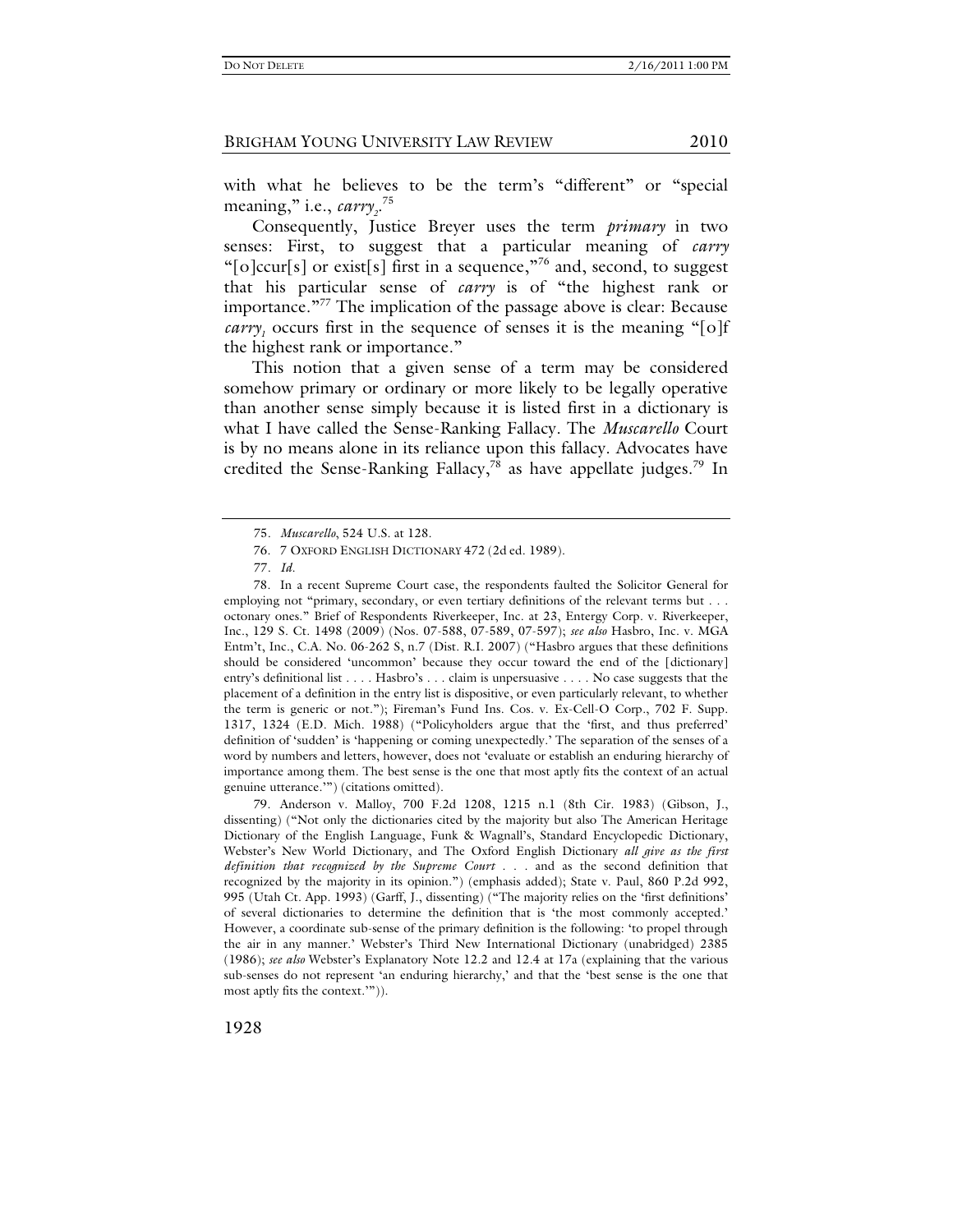fact, the Sense-Ranking Fallacy led one exasperated Fifth Circuit judge to say that

In support of its intimation that "same" must mean "identical," the majority draws a distinction between "primary" and "secondary" dictionary definitions. Where does this distinction come from and what does it mean? The majority does not base this nonsensical distinction on any authority. I cannot imagine that the majority favors interpreting statutes by choosing the first definition that appears in a dictionary.<sup>80</sup>

What is the origin of this fallacy? The Sense-Ranking Fallacy is perhaps consistent with the basic human presumption that the most important things should go first in a sequence: National champions are listed at the top of the rankings, CEO's and managers are listed at the top of the organizational chart, and gold medalists stand at the top of the podium. More to the point, the Sense-Ranking Fallacy is consistent with the simple fact that virtually no one reads the frontmatter of a dictionary, $81$  and consequently, most are left unaware of the basic content, structure, purpose, and typology of the dictionaries they use.<sup>82</sup>

A careful examination of each of the dictionaries cited by the majority reveals that the Court's reliance upon these sense rankings is fallacious.

#### *1. The Webster's Third New International Dictionary*

We begin with the *Webster's Third New International Dictionary* ("Webster's Third"), the most cited dictionary in Supreme Court jurisprudence.<sup>83</sup> That Webster's Third has come to occupy this position on the Court is something of a surprise, considering its rocky beginning. The dictionary was revolutionary when it was published in 1961, being among the first to adopt a purely descriptivist stance, including among its reference material colloquialisms and examples from common speech.<sup>84</sup> The dictionary

 <sup>80.</sup> Miss. Poultry Ass'n v. Madigan, 992 F.2d 1359, 1368–69 (5th Cir. 1993) (Reavley, J., dissenting) (citation omitted).

<sup>81</sup>*. See* JACKSON, *supra* note 51, at 76–77.

 <sup>82.</sup> P. G. J. VAN STERKENBURG, A PRACTICAL GUIDE TO LEXICOGRAPHY 233 (2003) ("Dictionary editors . . . claim that it is only the reviewers who read the front matter."); R.R.K. HARTMANN, TEACHING AND RESEARCHING LEXICOGRAPHY 83–86 (2001).

<sup>83</sup>*. See* Thumma & Kirchmeier, *supra* note 27, at 262–63.

<sup>84</sup>*. See* LANDAU, *supra* note 51, at 207.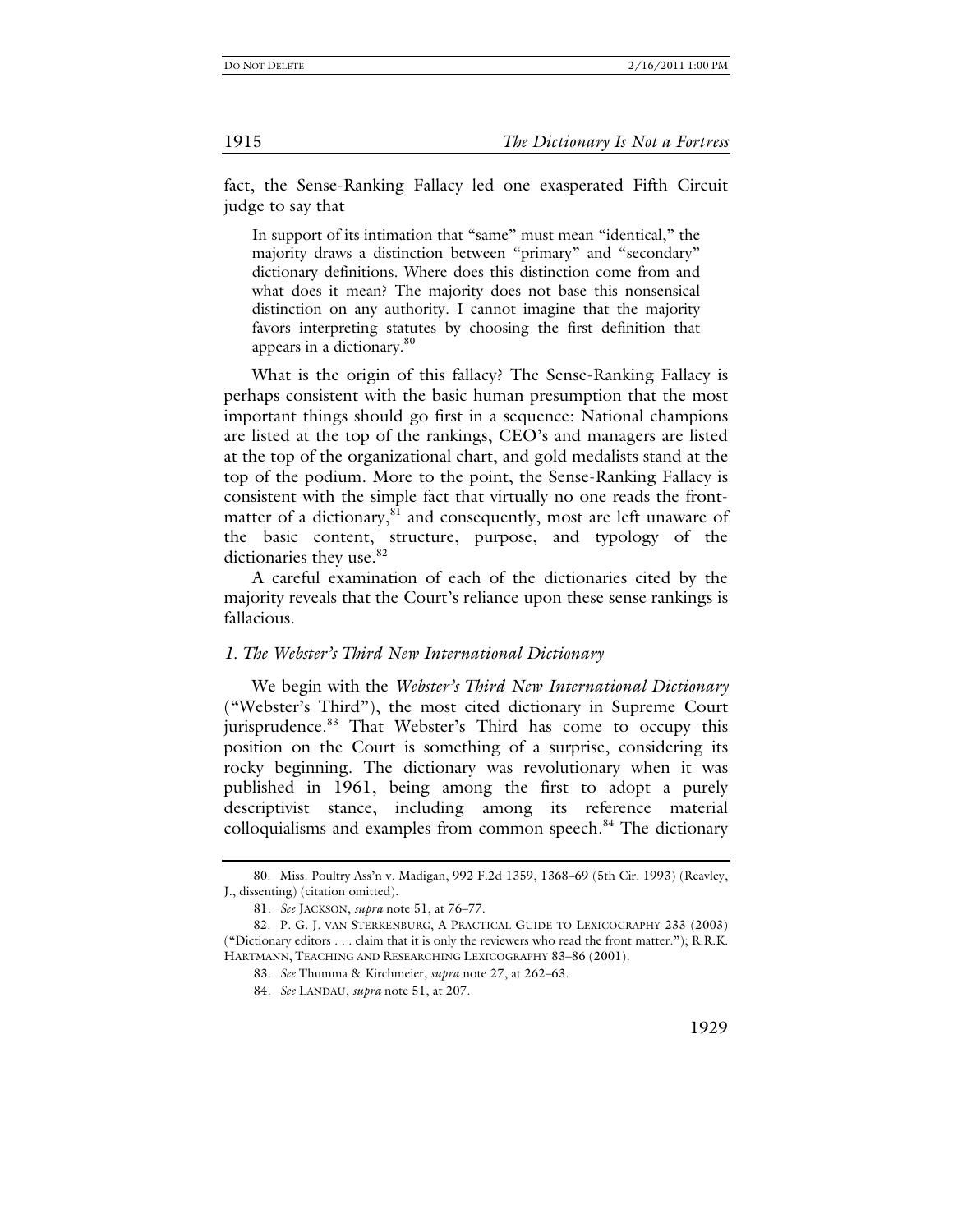was "roundly denounced for doing so," even though the changes in the dictionary were modest and the dictionary's editors still tended to favor educated writing.<sup>85</sup>

The controversy surrounding the publication of Webster's Third was not lost on the Supreme Court. In *MCI Telecommunications*  Corp. v. American Tel. & Tel. Co.,<sup>86</sup> Justice Scalia refused to accept that *modify* could mean "to make a basic or important change," as suggested in the lone definition by Webster's Third. He stated that "[s]uch intentional distortions, or simply careless or ignorant misuse, must have formed the basis for the usage that Webster's Third, and Webster's Third alone, reported."<sup>87</sup> Justice Scalia continued that this characterization "is not an unlikely hypothesis. Upon its longawaited appearance in 1961, Webster's Third was widely criticized for its portrayal of common error as proper usage."<sup>88</sup>

Despite this one-time criticism, Webster's Third is a widely respected authority both in academia and among the Supreme Court justices who cite this dictionary more than any other.<sup>89</sup>

What then can the content and structure of Webster's Third tell us about the Sense-Ranking Fallacy? Perhaps anticipating their readers' cognitive predisposition to ascribe meaning to the dictionary's ranking of senses, the editors of Webster's Third provide this word of caution:

The system of separating by numbers and letters reflects something of the semantic relationship between various senses of a word. It is only a lexical convenience. *It does not evaluate senses or establish an enduring hierarchy of importance among them. The best sense is the one that most aptly fits the context of an actual genuine utterance.* <sup>90</sup>

<sup>85</sup>*. Id.* For a discussion of the controversy surrounding the publication of Webster's Third, *see generally* JAMES SLEDD & WILMA R. EBBIT, DICTIONARIES AND *THAT* DICTIONARY (1962); s*ee also* HERBERT C. MORTON, THE STORY OF *WEBSTER'S THIRD*: PHILIP GOVE*'*S CONTROVERSIAL DICTIONARY AND ITS CRITICS (1994).

 <sup>86. 512</sup> U.S. 218 (1994).

 <sup>87. 512</sup> U.S. 218, 225–26 (1994) (quoting WEBSTER'S THIRD NEW INTERNATIONAL DICTIONARY 1452 (1981)).

<sup>88</sup>*. Id.* at 228 n.3.

<sup>89</sup>*. See* Thumma & Kirchmeier, *supra* note 27, at 262–63.

 <sup>90.</sup> WEBSTER'S THIRD NEW INTERNATIONAL DICTIONARY 17a (1971) (emphasis added). A Westlaw search reveals over 10,000 state and federal cases (the maximum search return) that rely upon Webster's Third for definitions of terms. A search for the last line of the cautionary note above reveals five citations only.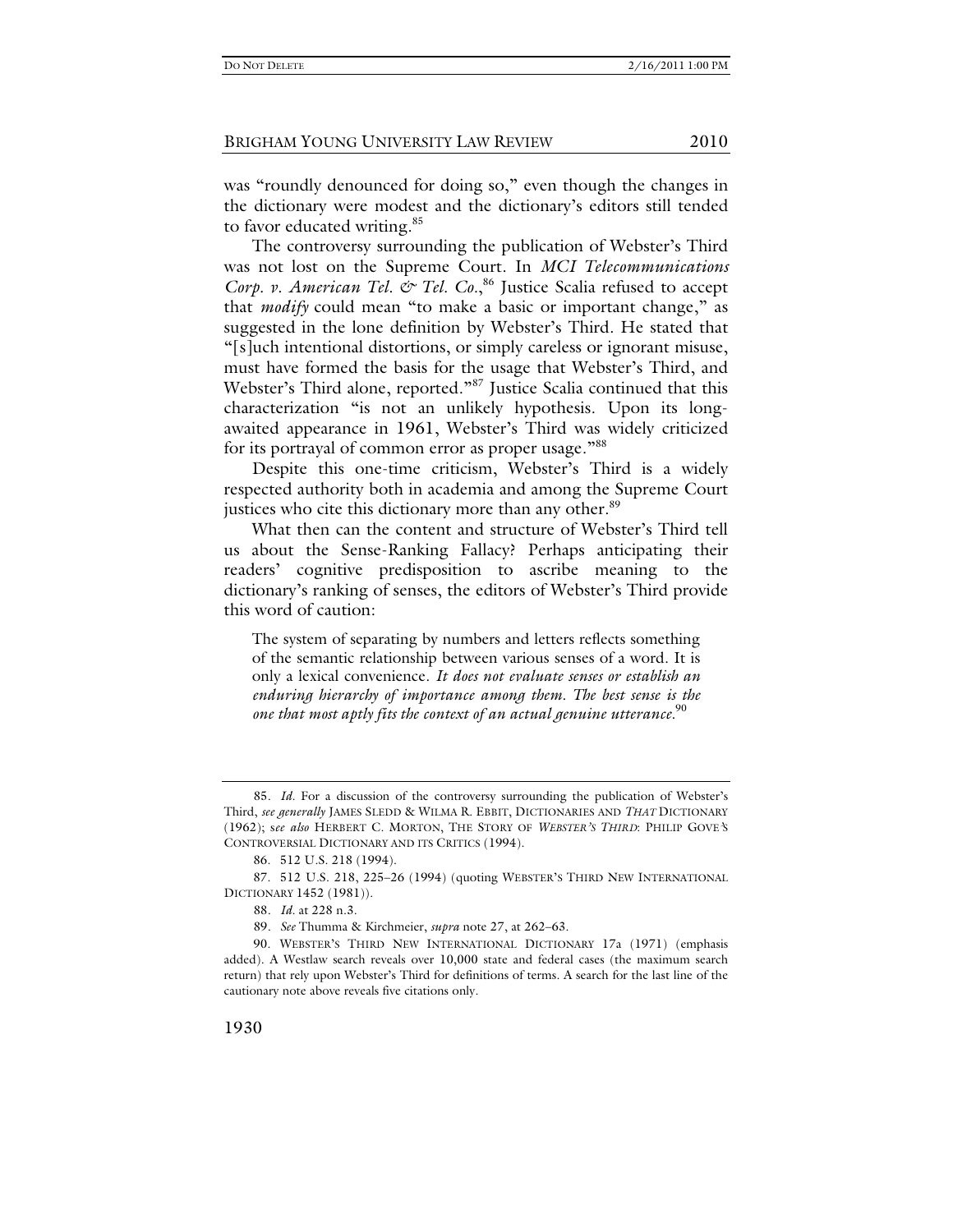#### 1915 *The Dictionary Is Not a Fortress*

This word of caution represents an express disavowal of any intent to rank meanings according to their semantic importance. The editors have here undermined any claim that a given meaning is primary or ordinary merely because it is ranked first. Instead, they have stated emphatically that the ranking of senses is "only a lexical convenience" and that they do not "evaluate senses" with the intent of "establish[ing] an enduring hierarchy."91 The editors have also provided perhaps the best advice imaginable for jurists struggling with the interpretation of a given word in a statute, namely "[t]he best sense is the one that most aptly fits the context of an actual genuine utterance."92 Thus, those seeking "to make a fortress" out of the sense ranking in Webster's Third are sent back to the statute to locate contextual cues to aid in selecting the appropriate meaning.

Setting aside this disavowal, how does Webster's Third rank its senses? After all, the dictionary is alone among those cited by the *Muscarello* majority in cautioning against finding meaning in its ranking of senses. One might assume that these rankings are somehow anomalous, or follow a more haphazard course than other dictionaries. This is not the case. Webster's Third ranks its senses historically.

The order of senses is historical: the one known to have been first used in English is entered first. This reordering does not imply that each sense has developed from the immediately preceding sense. . . . Sometimes an arbitrary arrangement or rearrangement is the only reasonable and expedient solution to the problems of ordering senses.<sup>93</sup>

The explanatory note concedes that "[s]ometimes an arbitrary arrangement" is necessary, but does not tell the reader how to distinguish arbitrary rankings from principled ones. The editors are here simply acknowledging that there are times when no meaningful or conclusive method exists for determining which meanings occurred first in the language. Consequently, we must assume that at least some of the first-place sense rankings in Webster's Third are listed first for *no reason at all.*

More importantly, even assuming that the instances of arbitrary ranking are rare, the explanatory note reveals the futility of seeking

1931

<sup>91</sup>*. Id.*

<sup>92</sup>*. Id.*

<sup>93</sup>*. Id.*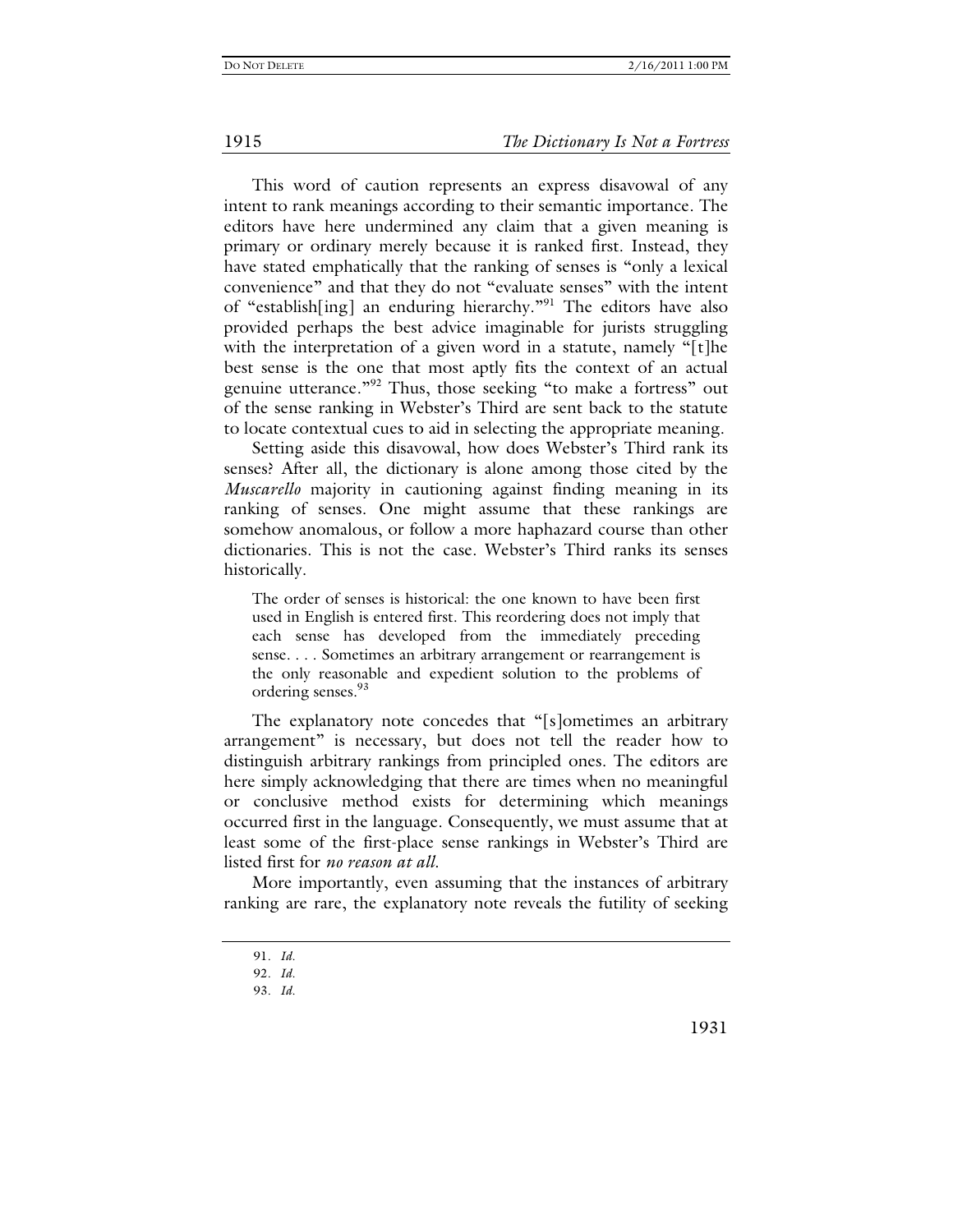to establish a primary or ordinary meaning by looking to see which sense is ranked first. Such a system tells us little about current, ordinary usage. For example, the first sense of *carry*, the one favored by the majority, dates back to the fourteenth century CE. Does the majority seriously contend that we must assume that Congress intended this centuries-old meaning? Such intent is, of course, possible; but the first-place ranking of that sense in Webster's Third does nothing to signal such Congressional intent.

Imagine a statute that prohibits the public from "using or carrying pipes" within twenty feet of a federal courthouse. What kind of pipes might Congress have intended to keep away? Perhaps the statute was passed in response to drug paraphernalia being smuggled into jury rooms.<sup>94</sup> Or perhaps it was passed to address the very real threat of pipe bombs.<sup>95</sup> Maybe the statute seeks to prevent federal judges from routinely being upstaged by the "elementary deductions" of pipe-smoking, Victorian-era sleuths.

Almost certainly the last pipe proscription that would come to mind is a statute designed to prevent the federal courthouse from being constantly regaled with Renaissance-style music, but this is precisely the direction in which the majority's First-Definition-Jurisprudence would point. Webster's Third gives the following as its first definition for *pipe*.

1a: a tubular wind instrument; *specifically*: a small fipple [sic] flute held in and played by the left hand b: one of the tubes of a pipe organ.96

This venerable definition of *pipe*, the dictionary tells us, dates from "before the 12th century."<sup>97</sup>

The example illustrates the absurdity of appealing to sense ranking in a dictionary that ranks its definitions historically. It is entirely plausible that Congress sought to regulate the meaning of *carry* supported by the *Muscarello* majority, but it is entirely irrelevant that this meaning happens to correspond to the first definition in Webster's Third.

<sup>94</sup>*. See, e.g.*, Tanner v. United States, 483 U.S. 107 (1987).

<sup>95</sup>*. Pipe Bomb Damages San Diego Courthouse*, S.F. CHRON., May 5, 2008.

<sup>96</sup>*. See* WEBSTER'S, *supra* note 90, at 976.

<sup>97</sup>*. Id*.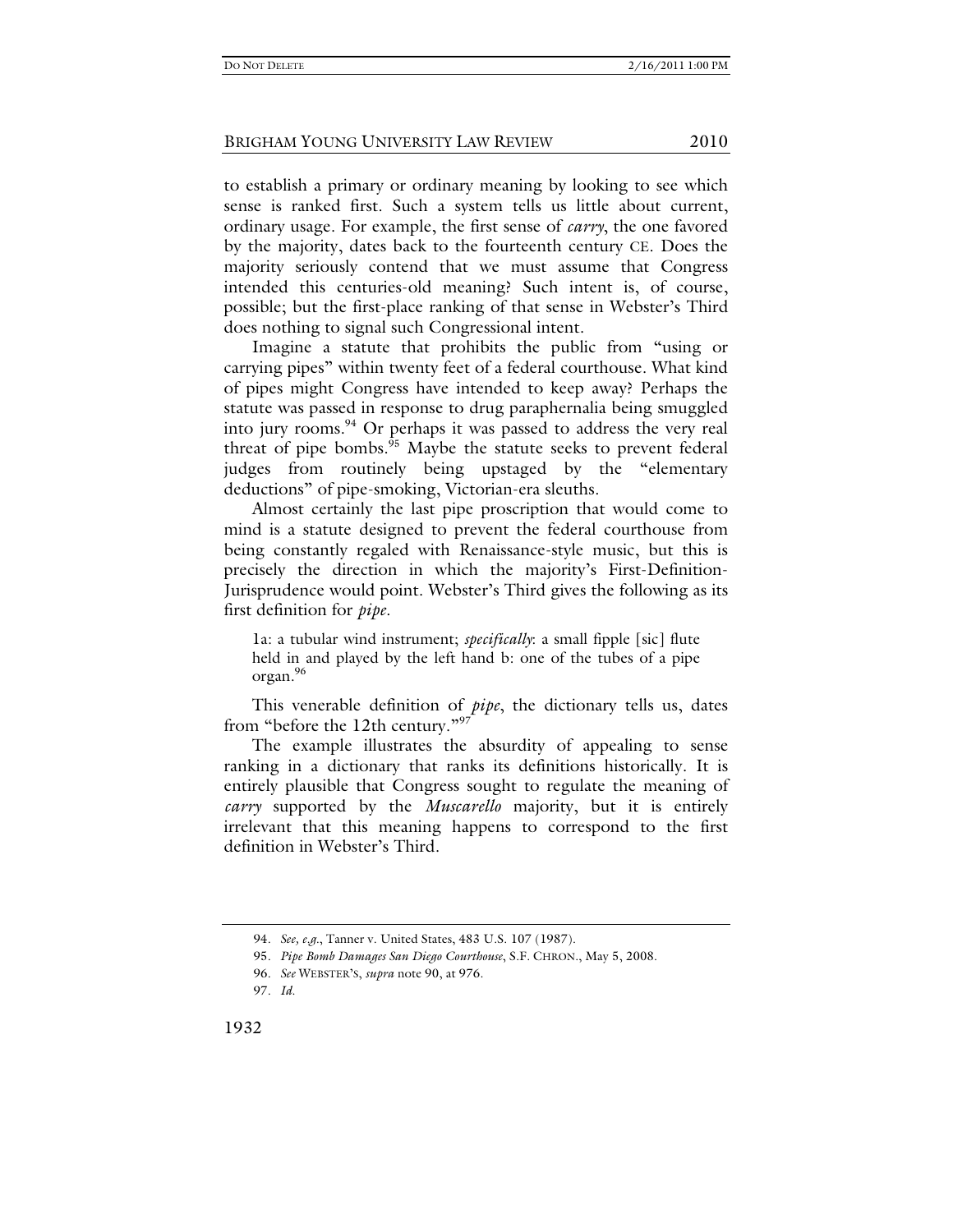# *2. The Oxford English Dictionary*

Perhaps out of nostalgia for his *alma mater*,<sup>98</sup> Justice Breyer pays special attention to the sense-ranking in the *Oxford English Dictionary* ("OED"). Not only does he note that  $carry<sub>1</sub>$  is ranked first among the term's fifty-six definitions in the  $OED$ ,  $99$  but he takes special care to observe that *carry*<sub>2</sub> is ranked "twenty-sixth."<sup>100</sup> This is the only instance in which Justice Breyer notes the ranking given for *carry*<sub>2</sub> as well as that for *carry<sub>1</sub>*. The OED, like Webster's Third, ranks its senses historically.<sup>101</sup>

A separation from the first definition to the twenty-sixth definition seems like a compelling lexicographical distance. What accounts for this wide disparity? The answer may be found in the explanatory note, ignored by the majority opinion, which appears at the top of the entry for the verb-form of *carry*. It says:

From the radical meaning which includes at once 'to remove or transport', and 'to support or bear up' arise two main divisions, in one of which (I.) 'removal' is the chief notion, and 'support may be eliminated' . . . ; while in the other (II.) 'support' is the prominent notion, and 'motion' (though usually retained) may entirely disappear. *For the former* take *is now largely substituted.*<sup>102</sup>

This explanatory note sheds very important light on the tacit assumptions of the majority opinion. There are forty-two definitions of the non-phrasal verb form of *carry* in the OED,<sup>103</sup> but only two senses. The first sense (represented in the text by Roman numeral I) is that of *carry*<sub>1</sub>, and is defined consistently with the definitions employed by the *Muscarello* majority:

 <sup>98.</sup> JEFFREY TOOBIN, THE NINE: INSIDE THE SECRET WORLD OF THE SUPREME COURT 94 (2007).

<sup>99</sup>*.* Muscarello v. United States, 524 U.S. 125, 128 (1997) (citing 2 OXFORD ENGLISH DICTIONARY 919 (2d ed. 1989)).

<sup>100</sup>*. Id.* (citing 2 OXFORD ENGLISH DICTIONARY 921 (2d ed. 1989)).

 <sup>101. 1</sup> OXFORD ENGLISH DICTIONARY xxix ("[T]hat sense is placed first which was actually the earliest in the language: the others follow in order in which they have arisen").

 <sup>102. 2</sup> OXFORD ENGLISH DICTIONARY 919 (2d ed. 1989) (emphasis added).

<sup>103</sup>*. Id*. The remaining definitions are classified under a third Roman-numeral, not mentioned in the explanatory note, which includes the phrasal-verb uses of *carry*, such as *carry on* or *carry away*. *Id.* at 921–22.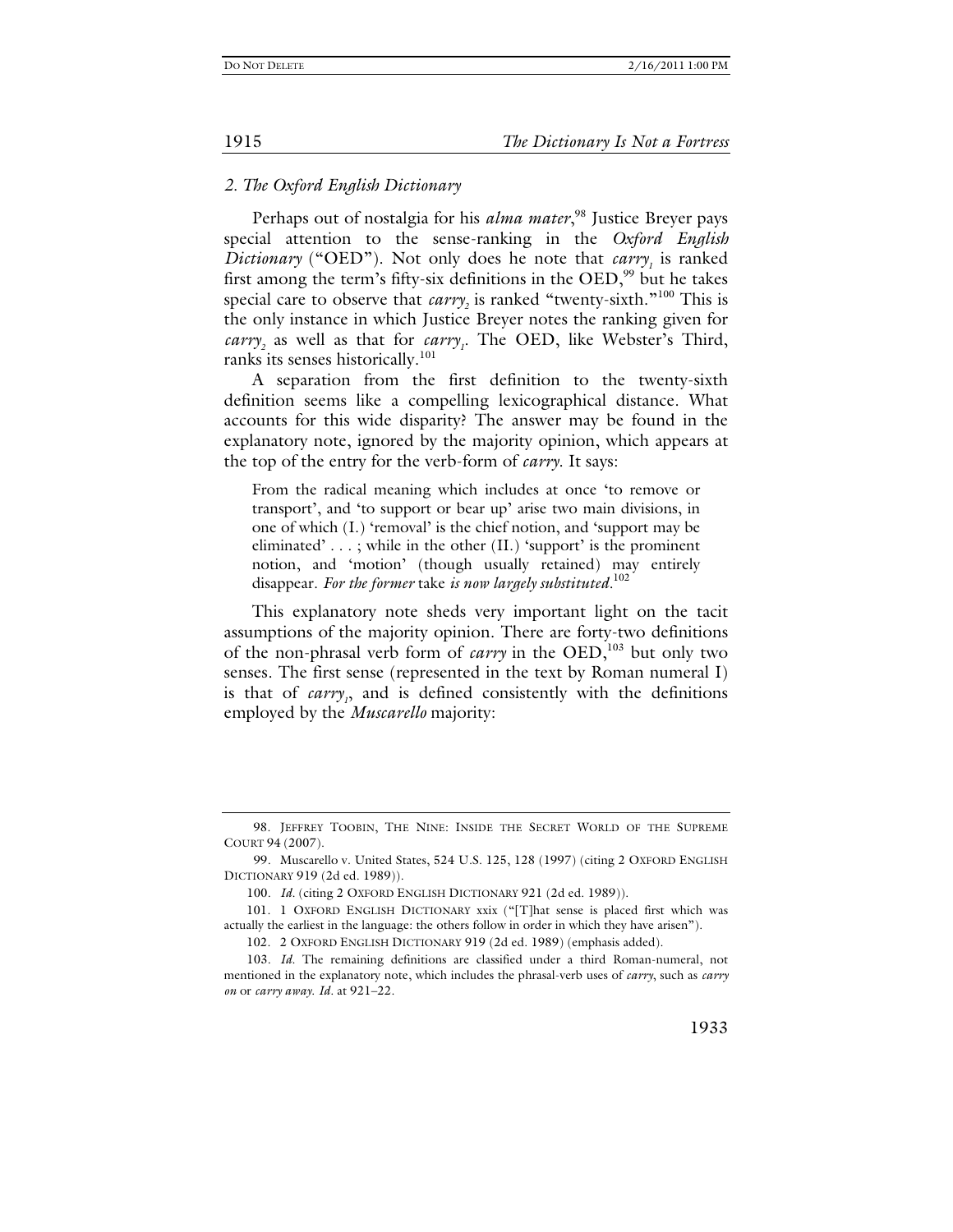I. To transport, convey while bearing up.

 *\*Of literal motion or transference in space.*104

The first twenty-four definitions are classified under this single sense. The second sense (represented in the text by Roman numeral II) is that of *carry*<sub>2</sub>, and is defined consistently with the meaning favored by the *Muscarello* dissent:

II. To support, sustain.

\**With more reference to motion.*105

The next eighteen definitions of *carry*, including the twenty-sixth definition referenced by the Court, are listed under this second sense.<sup>106</sup> Thus, in the broadest terms there are not twenty-six or forty-two senses of *carry* in the OED, there are only two. And why does the OED list one sense before the other? Simply because the first recorded use of *carry<sub>1</sub>* was written down circa  $1320 \text{ CE},^{107}$  while the first recorded use of  $\textit{carry}_2$  was drafted circa 1380 CE.<sup>108</sup>

Not only does this explanatory note reveal that there are only two broad senses of *carry* defined in the OED—senses ranked by an accident of history—the note likewise suggests that the first sense, the one favored by the majority as the "ordinary English meaning" is waning into obsolescence. It says that "[f]or the former (i.e. *carry<sub>1</sub>*), *take* is now largely substituted." That is, the editors of the OED, perhaps the most venerable of all English dictionaries, suggest that *carry<sub>1</sub>* is on its way out of the lexicon entirely.

The majority does not define its use of the term *ordinary meaning*, and indeed, reference to the OED's *first* definition (the *legal* definition) of the term *ordinary* would be profoundly unhelpful.109 Still, the OED's entry and explanatory note on *carry*

<sup>104</sup>*. Id.* at 919.

<sup>105</sup>*. Id.* at 920.

<sup>106</sup>*. Id.* at 921–22.

<sup>107</sup>*. Id.* at 919 ("c1320 Dugdale, *Monast.* (1661) II. 102 De libero transitu cum plaustris carectis & equis . . . cariandi decimas suas et alia bona sua.").

<sup>108</sup>*. Id.* at 921. ("c1380 WYCLIF Sel. Wks. III. 266 Carie a swerd in a scaberge."). One might argue that the Wyclif reference is more germane to the statute at issue in *Muscarello* because it refers to those who "Carie a swerd in a scaberge." *Id.* But there is no suggestion that these *swerds* were carried to a drug deal.

 <sup>109. 10</sup> OXFORD ENGLISH DICTIONARY 912 ("1. *Law.* Of a judge: having regular jurisdiction, i.e. exercising authority by virtue of office and not by special deputation; esp. empowered *ex officio* to take jurisdiction of ecclesiastical or spiritual cases.").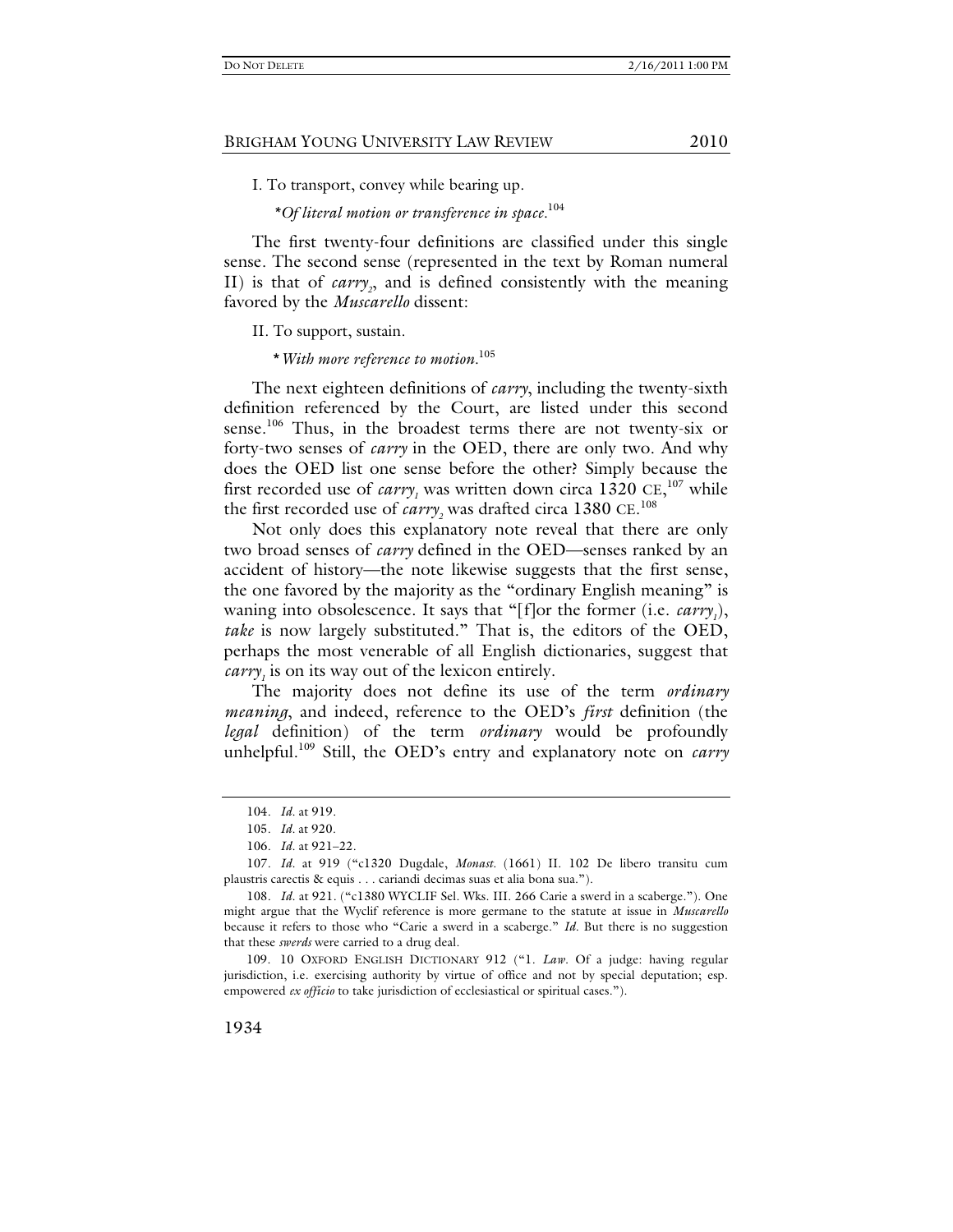are best cited, not to support the majority's conclusions, but to show that in contemporary usage, *carry*, is anything but ordinary.

#### *3. The Random House Dictionary of the English Language*

The *Random House Dictionary of the English Language, Unabridged* (the "Random House") employs an entirely different method for ranking its senses than those dictionaries cited above. Instead of ranking its senses historically, it does so by an appeal to the senses' statistical frequency:

[T]he most frequently encountered meaning generally comes before less common ones. Specialized senses follow those in the common vocabulary, and rare, archaic, and obsolete senses are listed last. $110$ 

This mode of sense-ranking ought to have important implications for the meaning of *carry* in *Muscarello*. Though the majority does not define the phrase "ordinary meaning," that phrase could easily be interpreted as implying that a given meaning is the "most frequently encountered."<sup>111</sup> Does this sense-ranking system reveal something about the ordinary meaning of *carry* that the other sense-ranking regimes do not? Unfortunately, no.

The problem is that the sense-ranking method employed by the editors of the Random House is impressionistic and unreliable. This is hardly a fatal criticism of the dictionary. It seems unlikely that a dictionary's editors would assume that their ordering of senses would be deemed legally significant. Whatever the case may be, these impressionistic sense-rankings do not necessarily correlate with the statistical frequency of a given sense.

For example, by far the most commonly employed sense of the word *deal* is that sense which suggests a particular amount: i.e., *great deal* or *good deal*. 112 This is true both in spoken English and in

<sup>110.</sup> RANDOM HOUSE DICTIONARY OF THE ENGLISH LANGUAGE, UNABRIDGED xxxii (2d ed. 1987).

 <sup>111.</sup> Indeed, the OED provides the following as one of its definitions—though, admittedly, not its first definition—of *ordinary*: "2. d. Of language, usage, discourse, etc.: *that most commonly found or attested*." 10 OXFORD ENGLISH DICTIONARY 912 (emphasis added).

 <sup>112.</sup> DOUGLAS BIBER, SUSAN CONRAD & RANDI REPPEN, CORPUS LINGUISTICS: INVESTIGATING LANGUAGE STRUCTURE AND USE 37 (1998); s*ee* RANDOM HOUSE DICTIONARY, *supra* note 110, at 512 ("21. an indefinite but large quantity, amount, extent, or degree (usually prec. by *good* or *great*).").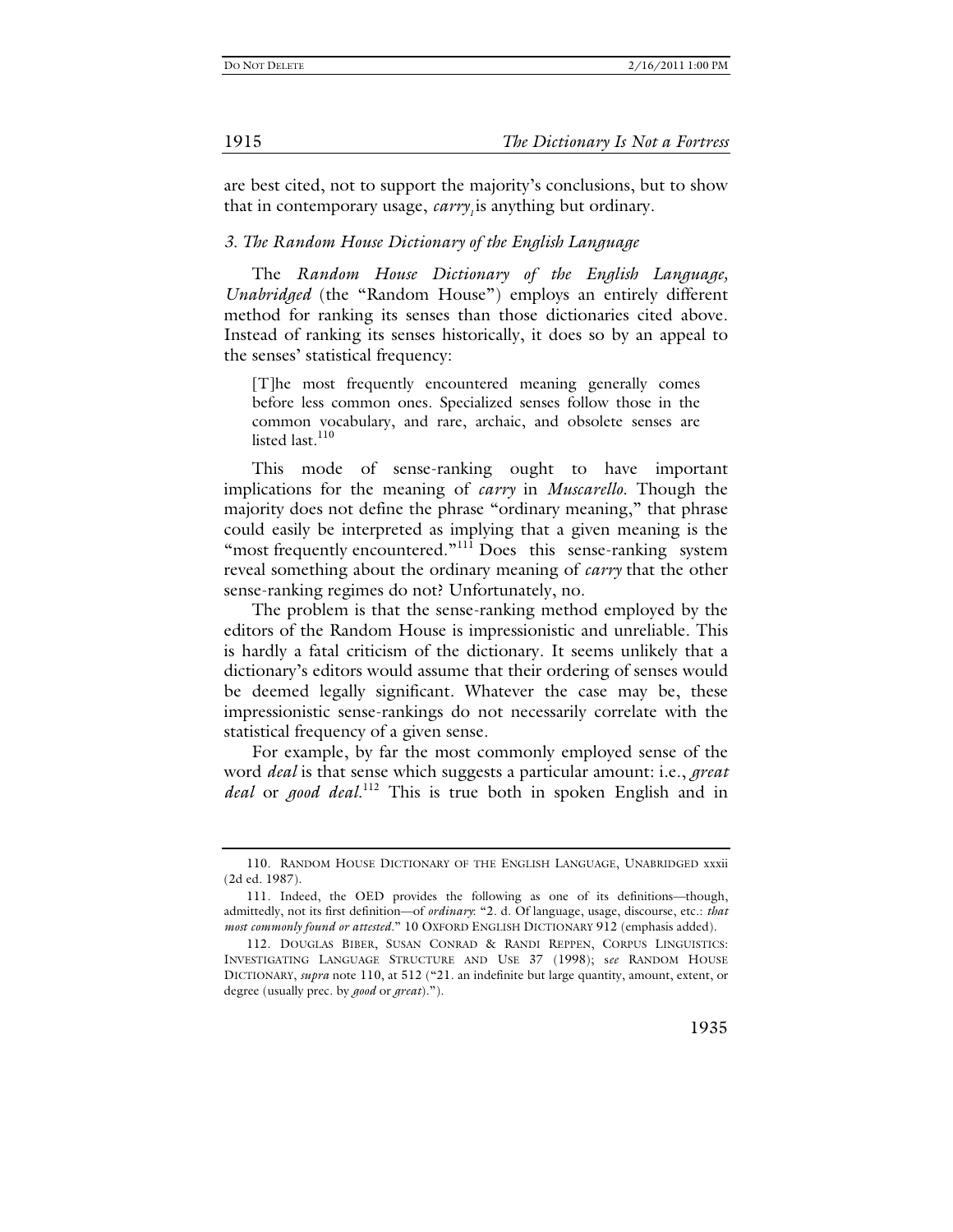written texts.<sup>113</sup> Thus, if the Random House ranks its senses by statistical frequency as it claims, we would expect to find this sense listed first. In fact, this sense is listed twenty-first.  $114$ 

What accounts for this dramatic difference between statistical frequency and sense ranking? The answer is that human intuition about the frequency of lexical items is often unreliable.<sup>115</sup> As one commentator has put the issue, information about lexical frequency "is not susceptible to recovery via introspection."<sup>116</sup> This is because "humans tend to notice unusual occurrences more than typical occurrences."117 Nor are professional linguists immune from this human deficiency.<sup>118</sup>

Perhaps, in light of the growing recognition of this limitation on human intuition, the qualifier *generally* was added to the Random House dictionary's explanatory note referenced above.<sup>119</sup> In the first edition, this note read merely "the most frequently encountered meaning appears as the first definition."<sup>120</sup> *Generally* was not added until the publication of the second edition. Further, like the "sometimes . . . arbitrary arrangement" of senses in the Webster's Third, the Random House fails to convey in what instances the dictionary departs from this "general" practice. Thus, even if we were to accept the Random House sense-rankings as accurate, we would not be able to tell, based on this qualifier, when the sense ranking is frequency-based and when it is not.

117*. See* BIBER ET AL., *supra* note 112, at 3.

119*. See supra* note 72.

120*. See* RANDOM HOUSE DICTIONARY OF THE ENGLISH LANGUAGE, UNABRIDGED I (1968).

<sup>113</sup>*. See* BIBER ET AL., *supra* note 112, at 38.

<sup>114</sup>*. Id.* at 40.

<sup>115</sup>*. See* SUSAN HUNSTON, CORPORA IN APPLIED LINGUISTICS 20 (2002) ("Although a native speaker has experience of very much more language than is contained in even the largest [database], much of that experience remains hidden from introspection.").

<sup>116</sup>*. See* TONY MCENERY & ANDREW WILSON, CORPUS LINGUISTICS 12–14 (2d ed. 2003) ("[H]uman beings have only the vaguest notion of the frequency of a construct or a word. Natural observation of data seems the only reliable source of evidence for such features as frequency. . . . There are certain types of language data which can only be gathered accurately from a corpus. . . . [Frequency information] is not susceptible to recovery via introspection.").

 <sup>118.</sup> J. Charles Alderson, *Judging the Frequency of English Words*, 28 APPLIED LINGUISTICS 383, 383 (2007) (examining empirically the frequency judgments of professional linguists and noting that "judgments by professional linguists do not correlate highly with [objective measures of word frequency].").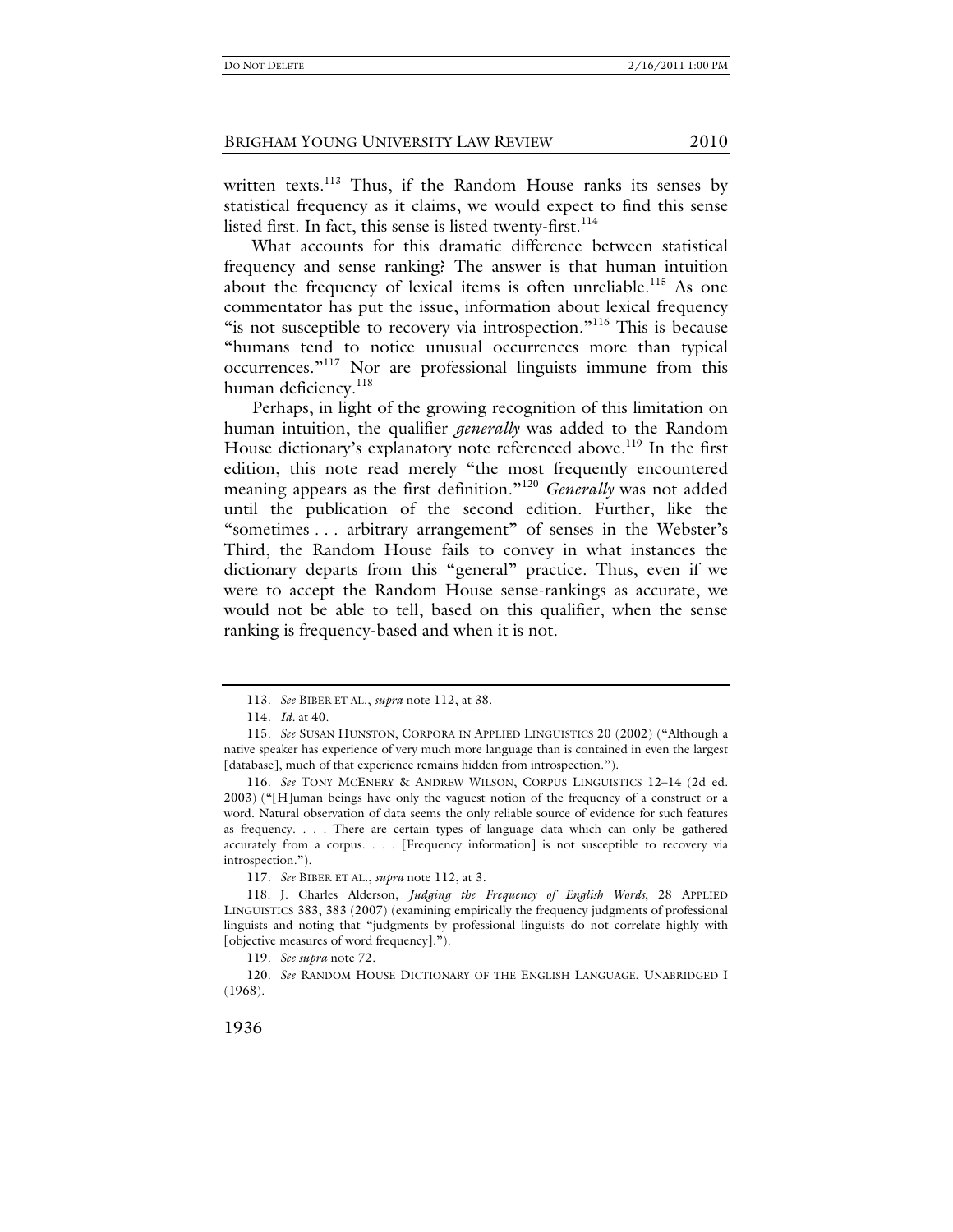#### 1915 *The Dictionary Is Not a Fortress*

More importantly, the explanatory note makes no claim to a sense-ranking based on the most frequently *occurring* meaning, i.e., the actual sense frequency in the language at large. Rather, the note claims to present "the most frequently *encountered* meaning."121 This raises an important question: Just where were these senses encountered? The answer is that the senses were found in the "large citation file" compiled by the dictionary's editorial staff.122 For the purposes of statistical frequency, such a citation file is problematic in several respects. First, the file is compiled by hand, almost exclusively of written sources.123 When scanning these sources for citations, editors often gravitate toward the more prestigious authors, thus creating a skewed sample that may enshrine archaic usage.<sup>124</sup> Second, subject to the same cognitive limitations discussed above, the dictionary's editors are more likely to notice unusual occurrences than typical ones. $125$  The editors will be looking for sample sentences that are either particularly illustrative of a common meaning, or helpful in exemplifying a rare use.<sup>126</sup> Finally, nothing in the explanatory note suggests that the Random House editors intended

124*. See* QUIRK, *supra* note 3, at 88 ("Given . . . the tendency to take citations from the more prestigious authors, it is not difficult to see the danger of a highly skewed lexicon emerging from principles designed precisely in the interests of objective generality."); HART & SACKS, *supra* note 48.

125*. See* BIBER ET AL., *supra* note 112, at 3.

<sup>121</sup>*. See* RANDOM HOUSE, *supra* note 110 (emphasis added).

<sup>122</sup>*. See* RANDOM HOUSE, *supra* note 120, at v; LANDAU, *supra* note 51.

<sup>123</sup>*. See* LANDAU, *supra* note 51, at 104 (2d ed. 2001) ("Even very large citation files, because they are collected by a process of selection, cannot be used reliably for statistical studies of frequency because they are apt to be unrepresentative of the language as a whole. . . . [C]itation readers all too often ignore common usages and give disproportionate attention to uncommon ones, as the seasoned birder thrills at a glimpse in the distance of a rare bird while the grass about him teems with ordinary domestic varieties that escape his notice. By contrast, a corpus that is sensibly developed will, by design, be representative, at least to a much greater degree than any citation file.").

<sup>126</sup>*. Id.* at 26 ("[C]itation slips represent only those contexts that a human reader happens to notice (in some cases representing only the more unusual uses.)"). In compiling citation files, the selection of the "more unusual uses" is not only uncontroversial, it is something of an industry standard. *See, e.g.*, GEOFF BARNBROOK, DEFINING LANGUAGE: A LOCAL GRAMMAR OF DEFINITION SENTENCES 46 ("Even the OED, despite its comprehensively descriptive aims, suffers from the lack of a properly representative corpus. . . . Detailed instructions were given to the [citation compilers] in the later stages, but these make it clear that the basis of selection would not produce a fully representative sample. [They were told], 'Make a quotation for every word that strikes you as rare, obsolete, old-fashioned, new, peculiar, or used in a particular way. . . . Make as many quotations as you can for ordinary words, especially when they are used significantly, and tend to by context to explain or suggest their own meaning.'").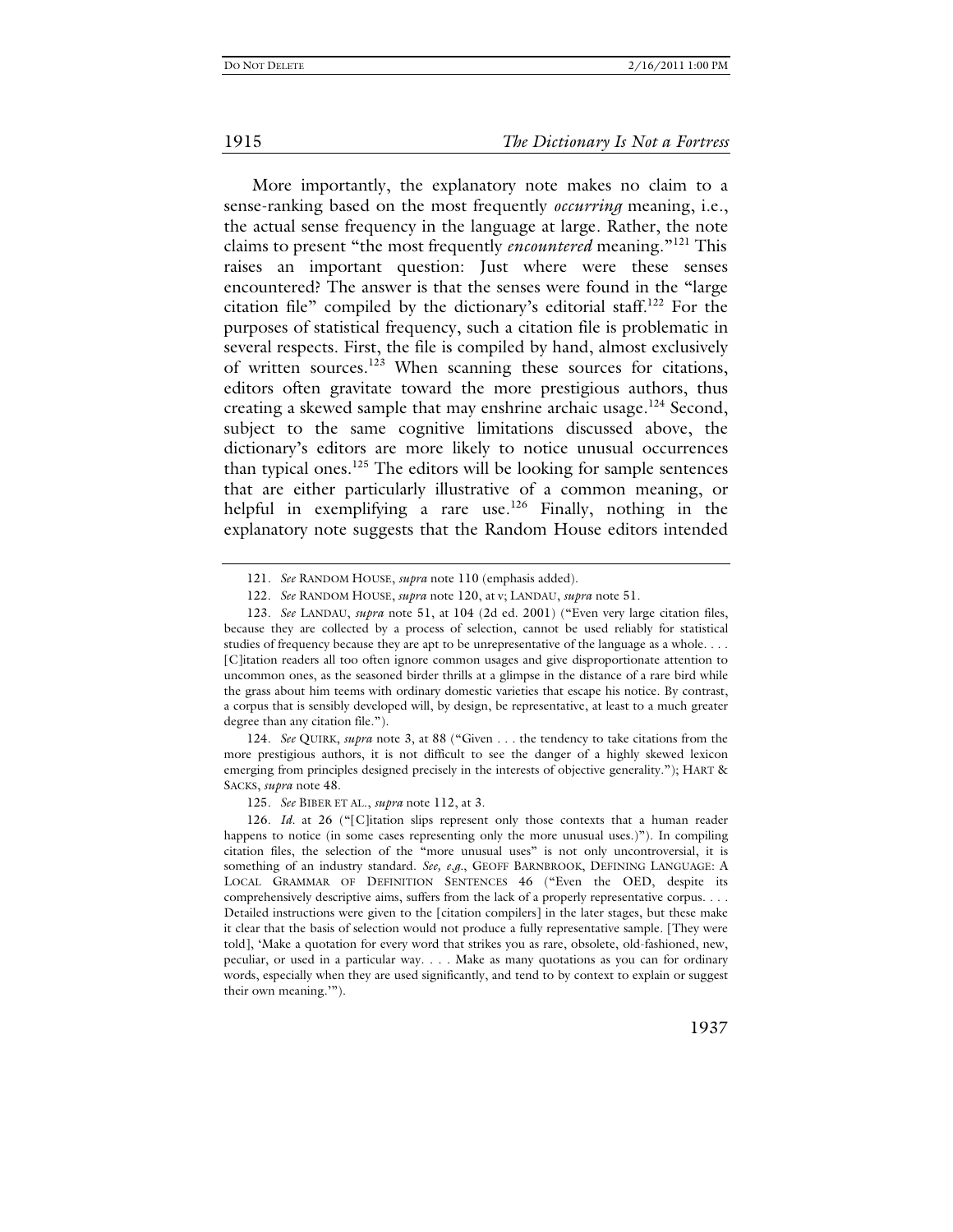to establish a statistically reliable sense-ranking regime from which one could determine whether a given meaning is more or less ordinary. Thus, in appealing to the Random House sense-ranking regime in order to determine ordinary meaning, we are asking the dictionary to perform a task it was simply not designed to perform.

This is not to suggest that it is impossible to correctly determine the statistical frequency of a given word or word sense. As will be demonstrated below, advances in computational databases and a linguistic methodology referred to as corpus linguistics provide tools for accurately determining the statistical frequency of words and word senses.<sup>127</sup> Though such quantitative methods make frequencybased sense rankings a theoretical possibility, efforts to produce such rankings are not without their challenges, $128$  and they have played no part in the development of any of the dictionaries cited by the majority in *Muscarello*. 129

### *4. Sense-ranking: a conclusion*

After examining each of the dictionaries cited by the majority, and after having taken note of their structure and design, it becomes manifestly clear that the majority's implicit assumption that senseranking should be legally significant is fallacious.

 <sup>127.</sup> Indeed, several English dictionaries have been compiled with the aid of frequency data obtained from sophisticated electronic corpora. *See, e.g.*, MARK DAVIES & DEE GARDNER, A FREQUENCY DICTIONARY OF AMERICAN ENGLISH (2010); LONGMAN DICTIONARY OF CONTEMPORARY ENGLISH (4th ed. 2008). Likewise, several foreign language frequency dictionaries have been compiled to serve, among other things, as pedagogical resources. *See, e.g.*, TIM BUCKWALTER & DILWORTH PARKINSON, A FREQUENCY DICTIONARY OF ARABIC (2010); DERYLE LONSDALE & YVON LE BRAS, A FREQUENCY DICTIONARY OF FRENCH (2009); RANDALL JONES & ERWIN TSCHIRNER, A FREQUENCY DICTIONARY OF GERMAN (2006); MARK DAVIES, A FREQUENCY DICTIONARY OF SPANISH (2006); *see also*, Stephen C. Mouritsen, A Frequency Dictionary of Arabic Newsprint (March 8, 2007) (unpublished M.A. thesis, Brigham Young University) (on file with author).

<sup>128</sup>*. See* LANDAU, *supra* note 55, at 303 ("To be honest, it is still not always possible to distinguish frequencies of meanings with any great certitude because so much judgment is involved in distinguishing between closely allied meanings in the first place.").

 <sup>129.</sup> American dictionaries such as the Webster's Third and the Random House have been particularly reluctant to incorporate information from electronic corpora into their design. *Id.* at 289–91 ("It is now apparent that some time in the 1970s the focus of innovative work in commercial lexicography shifted from the United States to Great Britain. . . . [I]n spite of showy graphics and ballyhooed usage notes, there have been very few meaningful advances in commercial American lexicography in the past twenty years. . . . [I]s it any wonder that American dictionary houses are reluctant to make the investment to build their own American corpus?").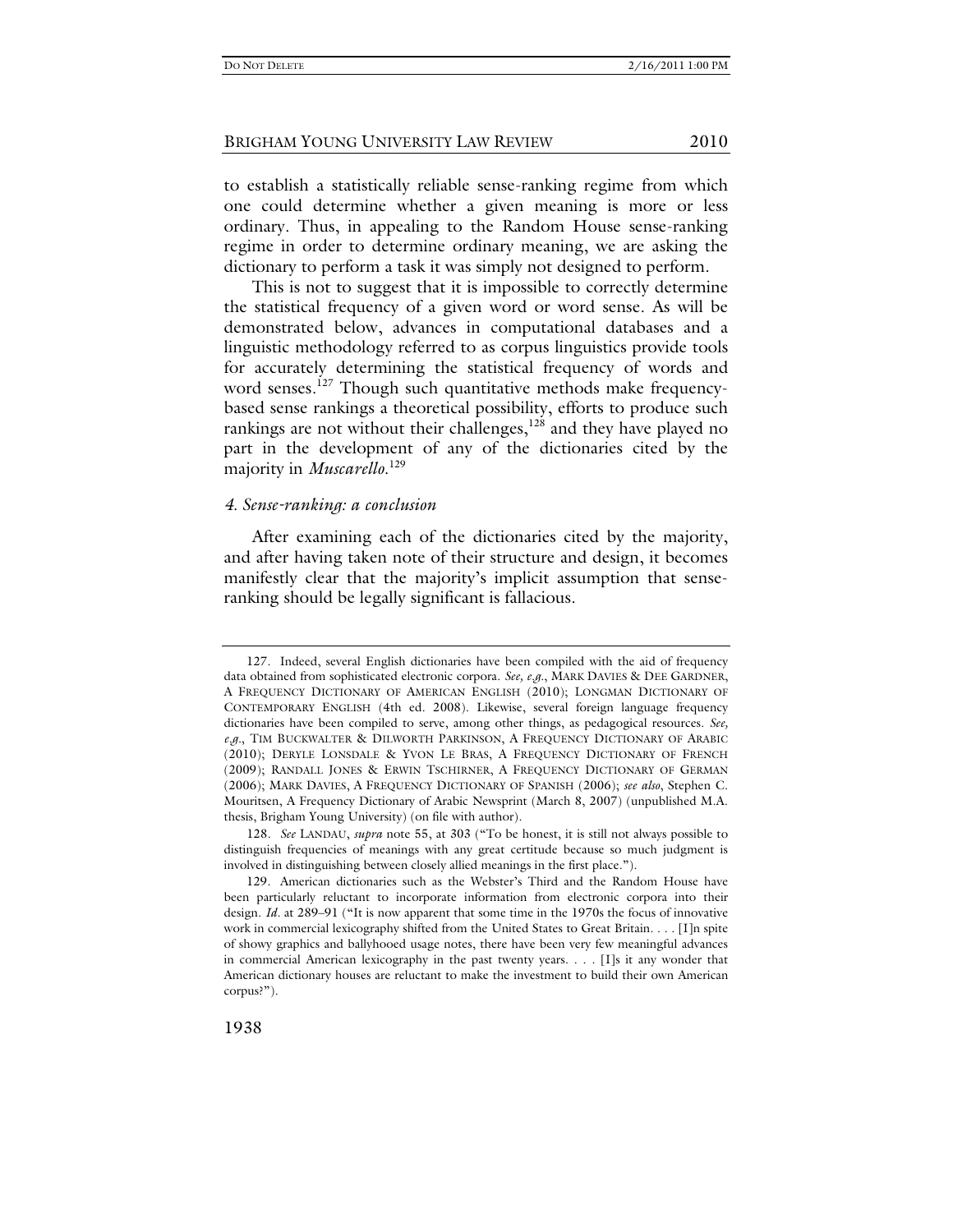#### *B. The Etymological Fallacy*

Immediately following the Court's appeal to the sense-ranking of *carry*, Justice Breyer seeks to strengthen his claim by examining the etymology of carry.130 To show this, he cites several dictionaries showing that

The origin of the word "carries" explains why the first, or basic, meaning of the word "carry" includes conveyance in a vehicle. See BARNHART DICTIONARY OF ETYMOLOGY 146 (1988) (tracing the word from Latin "carum," which means "car" or "cart"); 2 OXFORD ENGLISH DICTIONARY, supra, at 919 (tracing the word from Old French "carier" and the late Latin "carricare," which meant to "convey in a car").<sup>131</sup>

As with the Sense-Ranking Fallacy discussed above, appeals to a term's original use in order to determine its contemporary meaning are as fallacious as they are common. Sometimes courts look to a term's Latin antecedents,<sup>132</sup> sometimes to the Greek,<sup>133</sup> and sometimes to both.<sup>134</sup> But these historical antecedents are not necessarily related to contemporary usage. The great philologist Henry Sweet stated the matter as follows:

The meaning of a word in a given period of a given language is a matter of usage, and the fact of its having had a certain meaning at some earlier period or in some cognate language does not necessarily afford any help in determining . . . its present meaning.<sup>135</sup>

135. HENRY SWEET, THE PRACTICAL STUDY OF LANGUAGES: A GUIDE FOR TEACHERS

<sup>130</sup>*. See* Solan, *supra* note 20, at 2051 ("To bolster its choice of dictionary, the Court turned to the etymology of the word 'carry' and found that it shares its Latin origin with the word 'car'—good news for the government, *assuming (without presenting a reason) that word origins should make a legal difference*.") (emphasis added).

 <sup>131.</sup> Muscarello v. United States, 524 U.S. 125, 128 (1997).

<sup>132</sup>*. See, e.g.*, United States v. Lombardo, 241 U.S. 73, 76 (1916) ("The word 'file' was not defined by Congress. No definition having been given, the etymology of the word must be considered and ordinary meaning applied. The word 'file' is derived from the Latin word 'filum,' and relates to the ancient practice of placing papers on a thread or wire for safe keeping and ready reference").

<sup>133</sup>*. See, e.g.*, Acuff-Rose Music, Inc. v. Campbell, 972 F. 2d 1429, 1440 (6th Cir. 1992) ("The etymology of the word has direct relevance to this case. The term comes from the Greek *parodeia*, meaning 'a song sung alongside another.' The musical parody is thus the very archetype of the genre.").

<sup>134</sup>*. See, e.g.*, Miller v. California, 413 U.S. 15, 19 n.2 (1973) (citing the Latin antecedents of *obscene* and the Greek antecedents of *pornography*).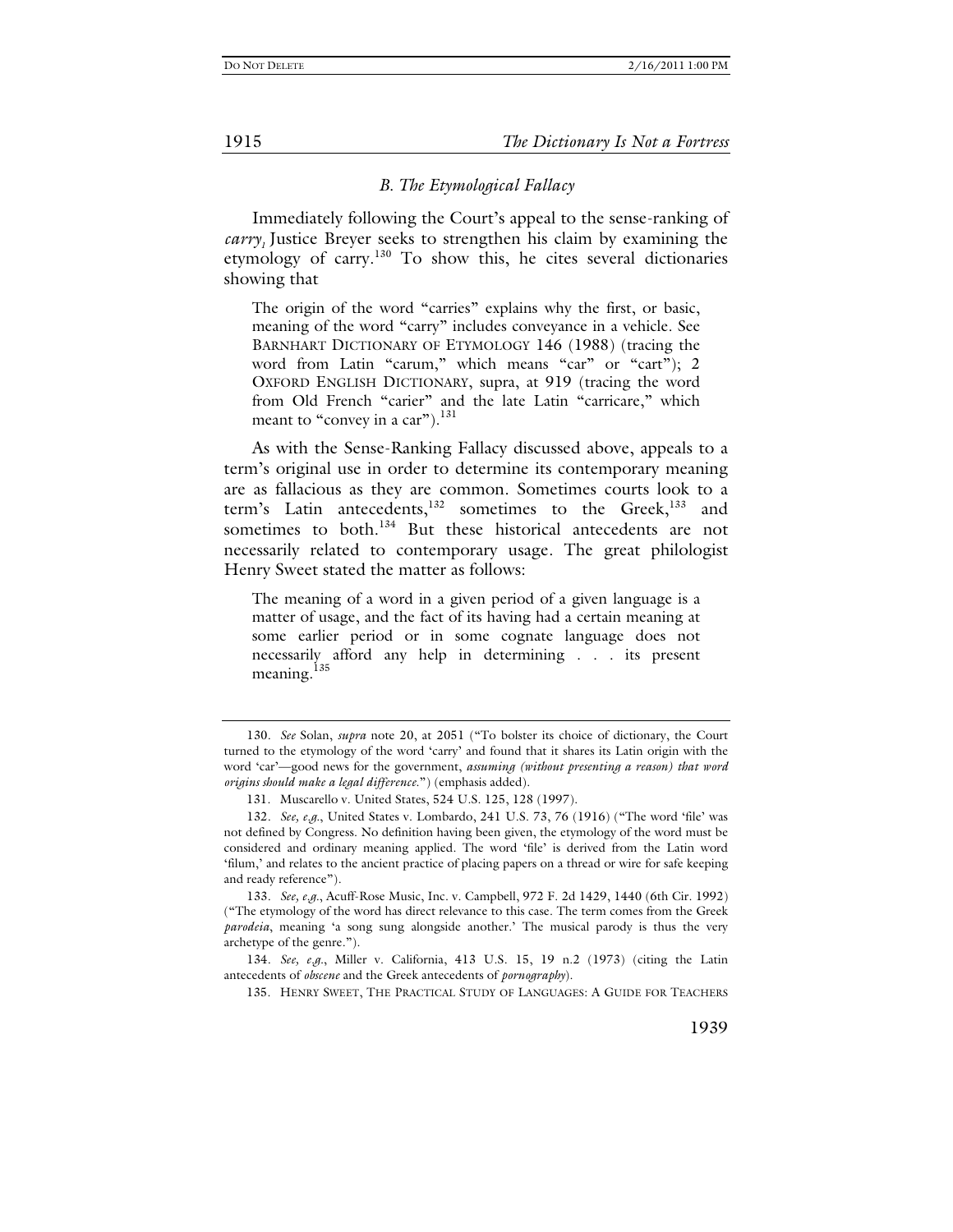Characterized as "one of the most pernicious of popular *idées fixes*" about language,<sup>136</sup> the Etymological Fallacy has fallen under the condemnation of both linguists<sup>137</sup> and logicians.<sup>138</sup> "[P]recisely because meaning changes over time," says one commentator, "the meaning of a word cannot be established from its etymology."<sup>139</sup>

The notion that we may accept a given meaning as valid simply because its etymology is consistent with our proffered meaning is unsustainable because it would lead to absurd results: *December* would quite literally mean *October*, *anthology* would mean a *bouquet of flowers*. 140

The Court's appeal to etymology, like its references to the usage of the King James Bible, *Robinson Crusoe*, and *Moby Dick*, all serve to undermine the claim that  $carry<sub>1</sub>$  is the ordinary meaning of the term. Imagine that I were able to mimic perfectly the English of Defoe, of Melville, or of the Bible; or that I could speak fluently the Latin or Old French of those who coined the term *carry*. In what context would such speech be considered *ordinary*?

 138. NIGEL WARBURTON, THINKING FROM A TO Z 59 (2000) ("It does not follow that because a word originally had one meaning that it will always continue to have that same meaning or even one directly related to it.").

 139. MICHAEL STUBBS, WORDS AND PHRASES: CORPUS STUDIES OF LEXICAL SEMANTICS 172 (2001).

140*. See* SIHLER, *supra* note 137, at 133.

AND LEARNERS 88 (1906).

<sup>136</sup>*. See* QUIRK, *supra* note 3, at 87.

 <sup>137.</sup> ANDREW L. SIHLER, LANGUAGE HISTORY: AN INTRODUCTION 131–32 ("[I]t cannot be overemphasized that a word's etymology is not its meaning. And emphasis is truly called for, here: *the etymological fallacy* is immemorial, and shows no signs of exhaustion . . . it is enshrined in the very word *etymology*, from a Greek term that means 'the study of true [meaning].'"); JOHN LYONS, LANGUAGE AND LINGUISTICS: AN INTRODUCTION 55 (1981) ("[T]he etymological fallacy is the assumption that the original form or meaning of a word is, necessarily and by virtue of that very fact, its correct form or meaning. This assumption is widely held. How often do we meet the argument that because such and such a word comes from Greek, Latin, Arabic, or whatever . . . the correct meaning of the word must be what it was in the language of origin! The argument is fallacious, because the tacit assumption of an originally true or appropriate correspondence between form and meaning, upon which the argument rests, cannot be substantiated."); THOMAS PYLES & JOHN ALGEO, THE ORIGINS AND DEVELOPMENT OF THE ENGLISH LANGUAGE 239–40 (1993) ("The belief is widespread, even among some quite learned people, that the way to find out what a word means is to find out what it previously meant—or, preferably . . . what it originally meant. . . . [S]uch an appeal to etymology . . . is as unreliable as would be an appeal to spelling to determine modern pronunciation.").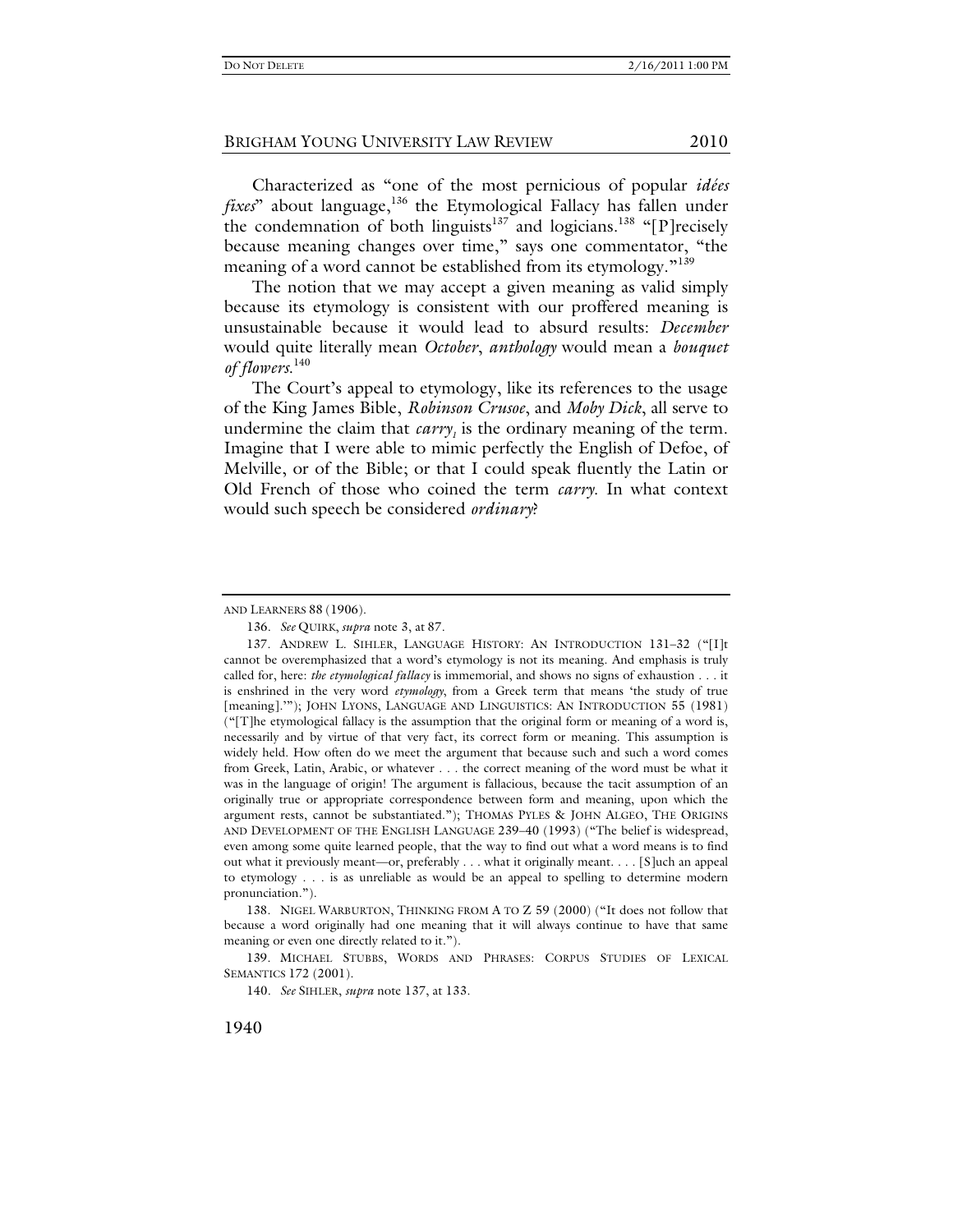1915 *The Dictionary Is Not a Fortress*

Words lose their meaning; often the earliest meanings of a term become obsolete.<sup>141</sup> In fact, this is precisely what the comment in the OED's entry for *carry* suggests is happening to  $\text{carry}_1$ .<sup>142</sup> Because semantic shift may render a word's meaning unrecognizable from and irreconcilable with—its prior meaning, and because the OED suggests that this sort of semantic shift is taking place with *carry*<sub>1</sub>, the majority's fallacious appeal to the etymology of *carry* is unavailing.

#### *C. Condorcet and Some Problems with Aggregating Definitions*

In the end, the *Muscarello* Court relies on seven dictionaries three unabridged, general-use dictionaries<sup>143</sup>; two etymological dictionaries<sup>144</sup>; one legal dictionary<sup>145</sup>; and one thesaurus<sup>146</sup>—in order to demonstrate that *carry*<sub>1</sub> is the "ordinary English meaning" of *carry*. In response, Justice Ginsburg claims that "[u]nlike the Court, I do not think dictionaries, surveys of press reports, or the Bible tell us, dispositively, what 'carries' means embedded in §  $924(c)(1)$ ."<sup>147</sup> Still, the dissent is unable to resist the impulse to appeal to a dictionary, noting that "the only *legal* dictionary the Court cites . . . defines 'carry arms or weapons' restrictively."148 In this respect, the *Muscarello* decision is a battle of dictionaries, with the majority prevailing by sheer force of numbers.

In compounding all of these dictionary citations, the majority appears to be operating under the assumption that where one dictionary is good, seven are better, or rather that the combined expertise of the editorial boards of several dictionaries is more likely to reveal the correct ordinary meaning of a given term. Certainly the *Muscarello* Court is not alone in entertaining this assumption,<sup>149</sup> nor

<sup>141</sup>*. See* PYLES & ALGEO, *supra* note 137, at 239.

<sup>142</sup>*. See* OXFORD ENGLISH DICTIONARY, *supra* note 76.

 <sup>143.</sup> OXFORD ENGLISH DICTIONARY (2d ed. 1989); WEBSTER'S THIRD NEW INTERNATIONAL DICTIONARY (1986); RANDOM HOUSE DICTIONARY OF THE ENGLISH LANGUAGE UNABRIDGED (2d ed. 1987).

 <sup>144.</sup> BARNHART DICTIONARY OF ETYMOLOGY (1988); OXFORD DICTIONARY OF ENGLISH ETYMOLOGY (C. Onions ed., 1966).

 <sup>145.</sup> BLACK'S LAW DICTIONARY (6th ed. 1990).

 <sup>146.</sup> WEBSTER'S DICTIONARY OF SYNONYMS (1942).

 <sup>147.</sup> Muscarello v. United States, 524 U.S. 124, 142–43 (1998) (Ginsburg, J., dissenting).

<sup>148</sup>*. Id.* at 142 n.2 (emphasis added).

 <sup>149.</sup> For example, on several occasions, the Justices of the Supreme Court have used the same three general-use dictionaries discussed above (or versions thereof) to define a single term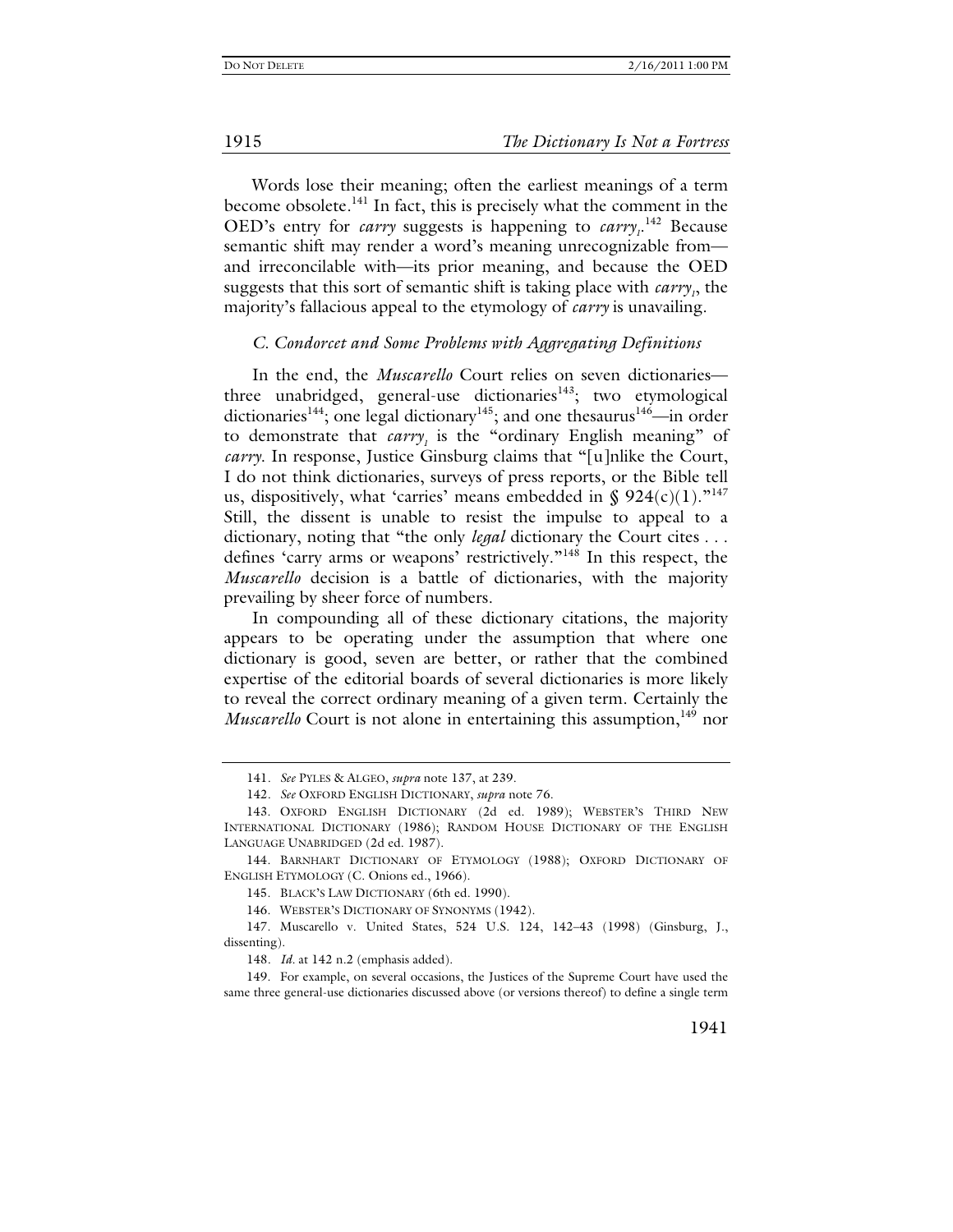does the Court's reliance upon the compounded expert opinions of these lexicographers seem terribly controversial. In fact, the notion that many lexicographical minds are more likely to arrive at a correct determination of the ordinary meaning of *carry* finds theoretical support in a well-known approach to analyzing democratic decisionmaking known as the Condorcet Jury Theorem.<sup>150</sup> The Jury Theorem was an effort by its creator, Nicholas de Condorcet, to "justify the use of majority rule and to assess the optimal size of a deliberative body."151 The Theorem states that "if it is more probable than not that [a decision-maker] will decide in conformity with the truth, the more the number of [decision-makers] increases, the greater the probability of the truth of the decision."152 That is, if a certain class of decision-makers is, say, fifty-one percent likely to arrive at a correct result, then the more decision-makers from this class are added to the group, the more the likelihood of a correct group decision approaches certainty.<sup>153</sup> When applied to deliberative

in a single decision. *See, e.g.*, Gross v. FBL Fin. Servs. Inc., 129 S. Ct. 2343, 2350 (2009) (defining *because of*); Crawford v. Metro. Gov't Cnty., Tenn., 129 S. Ct. 846, 850 (2008) (defining *oppose*); MCI Telecomm. Corp. v. Am. Tel. & Tel. Co., 512 U.S. 218, 225 (1994) (defining *modify*); Victor v. Nebraska, 511 U.S. 1, 14 (1994) (defining *moral certainty*); Pembaur v. Cincinnati, 475 U.S. 469, 481 n.9 (1986) (defining *policy*). The lower federal courts have similarly employed this multi-dictionary approach. *See, e.g.*, Fathauer v. United States, 566 F.3d 1352, 1355–56 (Fed. Cir. 2009) (defining *employee*); United States v. Loney, 219 F.3d 281, 284 (3rd Cir. 2000) (defining *connection*); Commodity Trend Serv. v. Commodity Futures Trading, 233 F.3d 981, 989 (7th Cir. 2000) (defining *customer*); Miss. Poultry Ass'n v. Madigan, 31 F.3d 293, 310 n.4 (5th Cir. 1994) (defining *same*); United States v. Chambers, 985 F.2d 1263, 1268 (4th Cir. 1993) (defining *manager*); Donovan v. Anheuser-Busch, Inc., 666 F. 2d 315, 327 (8th Cir. 1981) (defining *such as*); Hartford Nat'l Bank & Trust Co. v. United States, 467 F.2d 782, 786 n.14 (2d Cir. 1972) (defining *welfare*). Numerous state courts have followed suit. *See, e.g.*, Riepe v. Riepe, 91 P.3d 312, 325 (Ariz. Ct. App. 2004) (defining *parent*); Sy-Lene of Washington, Inc. v. Starwood Urban Retail, 829 A.2d 540, 547 (Md. 2003) (defining *limit*); Emp't Sec. Comm. v. Gen. Motors Corp., 189 N.W.2d 74, 77 n.5 (Mich. Ct. App. 1971) (defining *lay off*); Graev v. Graev, 11 N.Y.3d 262, 272 (N.Y. 2008) (defining *cohabit*); State v. Hathman, 65 Ohio St. 3d 403, 412 (Ohio 1992) (defining *accessible*); Lyon v. State, 766 S.W.2d 879, 881 (Tex. Ct. App. 1989) (defining *occasion*); Servais v. Port of Bellingham, 904 P.2d 1124, 1130 (Wash. 1995) (defining *research* and *data*).

<sup>150</sup>*. See* ADRIAN HADDOCK, ALAN MILLAR, DUNCAN PRITCHARD, SOCIAL EPISTEMOLOGY 23–25 (2010).

 <sup>151.</sup> Paul H. Edelman, *On Legal Interpretations of Condorcet Jury Theorem*, 31 J. LEGAL STUD. 327, 327 (2002).

 <sup>152.</sup> NICOLAS DE CONDORCET, CONDORCET: SELECTED WRITINGS 48–49 (Keith Michael Baker ed., 1976).

 <sup>153.</sup> CASS R. SUNSTEIN, INFOTOPIA: HOW MANY MINDS PRODUCE KNOWLEDGE 25 (2006); DAVID M. ESTLUND, DEMOCRATIC AUTHORITY: A PHILOSOPHIC FRAMEWORK 223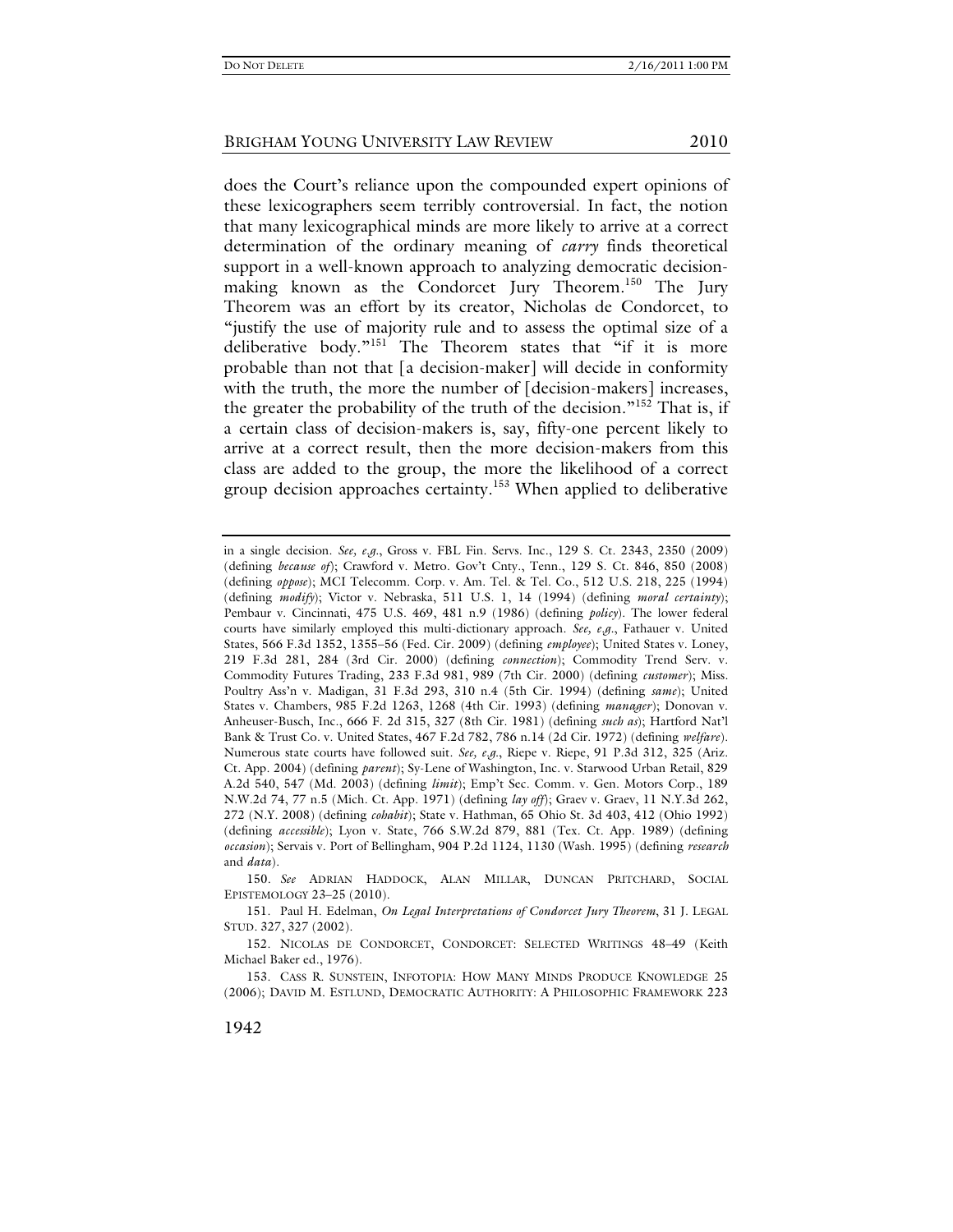1915 *The Dictionary Is Not a Fortress*

bodies with some expertise—i.e., deliberative bodies whose members, because they are experts, have greater than fifty-one percent likelihood of reaching a correct answer—we might expect the Condorcet result to be amplified.<sup>154</sup>

While the mathematics of the Condorcet Jury Theorem have been characterized as "unassailable,"<sup>155</sup> the theorem's utility is dependent upon several assumptions, not the least of which is the assumption that decision-makers will arrive at their results independently.156 And of course, the Theorem only has predictive power when its first condition is satisfied—i.e., when the likelihood that the decision-makers in the group will reach correct result is better (or worse) than average. These limitations upon the utility of the Condorcet Jury Theorem have important implications for the question of deriving ordinary meaning from aggregated dictionary definitions.

#### *1. Independence*

With regard to independence, it has been said that "[t]he history of English lexicography usually consists of a recital of successive and often successful acts of piracy."<sup>157</sup> While it is true that "no reputable dictionary today would take over entire sections of another work and print them verbatim," it is likewise true that a comparison of common definitions across dictionaries will yield "few sharp discontinuities."<sup>158</sup> This is because "[d]ictionary editors look at each

<sup>(2008) (&</sup>quot;Suppose there are two options, and suppose each voter is independently 51 percent likely to choose the correct option (and 49 percent likely to choose the incorrect option): then among a group of 1,000 voters, the probability that the majority will vote for the correct option is approximately 69 percent. If the number of voters is increased to 10,000, then that probability rises to virtual certainty: 99.97. The probability that the majority will support the correct option tends toward certainty as the number of voters approaches infinity.").

<sup>154</sup>*. See* SUNSTEIN, *supra* note 153, at 39 ("If experts are likely to be right, a statistical group of experts should have exactly the same advantage over individual experts as a statistical group of ordinary people has over ordinary individuals. Many expert minds are likely to be better than a few. A great deal of evidence supports this claim.") (citations omitted).

<sup>155</sup>*. See* Edelman, *supra* note 151.

<sup>156</sup>*. See* ESTLUND, *supra* note 153, at 225–27.

<sup>157</sup>*. See* LANDAU, *supra* note 51, at 43.

<sup>158</sup>*. Id.* at 402; s*ee* GREEN, *supra* note 9, at 23 ("In the end any lexicographer has to face a basic fact: how many ways can there be of defining a given word? No reputable dictionary would simply reproduce material stolen from a predecessor, but it is inevitable, and generally accepted, that just a language demands that the word list must, while gradually expanding, remain relatively stable, so too must the definitions included in that list.").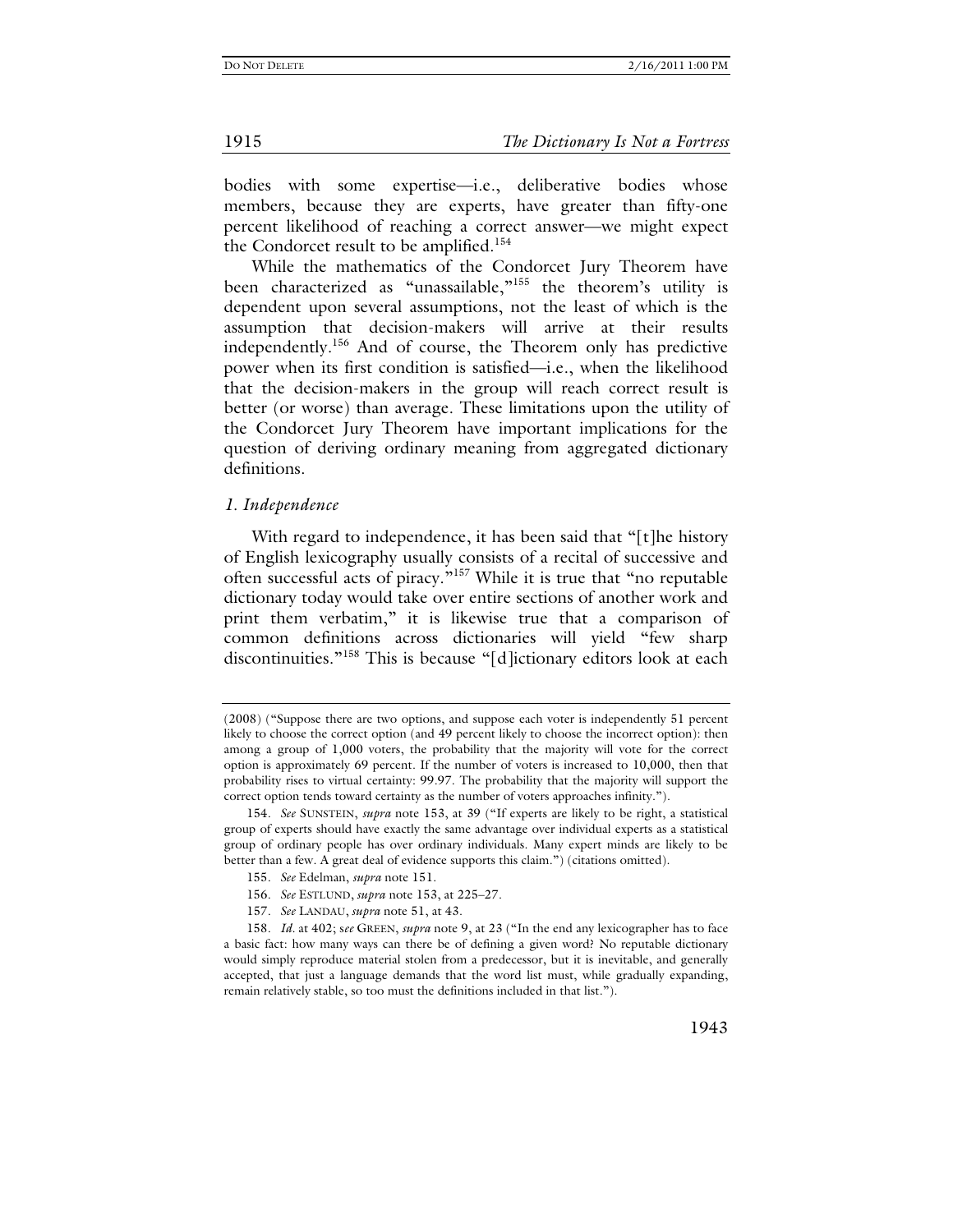other's books, and though editors form their own opinions about what ground should be covered, they dare not depart too far from the area laid out by their competitors."<sup>159</sup>

This reticence to depart from an established consensus may be explained with reference to conformity effects: the tendency of individuals to yield to the unanimous views of others.<sup>160</sup> Sometimes, individuals conform because "they believe that unanimous others cannot be wrong," at other times, individuals simply believe that public dissent is not worthwhile.<sup>161</sup> In the realm of dictionary compilation, it is easy to see how conformity effects might influence a lexicographer's choice of definitions. "The definition quality of the leading American and British dictionaries is high, and in the vast majority of instances any major variation in treatment would be unwise. $162$  Even absent unanimity, the occurrence of a given sense of a word in a particularly prestigious source, like the Oxford English Dictionary, may result in the impulse to conform.<sup>163</sup>

The Condorcet Jury Theorem requires "not causal independence, but statistical independence."<sup>164</sup> As long as each editor is as likely to arrive at a correct definition when acting alone as

162*. See* LANDAU, *supra* note 51, at 402.

163*. Id.* ("All American and British dictionaries . . . owe a great debt to the OED, and one can find numerous similarities in wording as well as in sense division between the OED and later generations of dictionaries."). Sometimes the lack of independence among dictionary definitions is far more obvious than that produced by conformity effects. Publication houses often publish a single, definitive, unabridged dictionary from which many other ancillary dictionaries are derived. As noted by Justice Scalia in *MCI Telecommunications*, "[t]he Webster's New Collegiate Dictionaries . . . are essentially abridgments of that company's Webster's New International Dictionaries and recite that they are based upon those lengthier works." MCI Telecommunications Corp. v. American Telephone & Telegraph Co., 512 U.S. 218, 226 n.2 (1994). In *Muscarello*, the Court relies on both the OED and the Oxford Dictionary of English Etymology ("ODEE") in order to establish the etymology of *carry*. But the original etymological materials in the OED were prepared by the same editor that provided this information for the ODEE, Dr. C. T. Onion. *See* OXFORD DICTIONARY OF ENGLISH ETYMOLOGY (C. T. Onions ed., 1966). Further, the ODEE was "based in the first instance on the OED," though it included "further research on the etymology of English." *Id.* 

164*. See* ESTLUND, *supra* note 153, at 225.

<sup>159</sup>*. Id.*

 <sup>160.</sup> CASS R. SUNSTEIN, DAVID SCHKADE, LISA M. ELLMAN & ANDRES SAWICKI, ARE JUDGES POLITICAL? AN EMPIRICAL ANALYSIS OF THE FEDERAL JUDICIARY 74 (2006) ("A wide range of social science evidence shows conformity effects: When people are confronted with the views of unanimous others, they tend to yield."); *see also* RICHARD H. THALER & CASS R. SUNSTEIN, NUDGE: IMPROVING DECISIONS ABOUT HEALTH, WEALTH, AND HAPPINESS 53–73 (2008).

<sup>161</sup>*. See* SUNSTEIN ET AL., *supra* note 161.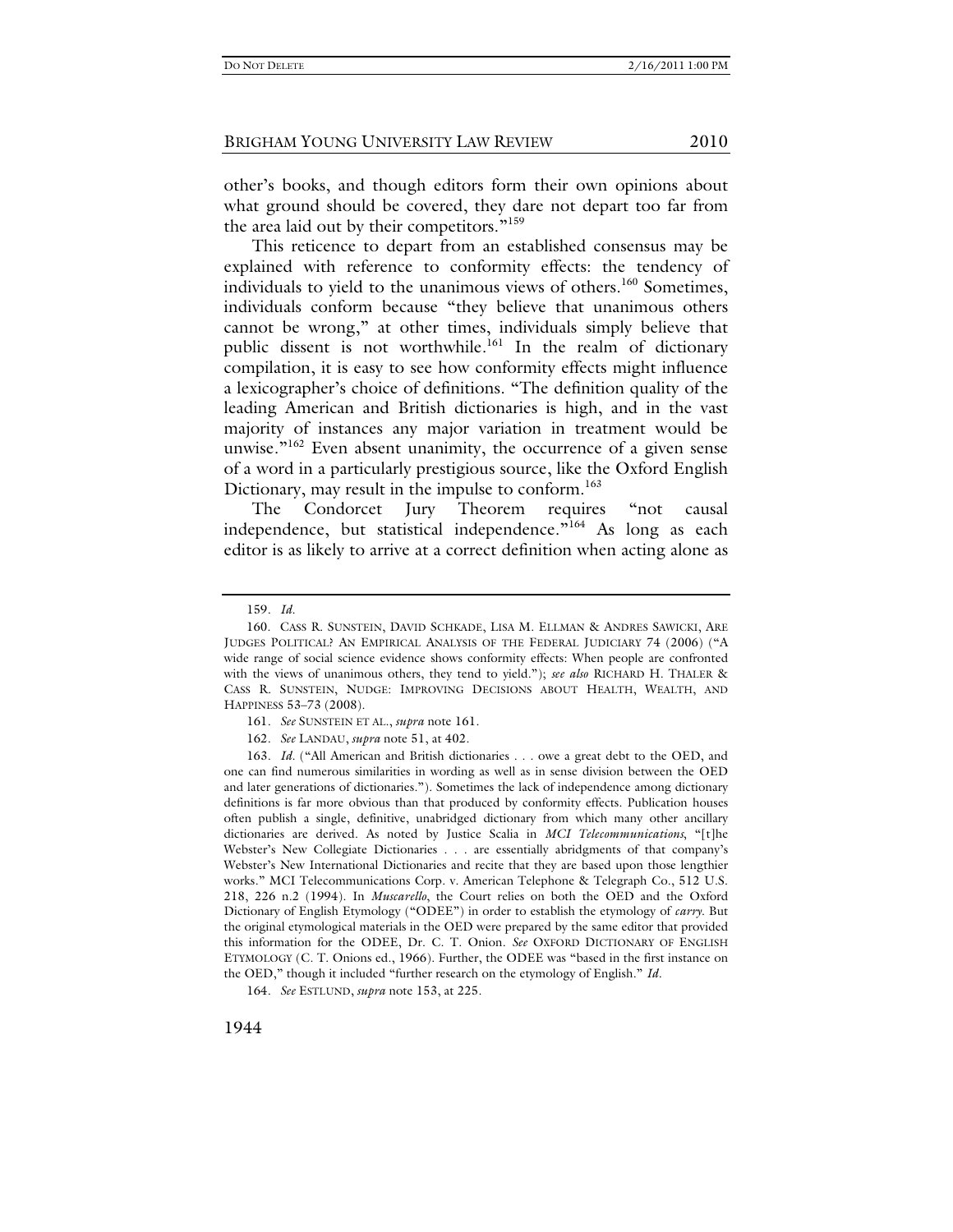she is when influenced by the decisions of others, the independence requirement is met.<sup>165</sup> The question of lexicographer independence, if it can be answered at all, must be answered empirically. But the tendency of dictionary-makers to rely—for various reasons—on the judgments of their predecessors and the pressure to produce a product that conforms to market expectations counsel against the too hasty conclusion that their judgments are independent.

#### *2. Accuracy and relevance*

Even accepting that all of the dictionaries cited by the *Muscarello*  Court have arrived at their definitions independently, the question remains as to whether the editors of these dictionaries satisfy the first condition of the Condorcet Jury Theorem, i.e., whether they are more likely than not to provide correct answers to the question of ordinary meaning. Here, "everything depends on whether the relevant experts were in a position to offer good answers on the questions at hand."<sup>166</sup>

Two problems present themselves: First, as noted above, the editors of the general-use dictionaries cited by the *Muscarello* Court are not in the business of establishing ordinary usage. Instead, they seek to instantiate the realm of permissible or possible usage.<sup>167</sup> Second, even if these editors affirmatively assert that a given sense of a word in a given context is ordinary, typical, or common, it is not entirely clear that we would have reason to trust their judgment. Information about the statistical frequency of words or word senses is often inaccessible through introspection,<sup>168</sup> and, as noted above, linguistic training does not alleviate this common human deficiency.<sup>169</sup> Consequently dictionary editors, as all human beings, "have only the vaguest notion of the frequency of a construct or a word."<sup>170</sup> They are likely to "give disproportionate attention to uncommon [uses], $v^{171}$  and to favor the language use—likely the

<sup>165</sup>*. Id.* ("Statistical independence means that the probability of one voter, say Joe, getting the right answer is exactly equal to the probability of Joe getting the right answer given that Jane did.").

<sup>166</sup>*. See* SUNSTEIN, *supra* note 153, at 41.

<sup>167</sup>*. See supra* notes 48–55 and accompanying text.

<sup>168</sup>*. See supra* notes 112–29 and accompanying text.

<sup>169</sup>*. See supra* note 116.

<sup>170</sup>*. Id.*

<sup>171</sup>*. See supra* note 123.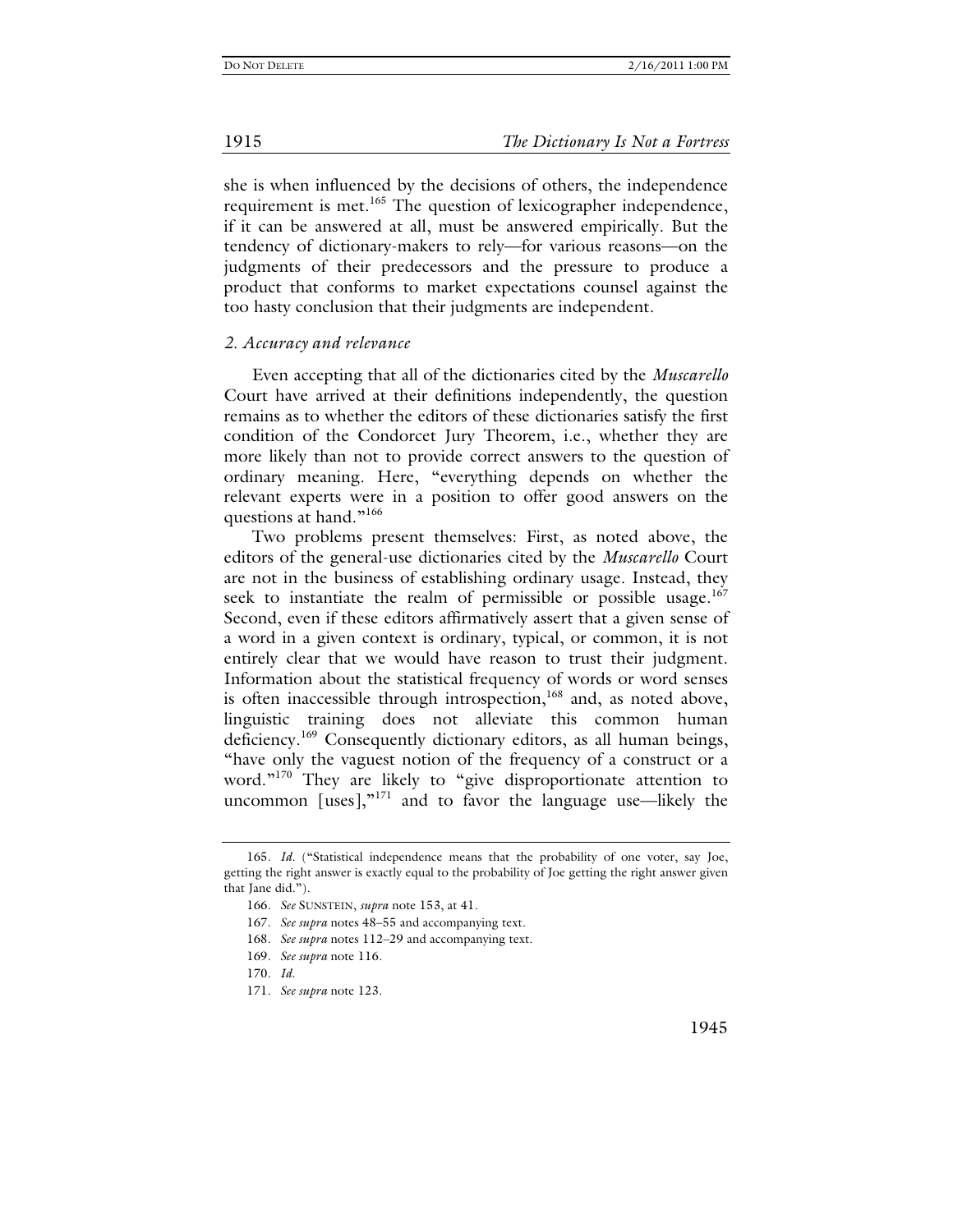anachronistic language use—of "prestigious authors" (like the *Muscarello* Court's Defoe and Melville).<sup>172</sup> The editors themselves may have idiosyncratic views of language and language use,  $173$  and the methodologies they employ in preparing a dictionary may compound, rather than dampen, these deficiencies.<sup>174</sup>

There may be circumstances in which an appeal to multiple dictionaries is helpful. After all, dictionaries differ both in the number of terms they define and in the number of senses they include in those definitions.175 But even if a particular sense of a given term is defined in every available dictionary, we could not conclude that this sense of a term is *the* ordinary meaning. In the end, if we are seeking to establish whether a given sense is linguistically permissible, $176$  then one dictionary may be enough. If we are seeking to determine which sense is the most commonly used in a given context, then one hundred dictionaries of the sort examined above would be insufficient.

#### III. AN APPEAL TO A DATABASE

Perhaps sensing that the argument for *carry<sub>1</sub>* has dwelt too long in references to historic usage, the majority seeks to modernize the discussion by appealing to a pair of electronic databases. "[T]o make certain," says Justice Breyer, "that there is no special ordinary English restriction (unmentioned in dictionaries) upon the use of 'carry' . . . we have surveyed modern press usage, albeit crudely, by searching computerized newspaper data bases."<sup>177</sup> These searches were conducted in a New York Times database found in Lexis/Nexis, and a U.S. News database found in Westlaw.<sup>178</sup> Justice Breyer then describes the search parameters and results as follows:

We looked for sentences in which the words "carry," "vehicle," and "weapon" (or variations thereof) all appear. We found thousands of such sentences, and random sampling suggests that many, perhaps

<sup>172</sup>*. See supra* note 124.

<sup>173</sup>*. See* QUIRK*, supra* note 3.

<sup>174</sup>*. See* BIBER ET AL., *supra* note 113.

<sup>175</sup>*. See supra* note 49.

<sup>176</sup>*. See supra* note 48.

 <sup>177.</sup> Muscarello v. United States, 524 U.S. 125, 129 (1997).

<sup>178</sup>*. Id.*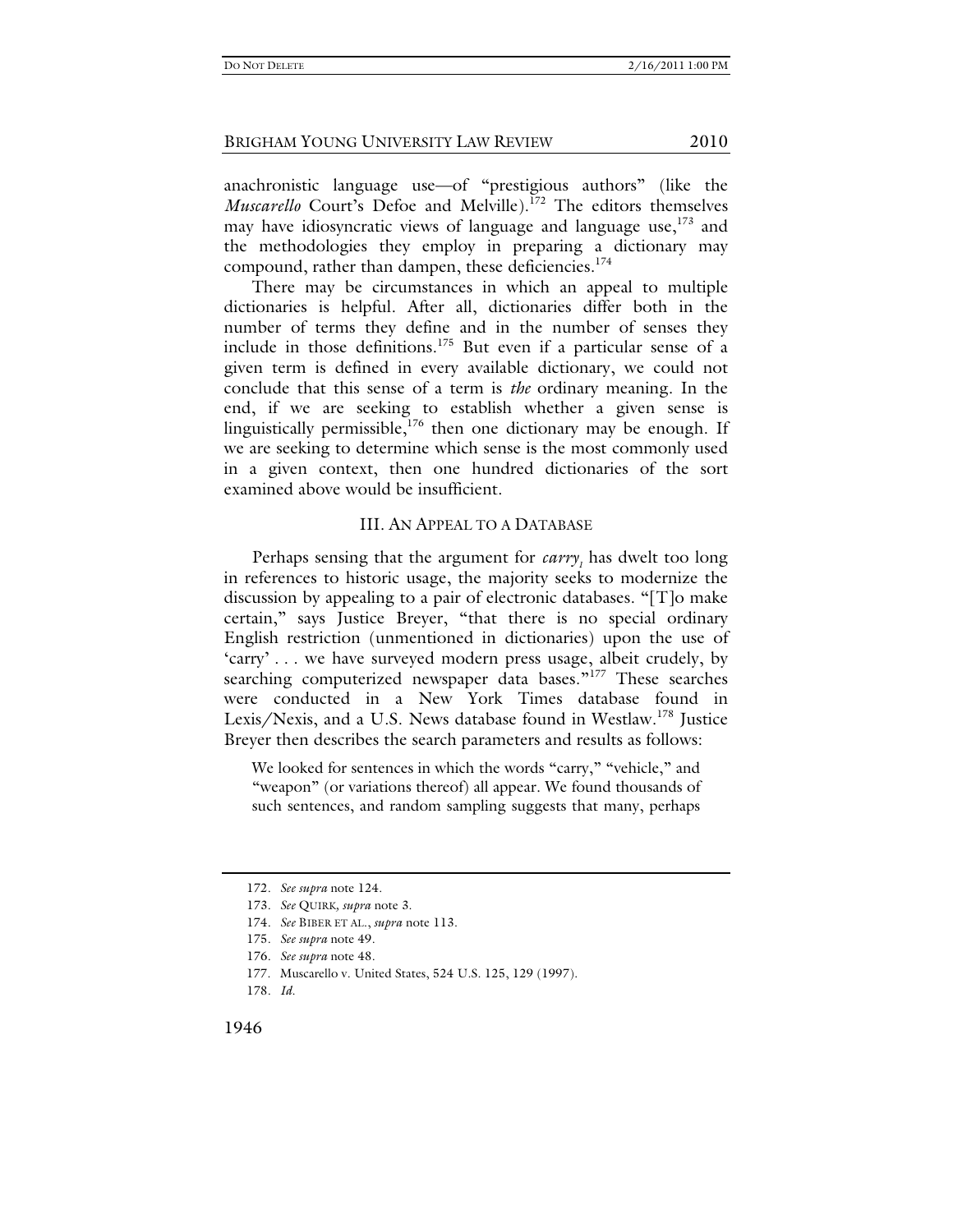more than one-third, are sentences used to convey the meaning at issue here, i.e., the carrying of guns in a car.  $179$ 

The majority's appeal to an electronic database in order to determine the ordinary meaning of *carry* has been characterized as unique<sup>180</sup> and promising.<sup>181</sup> However, the structure of Justice Breyer's search is fatally flawed, and his conclusion about the search's results reveals an important weakness in the majority's argument.

To begin with, we must bear in mind the majority's chief contention. The majority has not simply asserted that *carry<sub>1</sub>* is a linguistically permissible reading of *carry*. Rather they have claimed that *carry<sub>1</sub>* is the "ordinary" and "primary" meaning of *carry*, while *carry*<sub>2</sub> is a "different, rather special" meaning.<sup>182</sup> The entire case turns on whether *carry* ordinarily means *in a vehicle*. Thus, when Justice Breyer conducts his search for sentences containing the words *carry*, *weapon*, and *vehicle*, he is simply phrasing his question in the form of his desired answer.

Imagine that I am persuaded that people named Larry are more likely to be convicted of fraud. In an attempt to give my suspicion an air of statistical certainty, I enter the following search terms into a newspaper database: *Larry*, *convicted*, and *fraud.* What am I going to find? I will have undoubtedly uncovered numerous instances of guys named Larry being sent up for fraud. Have I proved my hypothesis?

In light of this question-begging data-entry, the majority's satisfaction with the returns is striking. "We found thousands of such sentences," says Justice Breyer, "and random sampling suggests that many, perhaps more than one-third, are sentences used to convey the meaning at issue here, i.e., the carrying of guns in a car."<sup>183</sup> Justice Ginsburg rightly pounces on this conclusion, noting that

183*. Id.* at 129.

<sup>179</sup>*. Id.*

<sup>180</sup>*. See* Hoffman, *supra* note 46, at 427 n.94 ("I have found no case besides *Muscarello* where the Court has used this method."). Hoffman's assessment of the Court's methodology is not favorable. *Id.*

<sup>181</sup>*. See* Solan, *supra* note 20, at 2059 ("[T]he use of this method is both creative and promising."). Note, *The Supreme Court 1997 Term, Leading Cases*, 112 HARV. L. REV. 355, 365 (1998) ("Empirical analysis of common usage will not by itself solve thorny questions of statutory interpretation, but it can provide a tool that will prove of use to . . . judicial interpreters.").

<sup>182</sup>*. Muscarello*, 524 U.S. at 128.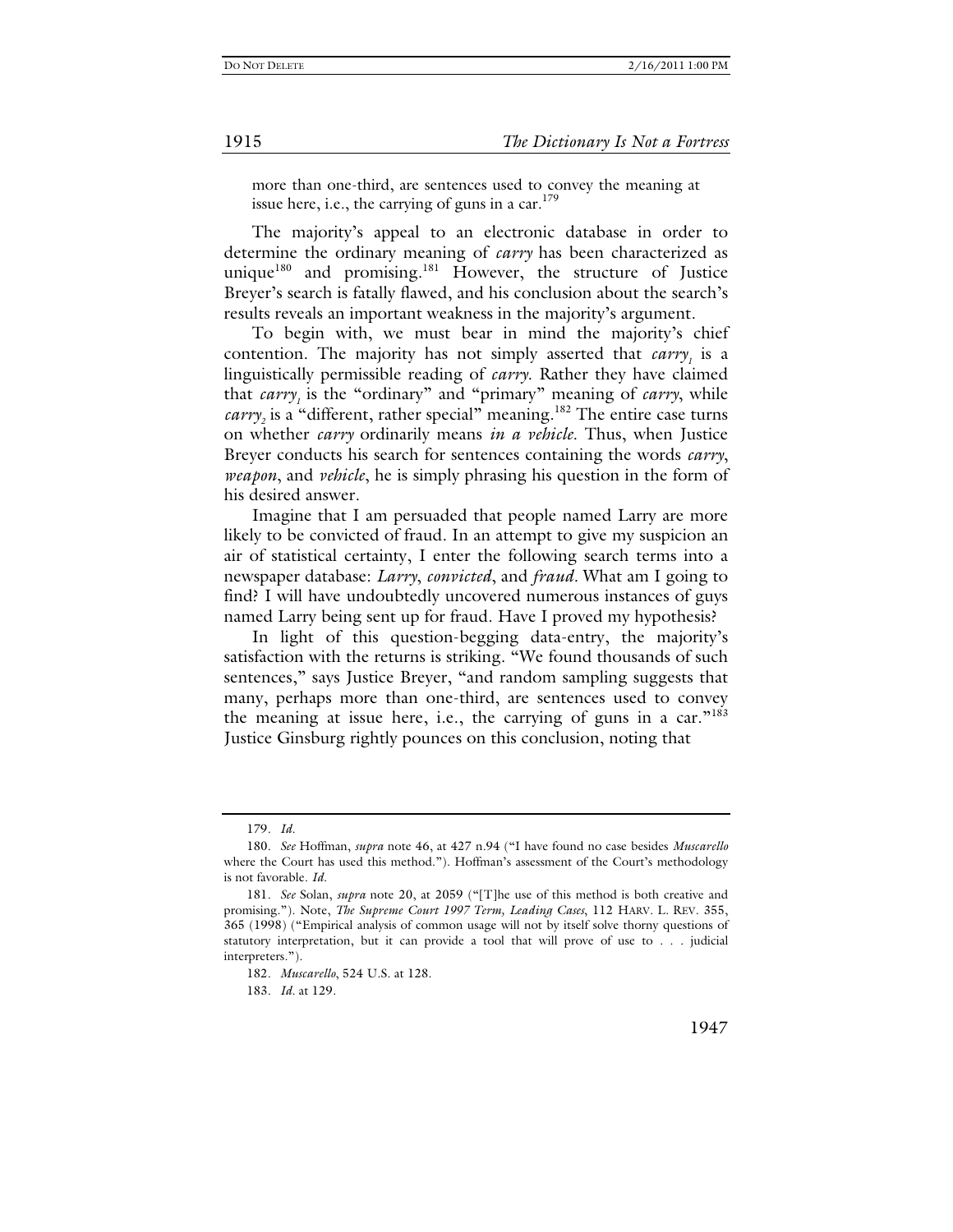At issue here is not "carries" at large but "carries a firearm." The Court's computer search of newspapers is revealing in this light. Carrying guns in a car showed up as the meaning "perhaps more than one-third" of the time. One is left to wonder what meaning showed up some two-thirds of the time.<sup>184</sup>

Still, Justice Ginsburg's criticism misses an important point. Even if one hundred percent of Justice Breyer's search returns contained sentences instantiating *carry*<sub>1</sub>, the results would still be inconclusive. This is because Justice Breyer is searching for only for sentences containing *carry*, *firearm,* and *vehicle*. In these circumstances, we might expect to see only sentences referring to the *carry*<sub>1</sub>. That only one-third of the sentences returned contained this usage is actually surprising.

If Justice Breyer's search had included only *carry* and *firearm*, then a comparison of the number of sentences instantiating uses of *carry*<sub>1</sub> against the number of sentences instantiating *carry*<sub>2</sub> may have been illuminating. As it stands, Justice Breyer has merely confirmed that *carry<sub>1</sub>* is *sometimes* used (a fact that neither the majority, nor the dissent would find controversial), but he has certainly not confirmed that *carry<sub>1</sub>* is the *ordinary* meaning. In fact, because the search terms were skewed in favor of *carry*<sub>1</sub>, the paucity of instances of *carry*<sub>1</sub> suggests that *carry<sub>1</sub>* is somewhat unusual.

The majority's satisfaction with these results leaves one to wonder not just what meaning was employed in the other two-thirds of the returned sentences, but also what the majority now means by "ordinary" and "primary" meaning.<sup>185</sup> Certainly these returns cannot mean that *carry*<sub>1</sub> is the most frequent or common meaning. Rather, they suggest that *carry<sub>1</sub>* is the "different, rather special" meaning, as the OED comment suggests.

#### IV. PURPOSIVISM AND THE DISSENT

Leaving behind Justice Breyer's textual argument, one feels compelled to pause for a moment's reflection. If indeed we have just witnessed "one of the great textualist moments of our period,"<sup>186</sup> it

<sup>184</sup>*. Id.* at 143 (Ginsburg, J., dissenting).

 <sup>185.</sup> Smith v. United States, 508 U.S. 223, 242 (1993) (Scalia, J., dissenting) ("The Court does not appear to grasp the distinction between how a word *can be* used and how it *ordinarily* is used.").

 <sup>186.</sup> Henderson v. State, 715 N.E.2d 833, 835 n.3 (Ind. 1999).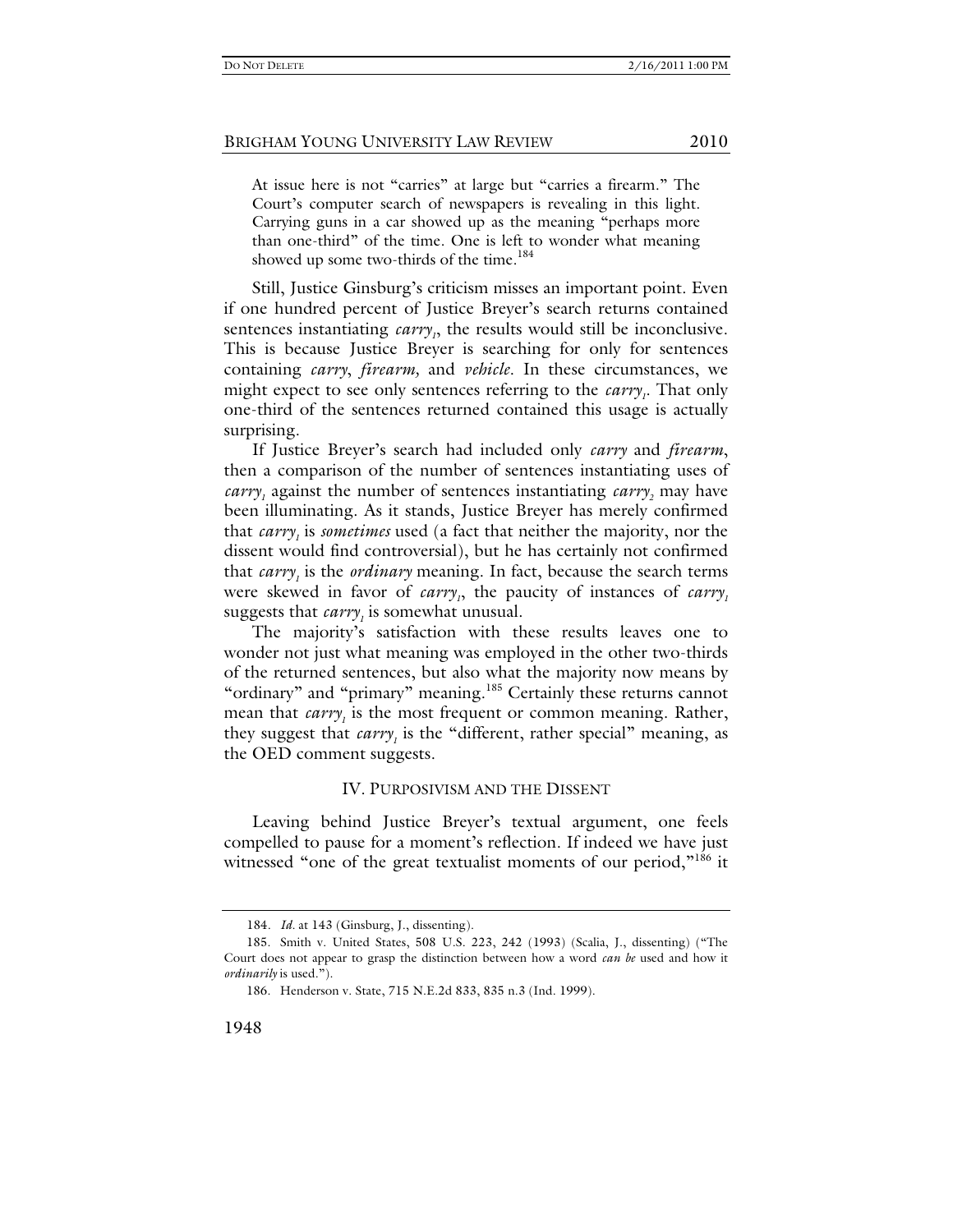#### 1915 *The Dictionary Is Not a Fortress*

is difficult to suppress the sense of irony that this textualist manifesto was written by an avowed purposivist. In his 2006 book, *Active Liberty*, 187 Justice Breyer articulates a purpose-driven view of statutory interpretation<sup>188</sup>—a view that "places more emphasis on statutory purpose and congressional intent."<sup>189</sup> This interpretive regime encourages judges to "pay primary attention to a statute's purpose in difficult cases of interpretation in which [statutory] language is not clear."<sup>190</sup> The book likewise criticizes textualism's reliance on history, tradition, uncertain linguistic norms, and canons of interpretation.<sup>191</sup> "Near-exclusive reliance upon canons and other linguistic interpretive aids in close cases," says Justice Breyer, "can undermine the Constitution's democratic objective."<sup>192</sup>

Why then does Justice Breyer go to such great lengths to make his textualist case? The decision in *Muscarello* has been cited for the proposition that because purposivist and textualist judges are experimenting with one another's interpretive tools, the divide between them is narrowing.<sup>193</sup> A further rationale for Justice Brever's foray into textualism is Justice Brennan's famous Rule of Five, which states that "with five votes you can do anything around here!"<sup>194</sup> In

189*. See* BREYER, *supra* note 188, at 85.

 194. H. JEFFERSON POWELL, CONSTITUTIONAL CONSCIENCE: THE MORAL DIMENSION OF JUDICIAL DECISION 16 (2008).

 <sup>187.</sup> STEPHEN BREYER, ACTIVE LIBERTY: INTERPRETING OUR DEMOCRATIC CONSTITUTION (2006).

 <sup>188.</sup> JEFFREY ROSEN, THE SUPREME COURT: THE PERSONALITIES AND RIVALRIES THAT DEFINED AMERICA 216 (2007) ("In . . . *Active Liberty*, Breyer argued that judges in constitutional cases should focus on the practical consequences of their decisions—in particular on the likelihood that a particular decision will promote political participation, rather than discourage it."); JEFFREY TOOBIN, THE NINE: INSIDE THE SECRET WORLD OF THE SUPREME COURT 303 (2007) ("[I]n 2005, [Justice Breyer] did something that no justice had attempted in several generations—to write his own manifesto on the meaning of the Constitution. Characteristically, Breyer's book . . . was hardly an airy philosophical treatise but a practical book by a practical man.").

<sup>190</sup>*. Id.*

<sup>191</sup>*. Id.* at 124–27.

<sup>192</sup>*. Id.* at 98–99.

 <sup>193.</sup> John F. Manning, *What Divides Textualists from Purposivists?* 106 COLUM. L. REV. 70, 86 (2006) ("[There is] potent evidence of an increasingly text-based approach in the opinions of contemporary purposivists on the Supreme Court."). *Id.* at 88 n.64 ("[P]urposivists on the present Court presume that a word's ordinary or dictionary meaning supplies at least a useful starting point for discerning the purposes they seek." (citing Muscarello v. United States, 524 U.S. 125, 127–32 (1998))). For further discussion of this narrowing divide, see Jonathan T. Molot, *The Rise and Fall of Textualism*, 106 COLUM. L. REV. 1 (2006).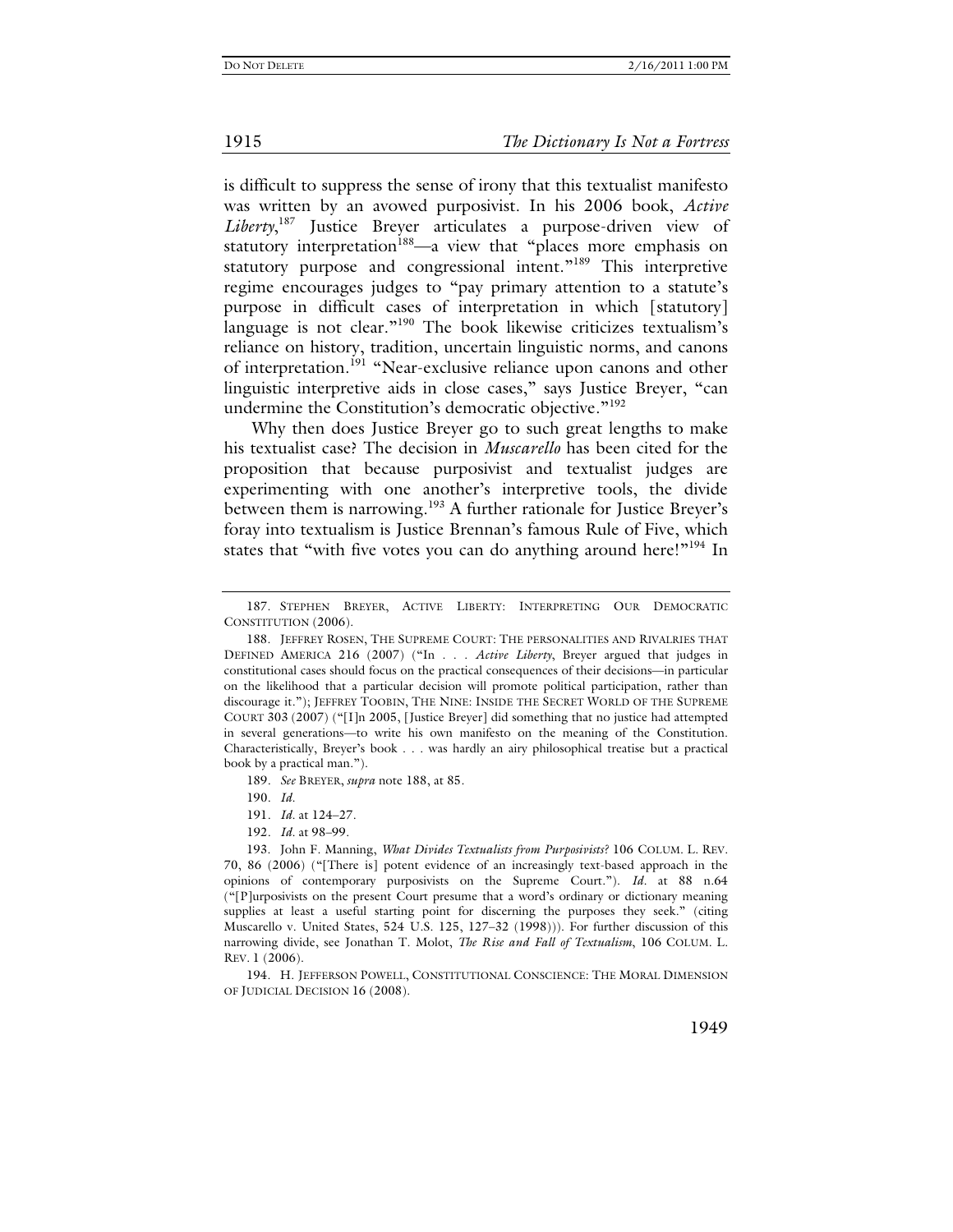the five-to-four decision of *Muscarello*, that fifth vote came from committed textualist, Justice Clarence Thomas.<sup>195</sup>

Was the majority's textualist experiment merely an exercise in consensus building? It seems clear that Justice Breyer would have preferred to keep the textual analysis to a minimum. He states that "because [the parties] argue the linguistic point at length, we too have looked into the matter *in more than usual depth*."196 Then, when he arrives at his purposive argument, in which he examines both the statute's legislative purpose and history, one gets the palpable sense of Justice Breyer's relief. "We now explore more deeply the *purely legal question* of [what] Congress intended," he says.<sup>197</sup>

Because this examination has focused on the text-based reasoning of the *Muscarello* Court, I will not dwell on the purposive section of the majority's argument in great detail, except to note that in addressing the statute's purpose, the opinion cites the very broad statements from the floor debates, all to the effect that  $\S 924(c)(1)$ was passed "to persuade the man who is tempted to commit a federal felony to leave his gun at home."198 The majority then compares these statements to those which suggest some members of Congress had a very narrow interpretation of *carry* in mind.<sup>199</sup> These are summarily dismissed by stating that none of them "purports to define the scope of the term *carries.*"200 In this case, characterized by one commentator as a "food fight," and in which references to the King James Bible are answered by references to  $M^*A^*S^*H$ , it is this interpretive move that is perhaps the most difficult to justify. The Congressional Record suggests that some members of Congress had

199*. Muscarello*, 524 U.S. at 133 ("We have found an instance in which a legislator referred to the statute as applicable when an individual 'has a firearm on his person'; . . . an instance in which a legislator speaks of 'a criminal who takes a gun in his hand'; and a reference . . . to a 'gun carried in a pocket.'" (citations omitted)).

<sup>195</sup>*. See* Molot, *supra* note 193, at 29 ("Justices Scalia and Thomas are the only selfidentified textualists on the Supreme Court.").

 <sup>196.</sup> Muscarello v. United States, 524 U.S. 125, 128 (1997) (emphasis added).

<sup>197</sup>*. Id.* at 129 (emphasis added).

<sup>198</sup>*. Id.* at 132 (citing 114 CONG. REC. 22231 (1968) (statement of Rep. Poff); 114 CONG REC. 22,243–22,244 (1968) (statutes would apply to "the man who goes out taking a gun to commit a crime") (statement of Rep. Hunt); *id.* at 22244 ("Of course, what we are trying to do by these penalties is to persuade the criminal to leave his gun at home.") (statement of Rep. Randall); *id.* at 22236 ("We are concerned . . . with having the criminal leave his gun at home.") (statement of Rep. Meskill).

<sup>200</sup>*. Id.*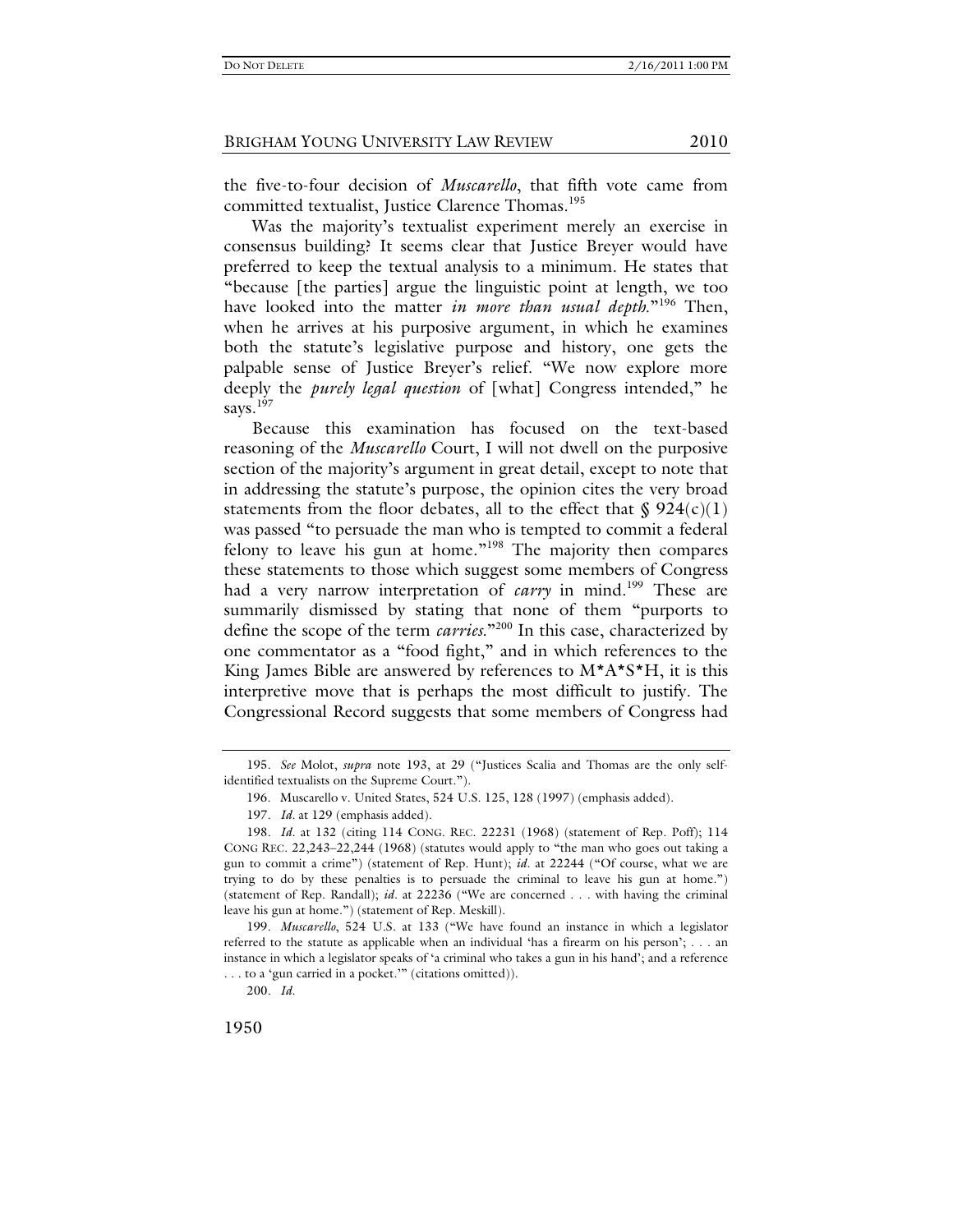a broad version of *carry* in mind (i.e. *carry<sub>1</sub>*) while other members of Congress envisioned the narrow version (i.e. *carry*<sub>2</sub>). If neither clearly expressed their meaning in the statute, it seems most consistent with the notions of fair notice and due process that this equation should balance out on the narrow side of the spectrum.

Perhaps with this in mind, Justice Ginsburg makes a plea for the application of the Rule of Lenity, stating that "[t]he sharp division in the Court on the proper reading of the measure confirms, '[a]t the very least, . . . that the issue is subject to some doubt. Under these circumstances, we adhere to the familiar rule that, "where there is ambiguity in a criminal statute, doubts are resolved in favor of the defendant.""<sup>201</sup> Justice Breyer dismisses this plea for lenity, stating that "[t]he rule of lenity applies only if, after seizing everything from which aid can be derived, . . . we can make no more than a guess as to what Congress intended."<sup>202</sup>

#### V. A CORPUS-BASED APPROACH

The Supreme Court's decision in *Muscarello* unsatisfactorily addresses the meaning of *carry*, and in so doing throws into stark relief the Court's difficulty with ordinary meaning generally. As noted above, the majority claims that *carry<sub>1</sub>* is the "first" or "primary" or "ordinary English meaning" of *carry* and that *carry*<sub>2</sub> is somehow a "different, rather special" meaning of *carry*. 203 The Court

<sup>201</sup>*. Id.* at 148 (Ginsburg, J., dissenting) (citations omitted). Justice Ginsburg also responded to the text-based argument in her dissent, by, among other things, invoking the Second Amendment. *Id*. at 143 ("Surely a most familiar meaning is, as the Constitution's Second Amendment ('keep and bear Arms') (emphasis added) and Black's Law Dictionary, at 214, indicate: 'wear, bear, or carry . . . upon the person or in the clothing or in a pocket, for the purpose . . . of being armed and ready for offensive or defensive action in a case of conflict with another person.'"). This equation of the meaning of *carry* with the meaning of *bear* in the Second Amendment would meet with what was surely an unsatisfying vindication in the Court's opinion in *District of Columbia v. Heller*. 128 S. Ct. 2783, 2793 (2008) ("At the time of the founding, as now, to 'bear' meant to "carry.' . . . When used with 'arms,' however, the term has a meaning that refers to carrying for a particular purpose—confrontation. In Muscarello v. United States, 524 U.S. 125 (1998), in the course of analyzing the meaning of 'carries a firearm' in a federal criminal statute, Justice Ginsburg wrote that '[s]urely a most familiar meaning is, as the Constitution's Second Amendment . . . .' We think that Justice Ginsburg accurately captured the natural meaning of 'bear arms.' Although the phrase implies that the carrying of the weapon is for the purpose of 'offensive or defensive action,' it in no way connotes participation in a structured military organization."). Justice Ginsburg joined both dissents in *Heller*.

 <sup>202.</sup> United States v. Wells, 519 U.S. 482, 499 (1997) (internal quotations omitted).

 <sup>203.</sup> *Muscarello*, 524 U.S. at 127–28.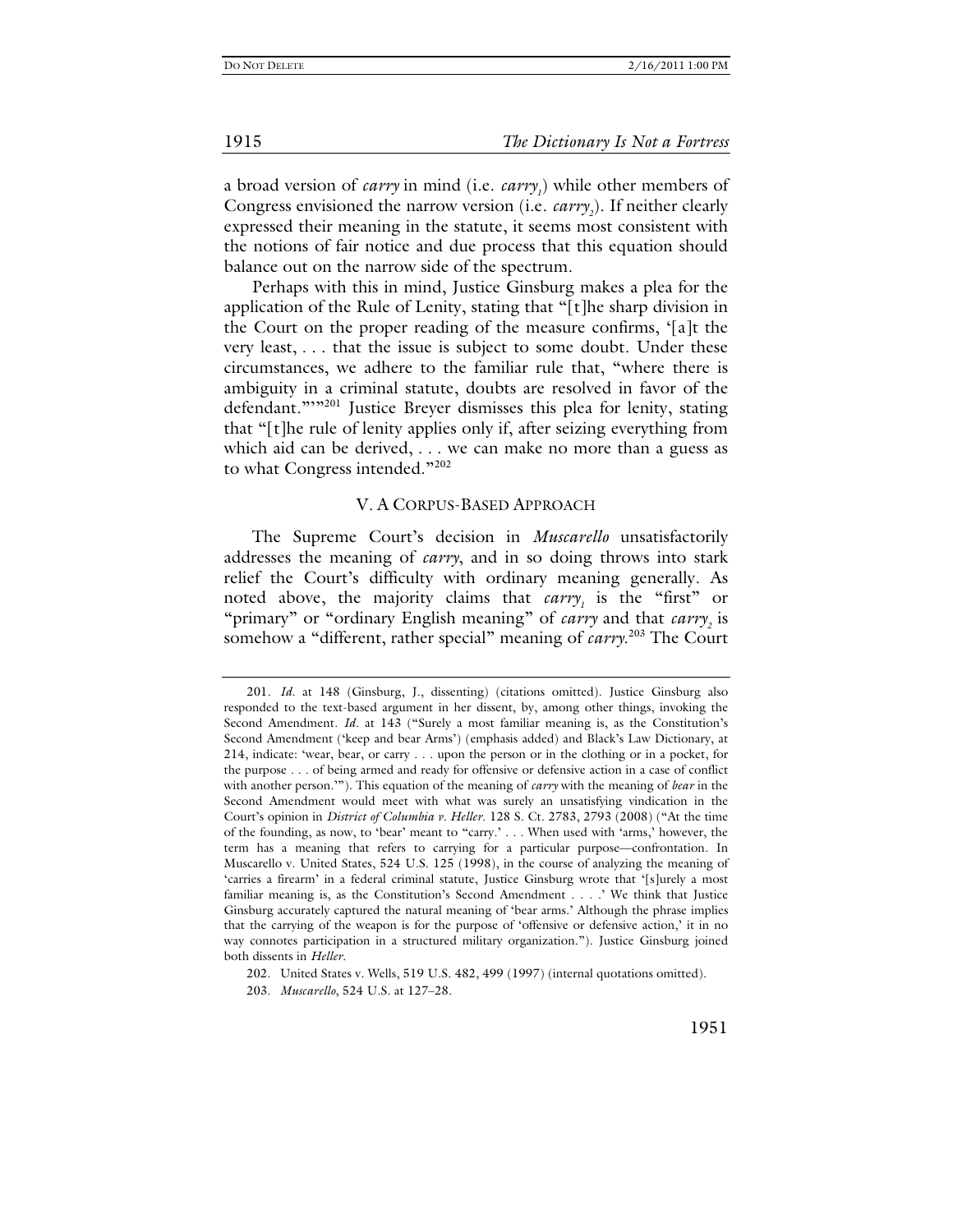relies, among other things, upon the OED to support its claims even though the OED takes a contrary position. The Court likewise gives in to the Sense-Ranking and Etymology fallacies discussed above. Further, the majority seems satisfied to demonstrate "more than one third" of the uses of *carry* found in a database appear to be instances of *carry<sub>1</sub>*, even after entering a highly skewed query. Still, the Court insists that "[t]he *relevant linguistic facts* are that the word 'carry' in its ordinary sense includes carrying in a car."<sup>204</sup> But the claim that the ordinary sense of *carry* "includes" carrying in a car, is a far cry from the claim that this is the word's first, primary, and "ordinary English" meaning. And what are the majority's "linguistic facts," but a hodgepodge of dictionary citations, literary references, and, as demonstrated above, fallacious inferences?

These and other deficiencies led one commentator to conclude that the *Muscarello* Court "is not entirely sincere when claiming that it actually sought the ordinary meaning."205 Instead, the same commentator noted that the majority's "interpretation falls within the range of the statute's possible meanings"206 of *carry*, but not its ordinary meaning.

Though it is true that the majority's claims are unsupported by the Court's "linguistic facts," I think, rather than insincerity, the Court has simply fallen victim to one of the law's classic equivocations. When jurists speak of "ordinary meaning," they simply are not always talking about the same thing.

Professors Hart and Sacks state that one of the purposes of the dictionary is to "answer[] hard questions of whether, in an appropriate context, a particular meaning is linguistically permissible."207 It is this same concept of what is "linguistically permissible" that seems to actuate the reasoning in *Muscarello*. The Court states only that "one *can*, as a matter of ordinary English, 'carry firearms' in a wagon."<sup>208</sup> This "linguistically permissible" characterization of ordinary meaning also explains the majority's satisfaction with finding *carry*, instantiated in only one-third of the sentences in its database search.<sup>209</sup>

<sup>204</sup>*. Id.* at 131 (emphasis added).

<sup>205</sup>*. See* Solan, *supra* note 20, at 2053.

<sup>206</sup>*. Id.*

 <sup>207.</sup> HART & SACKS, *supra* note 48, at 1375–76.

<sup>208</sup>*. Muscarello*, 524 U.S. at 128 (emphasis added).

<sup>209</sup>*. Id.* at 129–130.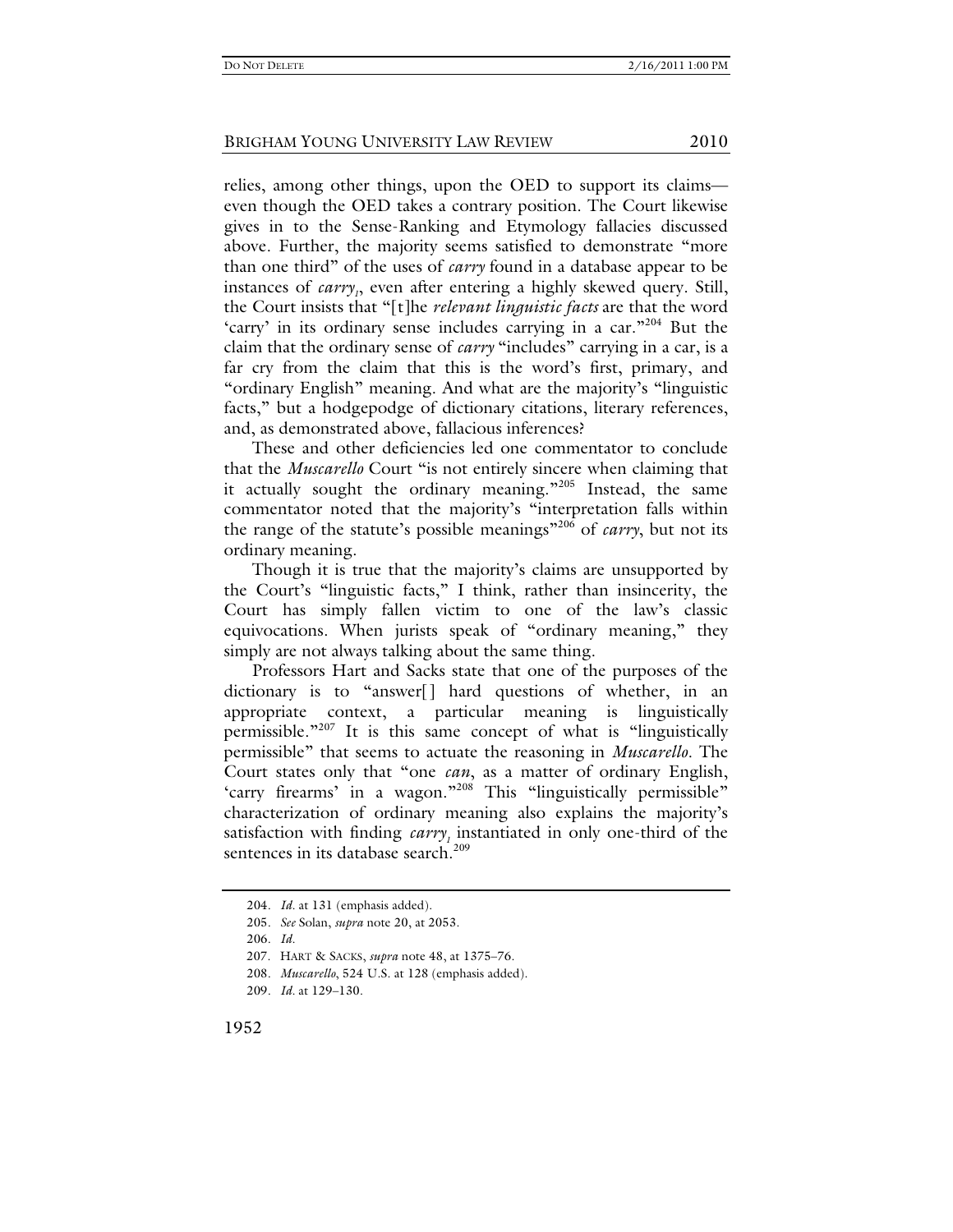This approach is not without its critics. In the related case of *Smith v. United States*, Justice Scalia famously stated that "[t]he Court does not appear to grasp the distinction between how a word *can be* used and how it *ordinarily is* used."210 Justice Scalia has further observed that the Court's job "is not to scavenge the world of English usage to discover whether there is any possible meaning."211 "[O]ur job," he says "is to determine . . . the *ordinary* meaning."<sup>212</sup>

In the end, if the *Muscarello* decision stands for anything, it is that the concept of ordinary meaning is "incompletely theorized."<sup>213</sup> Though jurists commonly invoke the rule that statutory terms should be interpreted according to their ordinary meaning, there is no generally accepted view as to what *ordinary meaning* itself actually means, nor is there a universal justification for appealing to ordinary meaning. $214$ 

Ordinary meaning has been characterized as "what . . . words would mean in the mouth of a normal speaker of English"<sup>215</sup> or how words "sound in the mind of a skilled, objectively reasonable user of words."<sup>216</sup> These two characterizations are not identical. The skilled user of words and the normal speaker of English are not necessarily the same person. Still, both of these characterizations are grounded in the same principle, that ordinary meaning can be understood and analyzed in the context of ordinary usage. $217$  This notion of ordinary

 <sup>210.</sup> Smith v. United States, 508 U.S. 223, 242 (1993) (Scalia, J., dissenting) (emphasis in original).

 <sup>211.</sup> Chisom v. Roemer, 501 U.S. 380, 410 (1991) (Scalia, J., dissenting).

<sup>212</sup>*. Id.*

 <sup>213.</sup> Cass R. Sunstein, *Incompletely Theorized Agreements*, 108 HARV. L. REV. 1733, 1735 (1994-1995).

<sup>214</sup>*. See* Richard A. Posner, *Statutory Interpretation—In the Classroom and the Courtroom*, 50 U. CHI. L. REV. 800, 808 (1983) ("It is ironic that a principle designed to clarify should be so ambiguous."). The same appears to be true for interpretive matters generally. *See* HART & SACKS, *supra* note 48, at 1169 ("The hard truth of the matter is that American courts have no intelligible, generally accepted, and consistently applied theory of statutory interpretation.").

 <sup>215.</sup> Oliver Wendell Holmes, Jr., *The Theory of Legal Interpretation*, 12 HARV. L. REV. 417, 417–18 (1899) (emphasis added); *see also* John F. Manning, *What Divides Textualists from Purposivists?* 106 COLUM. L. REV. 70, 92 (2006) ("Textualists give primacy to the *semantic* context—evidence about the way a reasonable person conversant with relevant social and linguistics practices *would have used the words*." (emphasis added)).

 <sup>216.</sup> Frank Easterbrook, *The Role of Original Intent in Statutory Construction*, 11 HARV. J.L. & PUB. POL'Y 59, 62 (1988).

<sup>217</sup>*. See* Frankfurter, *Some Reflections*, *supra* note 42, at 529 ("If a statute is written for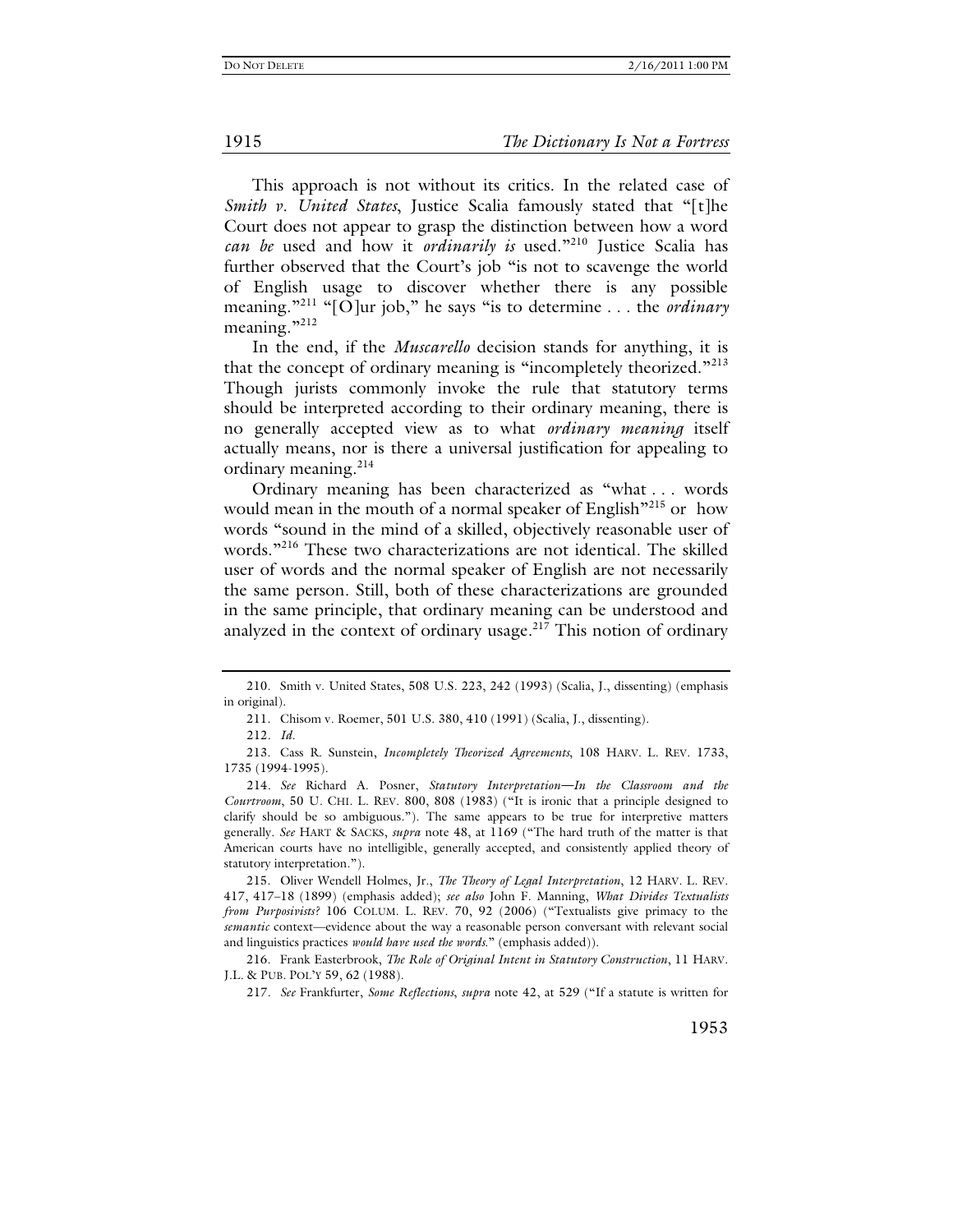meaning as common usage is consistent with what the OED refers to as the linguistic definition of *ordinary*, which says "2. d. Of language, usage, discourse, etc.: that most commonly found or attested."<sup>218</sup> Almost certainly without intending to, judges who have invoked this "ordinary-meaning-as-common-usage" characterization have implicated not merely a theory of ordinary meaning, but also a method for its analysis. Unlike the more qualitative notions of ordinary meaning—like the "linguistically permissible" approach discussed above—the question of the "common usage" of a statutory term may be answered quantifiably through a linguistic methodology called corpus linguistics.

#### *A. Brief Introduction to Corpus Linguistics*

In general terms, corpus linguistics may be thought of as a linguistic methodology that analyzes language function and use by means of an electronic database called a corpus.<sup>219</sup> A leading corpus linguist, Douglas Biber, has identified four unifying characteristics of the corpus approach:

- 1. it is empirical, analyzing the actual pattern of use in natural text;
- 2. it utilizes a large and principled collection of natural texts, known as a 'corpus,' as the basis for analysis;
- 3. it makes extensive use of computers for analysis, using both automatic and interactive techniques; and
- 4. it depends on both quantitative and qualitative analytical techniques. $220$

The data in the corpus are considered "natural" because they were not elicited for the purpose of study. That is, generally no one

ordinary folk, it would be arbitrary not to assume that Congress intended its words to be read with the minds of ordinary men. If they are addressed to specialists, they must be read by judges with the minds of the specialists. And so we assume that Congress uses common words in their popular meaning, as used in the common speech of men."); *see also* United States v. Lopez, 590 F.3d 1238, 1249 (11th Cir. 2009) ("When a statutory term is undefined, courts give it its 'ordinary meaning' or 'common usage.'").

 <sup>218. 10</sup> OXFORD ENGLISH DICTIONARY 912 (2d ed. 1989).

 <sup>219.</sup> Douglas Biber, *Corpus-based and Corpus-driven Analyses of Language Variation and Use* in THE OXFORD HANDBOOK OF LINGUISTIC ANALYSIS 159 (Bernd Heine & Heiko Narrog eds., 2009).

<sup>220</sup>*. See* BIBER ET AL., *supra* note 112, at 4.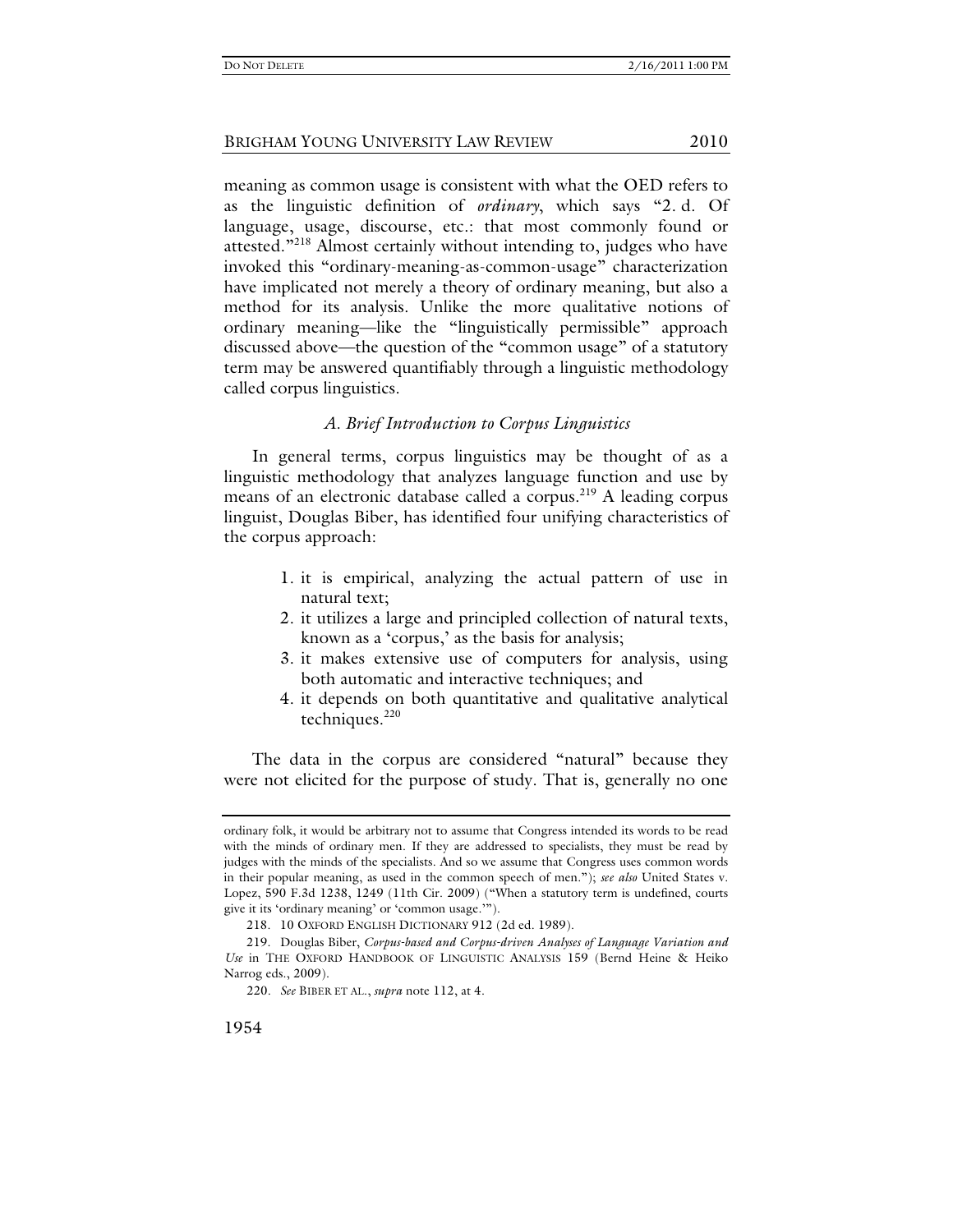asks the speakers or writers whose words are represented in the corpus to speak or write for the purpose of subjecting their words to linguistic scrutiny. Instead the architect of the corpus assembles her collection of speech and writing samples after the fact, from newspapers, books, transcripts of conversations, or interviews, etc.<sup>221</sup>

Because the speech and writing sampled in a corpus are both naturally occurring, we may think of a corpus as "essentially tell[ing] us what a language is like, and the main argument in favor of using a corpus is that it is a more reliable guide to language use than native speaker intuition."222 Writing in 2004, Professor Lawrence Solan observed:

Over the past decade, a great deal of work has been published in the growing field of corpus linguistics. . . . Access to computers now makes it relatively simple to see how words are used . . . in common parlance. This allows judges to easily become their own lexicographers. If they perform that task seriously, they stand to learn more about how words are ordinarily used, than by today's method of fighting over which dictionary is the most authoritative.<sup>223</sup>

Since that time, and certainly before, very little research has been published examining the legal question of "ordinary meaning" using a corpus-based approach.224 What follows is a brief outline of how an electronic corpus might be put to that task. I make no claim to any generalized theory of ordinary meaning. This Section will merely demonstrate that the question of which contested sense of a term is

 <sup>221.</sup> TONY MCENERY, RICHARD XIAO & YUKIO TONO, CORPUS-BASED LANGUAGE STUDIES: AN ADVANCED RESOURCE BOOK 126 (2006) ("Any selection of texts is a sample. Whether or not a sample is 'representative,' however, depends first of all on the extent to which it is selected from the range of text types in the target population."); TONY MCENERY & ANDREW WILSON, CORPUS LINGUISTICS: AN INTRODUCTION 77–82 (2001) (discussing sampling methods for corpus representativeness); VINCENT V. Y. OOI, COMPUTER CORPUS LEXICOGRAPHY 52–56 (1998).

<sup>222</sup>*. See* HUNSTON, CORPORA IN APPLIED LINGUISTICS, *supra* note 115, at 20.

<sup>223</sup>*. See* Solan, *supra* note 20, at 2059–60.

 <sup>224.</sup> *But see* Brief for the Project on Government Oversight et al. as Amici Curiae Supporting Petitioners, FCC v. AT&T Inc., No. 09-1279 (U.S. Nov. 16, 2010) (citing data from a number of corpora supporting the proposition that the phrase *personal privacy* in the Freedom of Information Act has reference to *human privacy* not *corporate privacy*); *see also*, Clark D. Cunningham & Charles J. Fillmore, *Using Common Sense: A Linguistic Perspective on Judicial Interpretations of "Use a Firearm,"* 73 Wash. U. L. Q. 1159, 1207–09 (1995) (using the British National Corpus to find examples of the competing senses of the verb *to use*).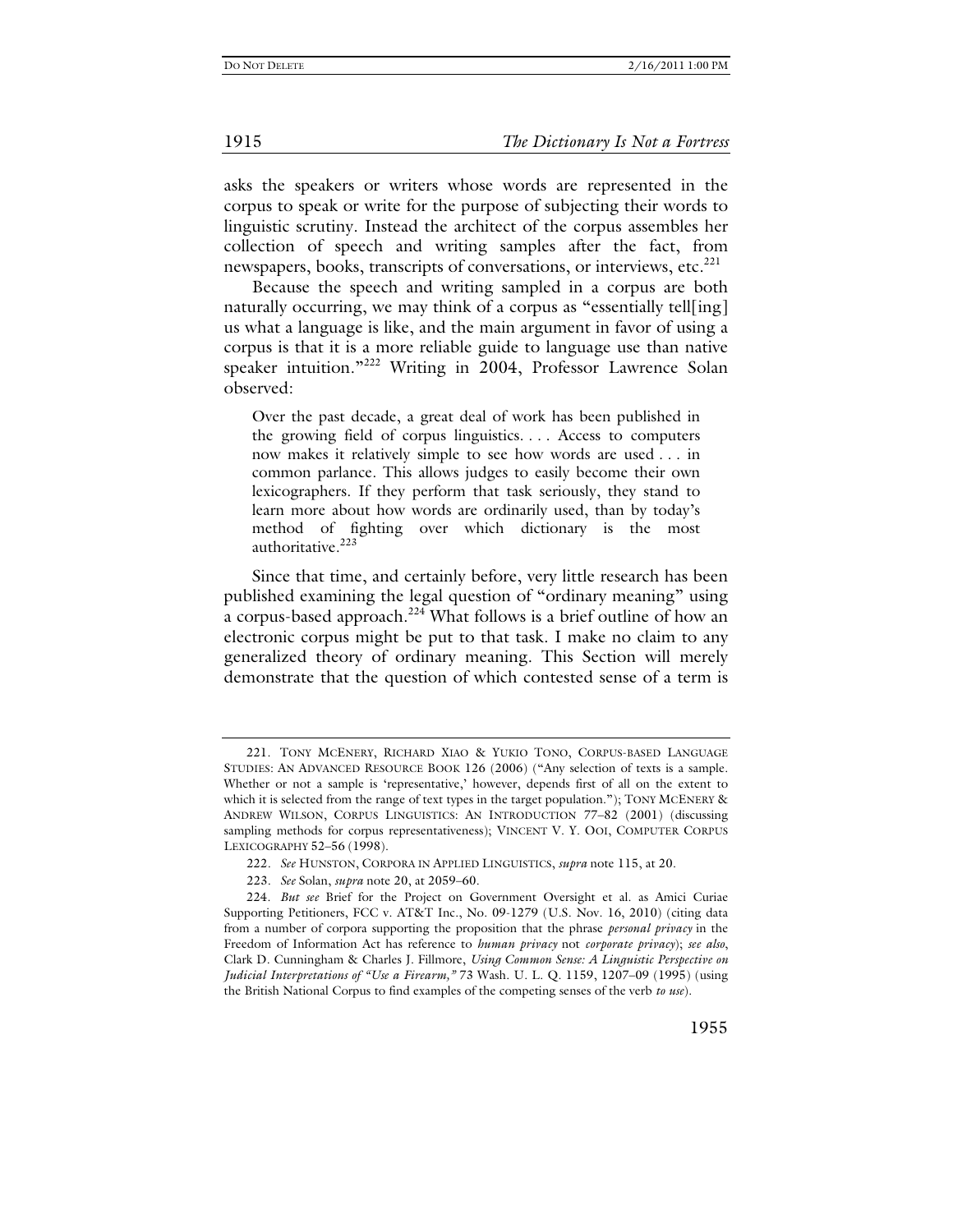ordinary in a given context is an empirical question and the answer may be quantified by an appeal to a corpus.

1. Selecting a corpus. As noted above, the chief concern in both corpus design and corpus selection is that of representativeness.<sup>225</sup> In order for a corpus to be of any utility in the examination of ordinary usage, it must contain a representative sample. This sample must contain speech and text from the linguistic community which it purports to represent.

One way to think about selecting a speech community is to assume that the law ought to reflect the common usage of those it attempts to regulate. As noted above, we might "assume that Congress uses common words in their popular meaning, as used in the common speech of men<sup>"226</sup> and according to the understanding of "the citizens subject to it."227 Applying this assumption to a federal statute would suggest that we are looking for a broad-based corpus of contemporary American language use.

One such corpus is the Corpus of Contemporary American English ("COCA"), "the largest freely-available corpus of English, and the only large and balanced corpus of American English."<sup>228</sup>

The corpus contains more than 410 million words of text and is equally divided among spoken [English], fiction, popular magazines, newspapers, and academic texts. It includes 20 million words each year from 1990–2010 and the corpus is also updated every six to nine months. $^{229}$ 

Each of the 410 million words in the COCA is encoded for grammatical content or tagged.<sup>230</sup> Nouns are electronically labeled as nouns, and verbs as verbs. In the COCA, this tagging process is

<sup>225</sup>*. See supra* note 81. The term *representativeness*, as used here, must not be confused with the decision-making heuristic of the same name from behavioral economics. *See* RICHARD H. THALER & CASS R. SUNSTEIN, NUDGE: IMPROVING DECISIONS ABOUT HEALTH, WEALTH, AND HAPPINESS 27–31 (2008).

<sup>226</sup>*. See* Frankfurter, *Some Reflections*, *supra* note 42, at 529.

 <sup>227.</sup> Green v. Bock Laundry Mach. Co., 490 U.S. 504, 528 (1989) (Scalia, J. concurring).

<sup>228</sup>*. See* CORPUS OF CONTEMPORARY AMERICAN ENGLISH (COCA), http://www.americancorpus.org/ (last visited Jan. 12, 2011).

<sup>229</sup>*. Id.*

 <sup>230.</sup> PAUL BAKER, ANDREW HARDIE, & TONY MCENERY, A GLOSSARY OF CORPUS LINGUISTICS 154 (2006) (defining tagging as an "informal term for the act of applying additional levels of annotation to corpus data. A tag usually consists of a code, which can be attached to a phoneme, morpheme, word, phrase or longer stretch of text.").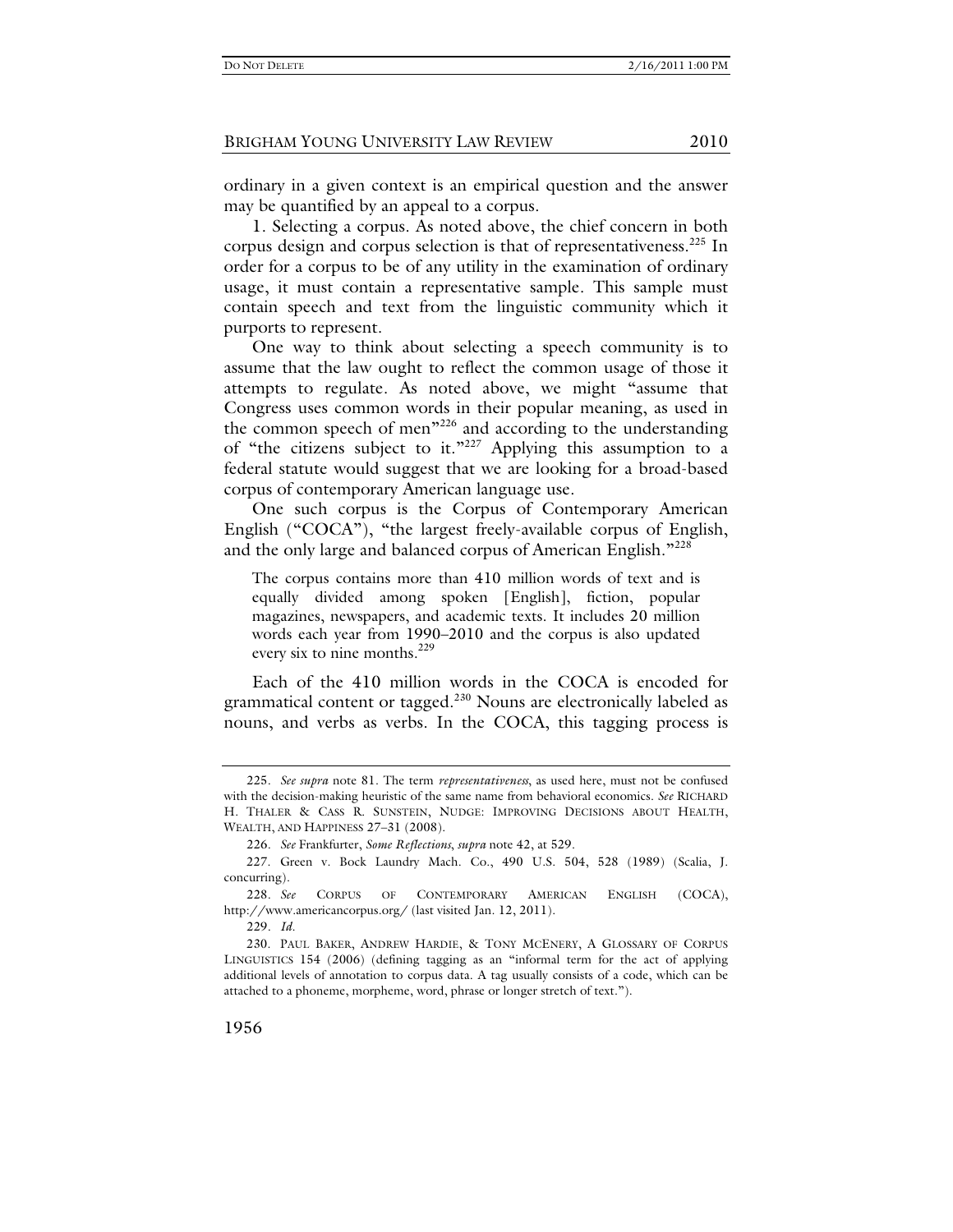automated (though other corpora employ human editors to review this automated electronic tagging process).

If the linguistic community we are seeking to study is that governed by a federal statute, then the COCA presents itself as an obvious alternative for the analysis.

2. Query design. Like any other computational system, the results of a corpus query are only as good as the query itself. Because electronic corpora have almost never before been employed in the search for ordinary meaning in the legal sense, there are no guiding principles for how to do so. A few basic considerations emerge.

*a. Syntax*. The query ought to sweep in all uses of the term within a given grammatical class. In the COCA, this is done by surrounding the operative legal word (in this case *carry*) in brackets and then appending the expression  $[v^*]$ , as in (1) below:

 $(1)$  [carry]. $[v^{\star}]^{231}$ 

This search will reveal all the *verbal* uses of the term *carry* (e.g., *carry*, *carries*, *carrying*, *carried*, and one archaic use of *carryed*), while excluding other grammatical uses.<sup>232</sup>

*b. Context*. Generally, statutes are only concerned with the use of a term in a given context. As Justice Ginsburg correctly notes in her dissent, at issue in *Muscarello* "is not 'carries' at large but 'carries a firearm.<sup>"233</sup> Thus, while examining how the operative term *carry* is used generally may be an important step in framing the analysis, the ultimate question in the case is not the ordinary meaning of *carry* at large, but the meaning of that term when it co-occurs with *firearm(s)* and its synonyms*.* 

*c. Dice Loading*. Though context is an essential part of the question of ordinary meaning, some contextual information must be excluded. To ascertain ordinary meaning of *carry a firearm*, we are not simply asking the database to tell us how often *carry* is used to mean *convey*. Instead we are concerned with relative frequency, that is, how often  $carry<sub>1</sub>$  is used with reference to firearms versus how often *carry*, is used with reference to firearms. This was the fatal flaw in the *Muscarello* Court's database analysis. If we include all three

 <sup>231.</sup> I will use throughout the linguistic convention of labeling sample sentences and phrases with numbers in parenthesis.

 <sup>232.</sup> Like most corpora, the COCA will exclude proper names from this search, like the proper name *Carry*.

<sup>233</sup>*. See* Muscarello v. United States, 524 U.S. 125 (1998) (Ginsburg, J., dissenting).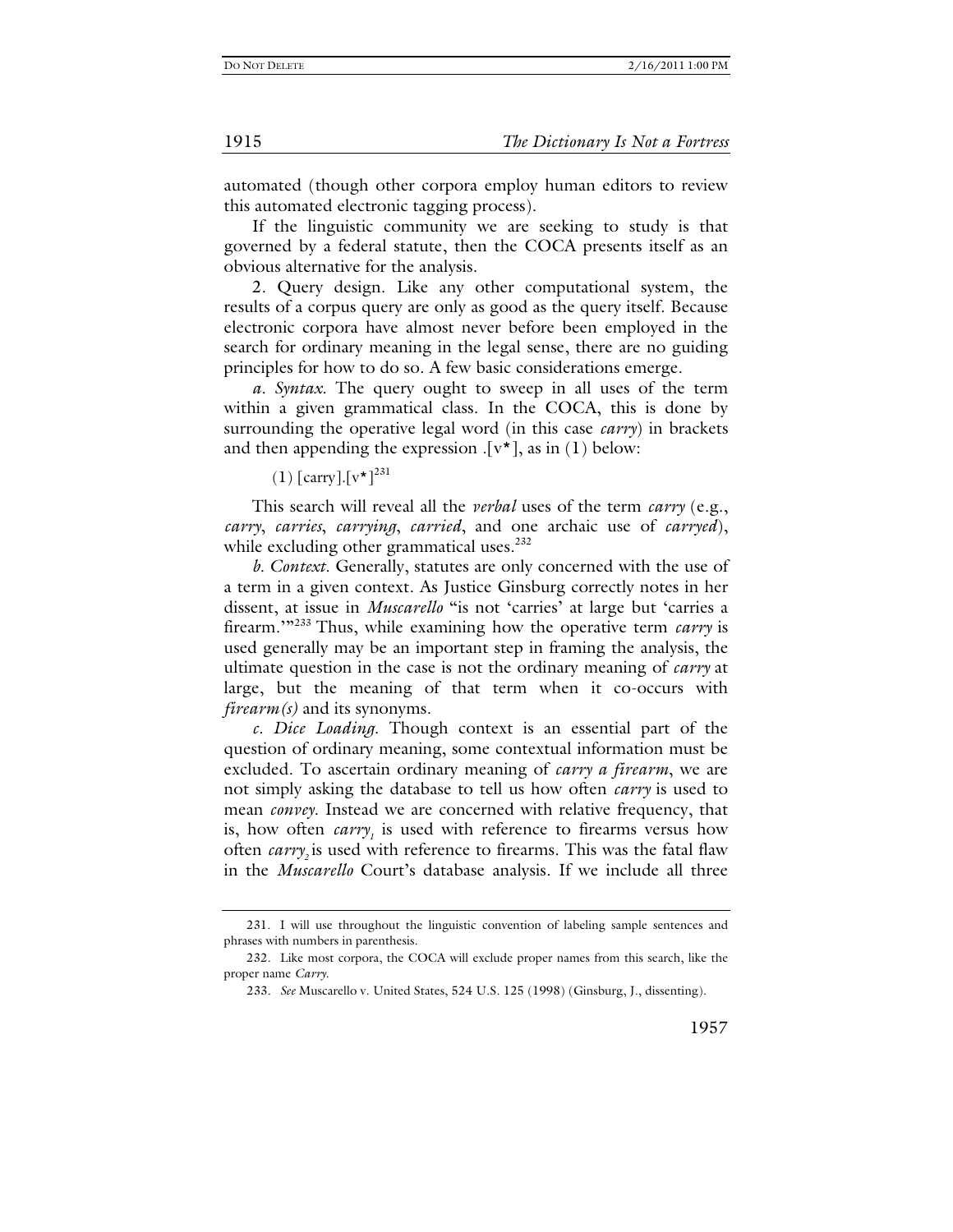operative terms, *carry*, *firearm*, and *vehicle*, we would expect the database to show us only sentences instantiating *carry<sub>1</sub>*. If, however, *vehicle* is excluded, we will be able to parse out the uses of *carry*<sub>1</sub> and *carry*<sub>2</sub> and determine which is more common.

3. Concordance lines and Key Words in Context (KWIC). Entering the search  $\lceil \text{carry} \rceil$ .  $\lceil v^* \rceil$  into the COCA reveals 82,687 uses of the verb *to carry*. These returns are listed in concordance lines, which display the word with its surrounding context.<sup>234</sup> In these concordance lines, "each occurrence of the chosen word is presented on a single line, with the word in the middle and the context on each side."<sup>235</sup> This type of display is referred to as a Key Word in Context or KWIC display.<sup>236</sup>

In order to render the review of the ordinary meaning of *carry* more manageable than an examination of all 82,687 concordance lines, the COCA allows for a randomized sample to be displayed. Thus, by selecting the "500" icon, next to the heading "SAMPLE," the corpus displays five hundred randomized instances of *carry* in KWIC format.

4. Results from the KWIC search. The first five hundred randomized concordance lines reveal several different uses of the verb *carry*. What follows is not an exhaustive account of the range of possible meanings of *carry*. As discussed above, when phrasal verbs like *carry on* are included, the OED features some fifty-six separate definitions for *carry.*<sup>237</sup> As Justice Breyer rightly noted, only two meanings of *carry* are implicated in *Muscarello*. 238 Before proceeding to a discussion of those two senses, I will briefly outline the other senses of *carry* found in the corpus, but only in the broadest terms.

The most common uses of *carry* found in the corpus were the non-physical senses of *carry*. These include metaphorical uses, as in (2), a broadcasting sense, where *carry* is used as a synonym for *feature*, as in (3), and an intangible sense in which what is carried is not a physical object, as in (4).

(2) The term *gender* while often used synonymously for *women* did not carry the same political weight.

<sup>234</sup>*. See* BIBER ET AL., *supra* note 112, at 26.

<sup>235</sup>*. Id.*

<sup>236</sup>*. See* Appendix III, Figure 8.

<sup>237</sup>*. See supra* notes 102–108.

<sup>238</sup>*. Muscarello*, 524 U.S. at 126.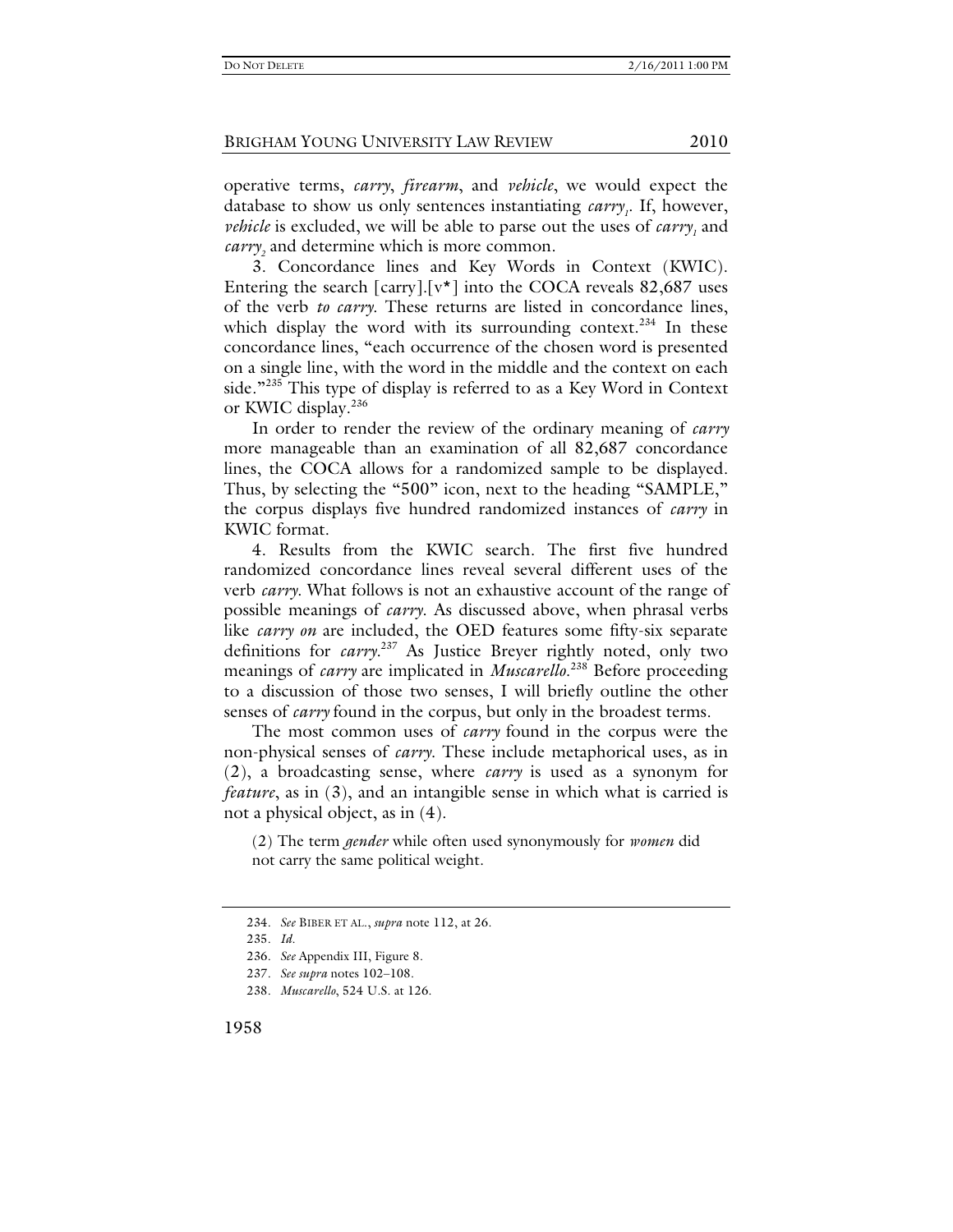(3) The Golf Channel now will carry early rounds and some tournaments.

(4) Our legacy copper wiring just can't carry the data to support HD-video streaming.

These non-physical senses of *carry* account for some twenty-nine percent of the uses found in the sample. None of these senses of *carry* is implicated in the statute.

Another very common use of *carry* is the phrasal-verb use of the term like *carry on* in (5) and *carried away* in (6).

(5) Stop complaining. You'd think I was killing you the way you carry on.

(6) If anything, he wants to win so badly he sometimes gets carried away and tries too hard.

These senses of *carry* account for approximately twenty-one percent of the uses of *carry* in the sample.

A common use of *carry<sub>1</sub>* is instrumental—an agent (typically a person) carries an object (like a gun) by means of some sort of instrument (like a car, a horse, or a stretcher, etc.). Thus, *carry*, sentences typically have similar structure to (7):

(7) <Agent> carries <object> *by*, *with*, or *in* an <instrument>.

By contrast, *carry*<sub>2</sub> sentences typically have a simpler structure, as in  $(8)$ :

(8) <Agent> carries <object>.

A related use of *carry* occurs where the agent or subject of the sentence is itself an instrument of conveyance as in (9):

(9) Planes with 30 or fewer seats don't have to carry transponders that signal their location to air traffic control.

Grammatically,  $(9)$  is similar to the *carry*<sub>2</sub> paradigm in  $(8)$ because there is an agent (*planes*) and an object (*transponders*), but no instrument. However, in an abstract sense, the planes at issue (9) are being used as instruments for unstated agents. (People design the planes to carry or not carry transponders for some human purpose). I have classified all such uses of *carry* together under the heading of "inanimate" uses because the agents in such sentences are inanimate. These sentences account for some seven percent of the uses of *carry* in the sample.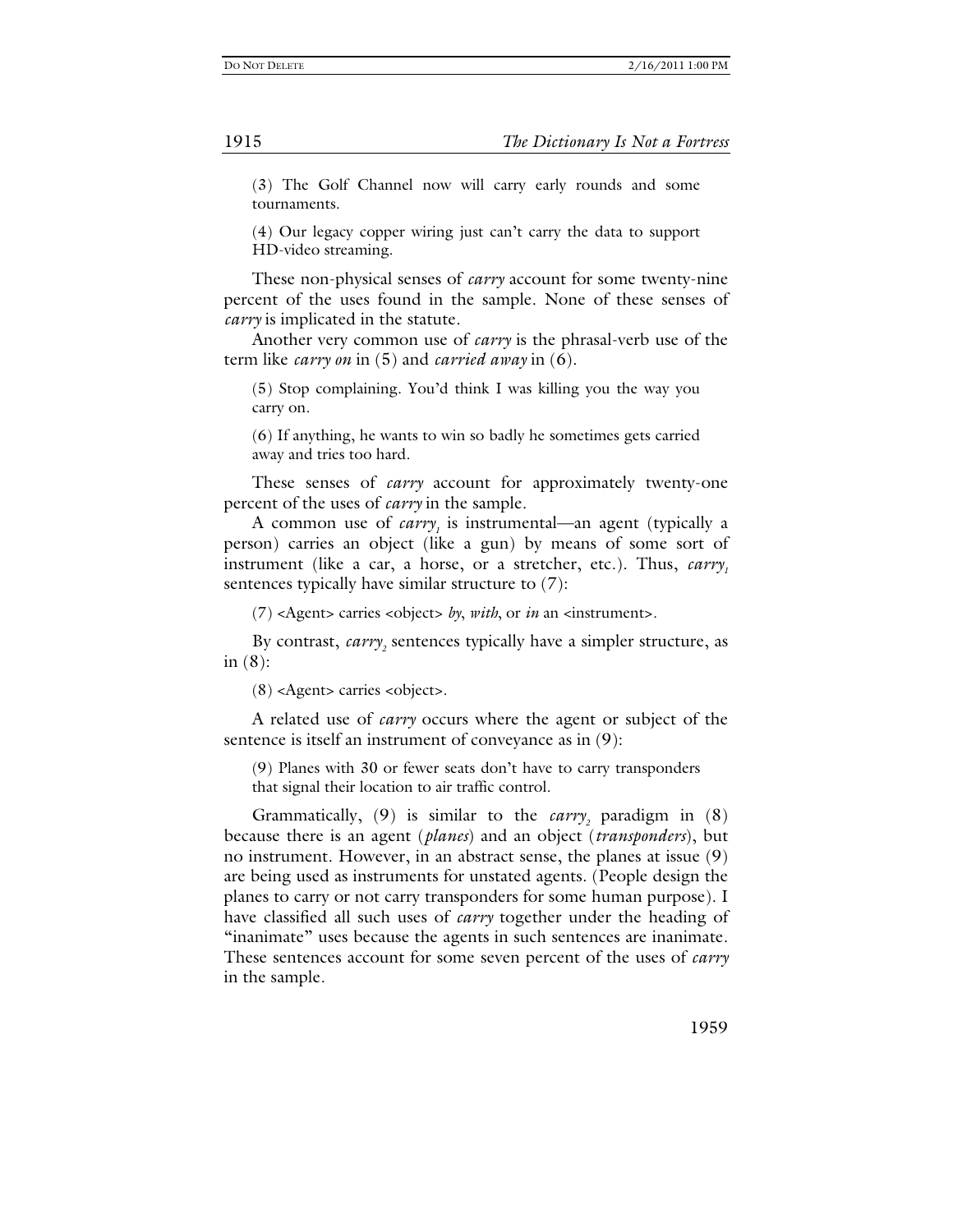Additionally, about four percent of the uses of *carry* were indeterminable from context, even using the corpus' expanded context feature. Another two percent of the uses in the sample were mislabeled as verbs (one of the concessions a corpus architect must make to automated grammatical tagging). Thus, there were eleven nominal uses of *carry*, as in (10), and one adjectival use, as in (11).

(10) Phillips, who came into the game averaging just 2.6 yards a carry, was impressive running inside the tackles against the Falcons.

(11) Cost is \$2,995, including suitcase and carrying bag.

Finally, just under twenty-nine percent of the sentences in the sample include the *carry*<sub>2</sub> sense. That these uses of *carry* are properly classified as *carry*<sub>2</sub> is sometimes obvious from the sentence itself, as in (12), and sometimes must be inferred from context, as in (13).

(12) On their heads or in their arms they carried their last worldly possessions.

(13) "Every child must carry the stone and throw it at the occupier," admonishes a 1989 leaflet.<sup>239</sup>

In contrast, only some five percent of the sentences in the sample included the *carry<sub>1</sub>* sense as in  $(14)$ .

(14) Donkeys are disappearing in some parts of this country. . . . They don't use them as much to carry things anymore. They use tractors and big cars because they hold more.

The distribution of these senses of *carry* is illustrated in Figure 1 below.

 <sup>239.</sup> There is no reference to hands, arms, or even pockets in this sentence, but the context suggests that these stones were physically hefted and not conveyed in a vehicle.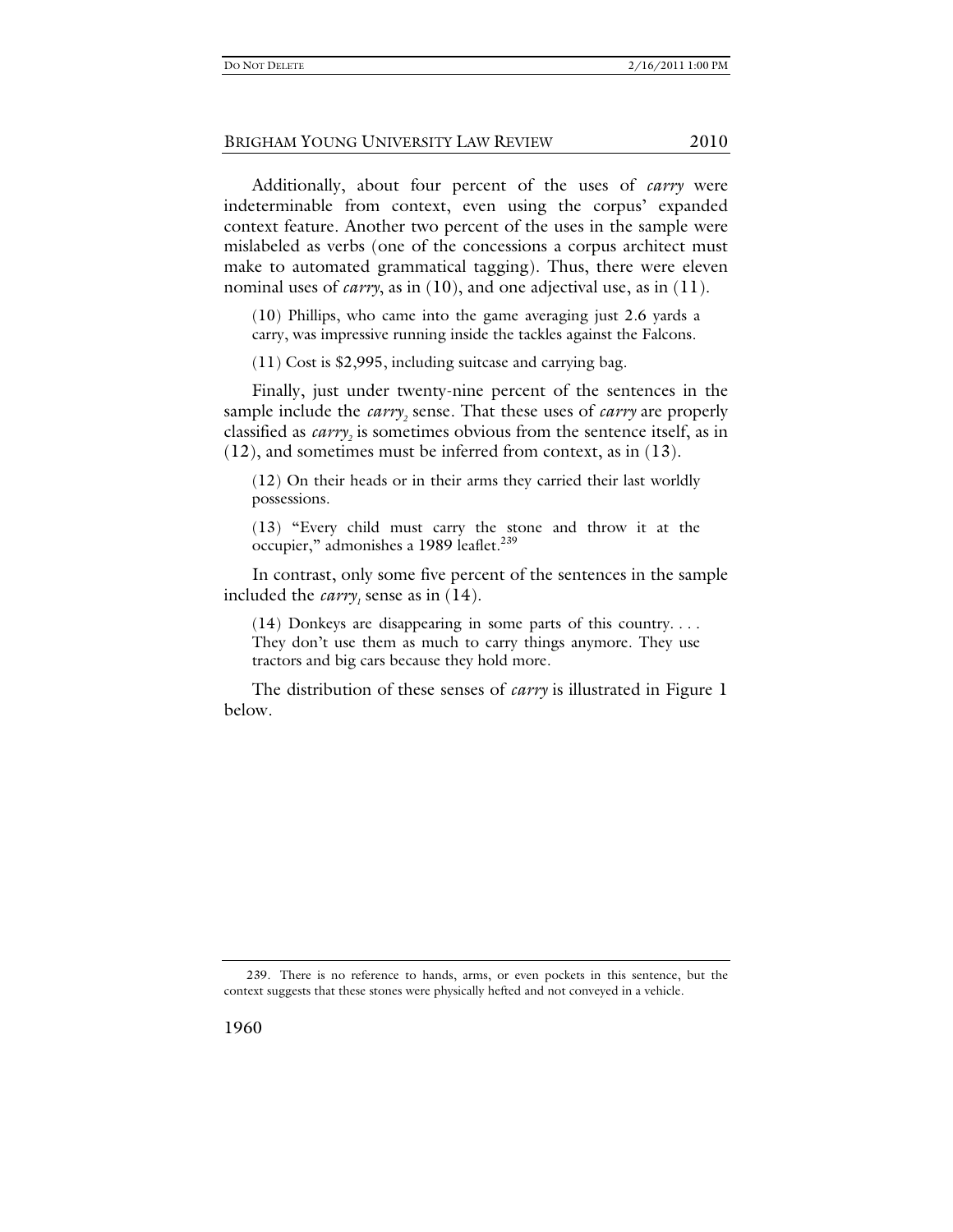

1915 *The Dictionary Is Not a Fortress*



Fig. 1

The ratio of *carry<sub>1</sub>* to *carry<sub>2</sub>* is illustrated in Figure 2.



Fig. 2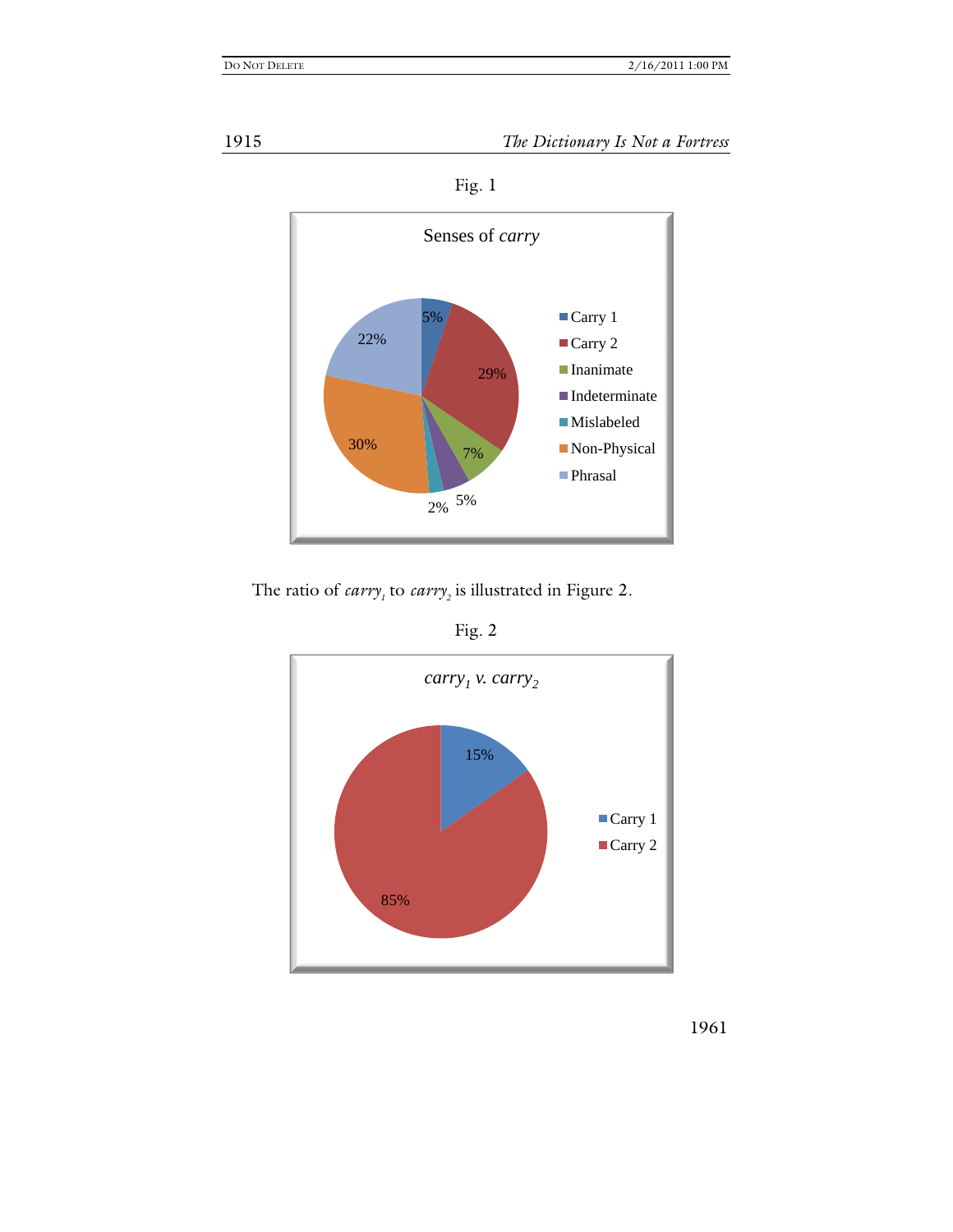It is important to pause here and observe what these data do and do not tell us. My contention is not that because *carry*, is far more common than  $carry<sub>1</sub>$ , § 924(c) ought to be interpreted with the *carry*<sub>2</sub> meaning. Such a reading would be arbitrary. There are undoubtedly circumstances in which Congress employs the less frequent of two senses of a word. However, these data do serve to undermine the Court's contention that *carry<sub>1</sub>* is the word's primary or ordinary meaning, while *carry*<sub>2</sub> is a "different, rather special way" to use *carry*. Instead, the circumstances are reversed. When it comes to the support or movement of a physical object, *carry*<sub>2</sub> is the primary or common use of *carry*, while *carry*<sub>1</sub> is the specialized sense of the term.

5. Collocation. As noted above, at issue in *Muscarello* "is not 'carries' at large but 'carries a firearm.'"<sup>240</sup> While the data above undermine the majority's contention that  $carry<sub>1</sub>$  is the primary or ordinary meaning of *carry*, they do not give us a clear picture of how *carry* is used in the context of the statute—that is, when *carry* cooccurs with *firearm(s)*. One examination of *Muscarello* sought to expand the context in which *carry*'s use with *firearm* is analyzed by searching a database for a number of firearms, listed by name.<sup>241</sup> However, because both the parties and the Court framed the analysis in terms of how *carry* is ordinarily used, I think the better approach is to determine those synonyms of *firearm* with which *carry* ordinarily co-occurs. The corpus makes this possible through what is called a collocation display.

"Collocation is the tendency of words to be biased in the way they co-occur,"242 that is, the tendency of certain words to be used in the same semantic environment as other words. A collocation program calculates collocation rates based on a *node word*, in our case, *carry*. The program proceeds by "count[ing] the instances of all words occurring within a particular span, for example, four words to the left of the node word and four words to the right."243

243*. Id.* at 69.

<sup>240</sup>*. Muscarello*, 524 U.S. at 143.

 <sup>241.</sup> Note, *The Supreme Court 1997 Term, Leading Cases*, 112 HARV. L. REV. 355, 363 n.69 (1998) ("Search of Westlaw, USNEWS Database (Aug. 21, 1998) (search for records containing "(gun 'side arm' weapon ammunition ammo firearm shotgun rifle pistol revolver Uzi AK-47 handgun semiautomatic semi- automatic MAC-10 M-16 .38 .40 .44 .45 .357 9 mm 9-millimeter Beretta (Smith /3 Wesson) (Hechler /3 Koch) Magnum Glock Colt) /s (trunk) & DA(1993)).").

<sup>242</sup>*. See* HUNSTON, *supra* note 115, at 68.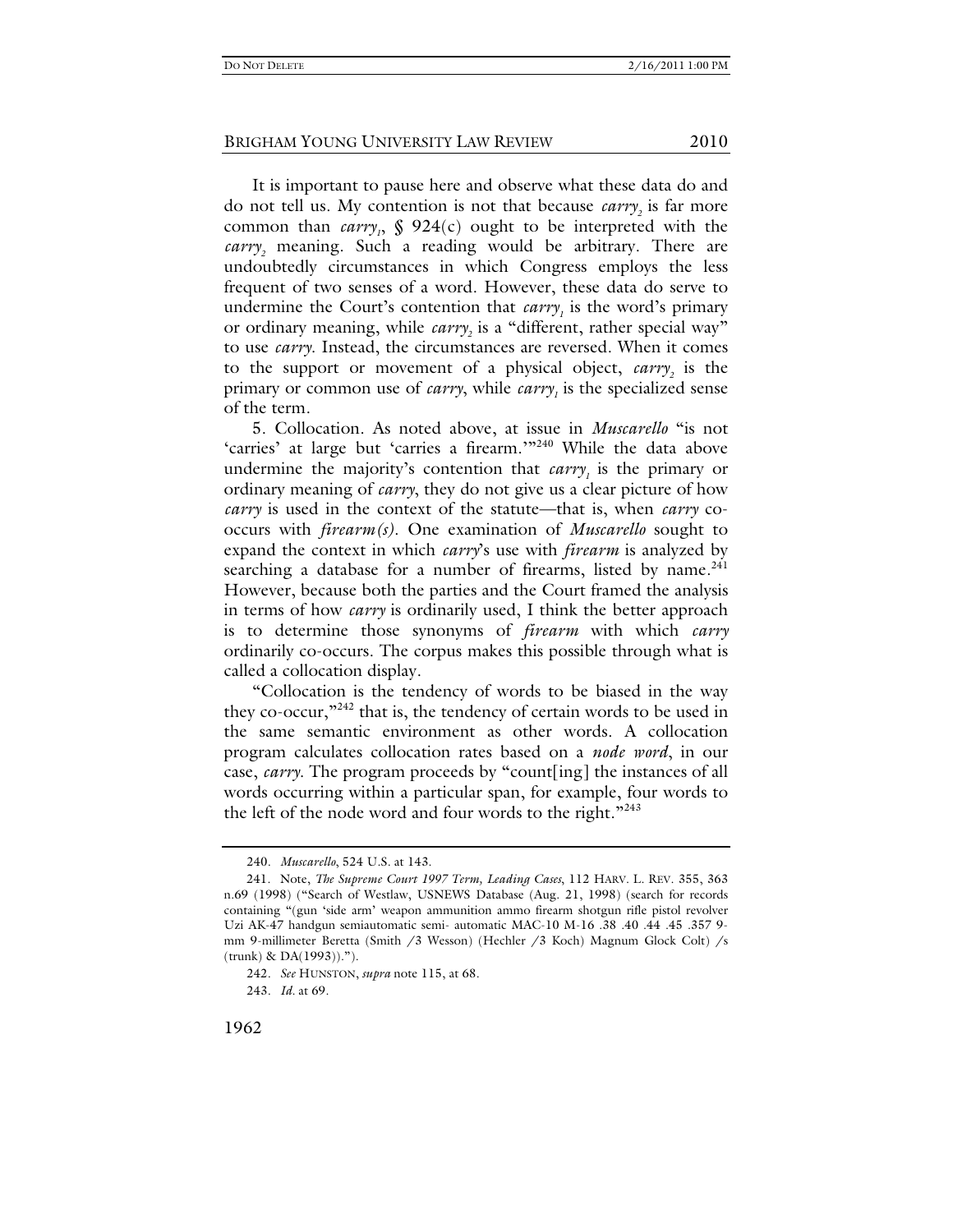1915 *The Dictionary Is Not a Fortress*

Collocation statistics "can be helpful to the corpus user in summarizing some of the information to be found in concordance lines, thereby allowing more instances of a word to be considered."<sup>244</sup> Unlike the KWIC approach performed above, in which only 500 out of 82,687 uses of *carry* were examined, the collocation program will review every occurrence of the word in question and give a read-out of its collocation statistics. Put simply, the collocation data will show the words that are most commonly used with the word *carry*. Collocation is therefore "something of a short-cut to the information that could be obtained from concordance lines,"245 and may be used to confirm the data already extracted from the corpus.

In order to display the collocation information in the COCA, enter [carry].[v\*] under the heading "Search String," next to the search field labeled "Word $(s)$ ," then click on "Collocation."<sup>246</sup> Then click "Search." This will display the first one hundred collocates of *carry* in order of their statistical frequency. The read-out will likewise display the total number of sentences in which each collocate appears. $247$  I have reprinted the first one hundred collocates, together with their frequency ranking and number of occurrences in Appendix IV.<sup>248</sup>

There are numerous purposes to which collocation displays can be put to use, each of them related to determining the semantic range of a word or words.<sup>249</sup> For present purposes, the collocation display shows that *firearm* and four of its synonyms (together with their plurals) are listed among *carry*'s one hundred most common collocates.250 They are *gun, handgun*, *rifle*, and *pistol*. Consequently, in order to determine the ordinary use of *carry* when used with *firearm*, I have examined *carry* in the context of these related terms.

 6. Carries a firearm. Having determined that the word *carry* commonly collocates with the words *firearm*, *gun, handgun*, *rifle*,

<sup>244</sup>*. Id.* at 76.

<sup>245</sup>*. Id.* at 77.

<sup>246</sup>*. See* Appendix III, Figure 9.

<sup>247</sup>*. Id.*

<sup>248</sup>*. See* Appendix IV.

<sup>249</sup>*. See, e.g.*, BIBER ET AL., *supra* note 112, at 43–51.

<sup>250.</sup> I have excluded  $v \in a$ *pon(s)* here even though the term appears among the tophundred collocates of *carry*. Though all firearms are weapons, the reverse is not true and a preliminary examination of *weapon(s)* in the corpus suggested that many if not most of the weapons referenced were not firearms.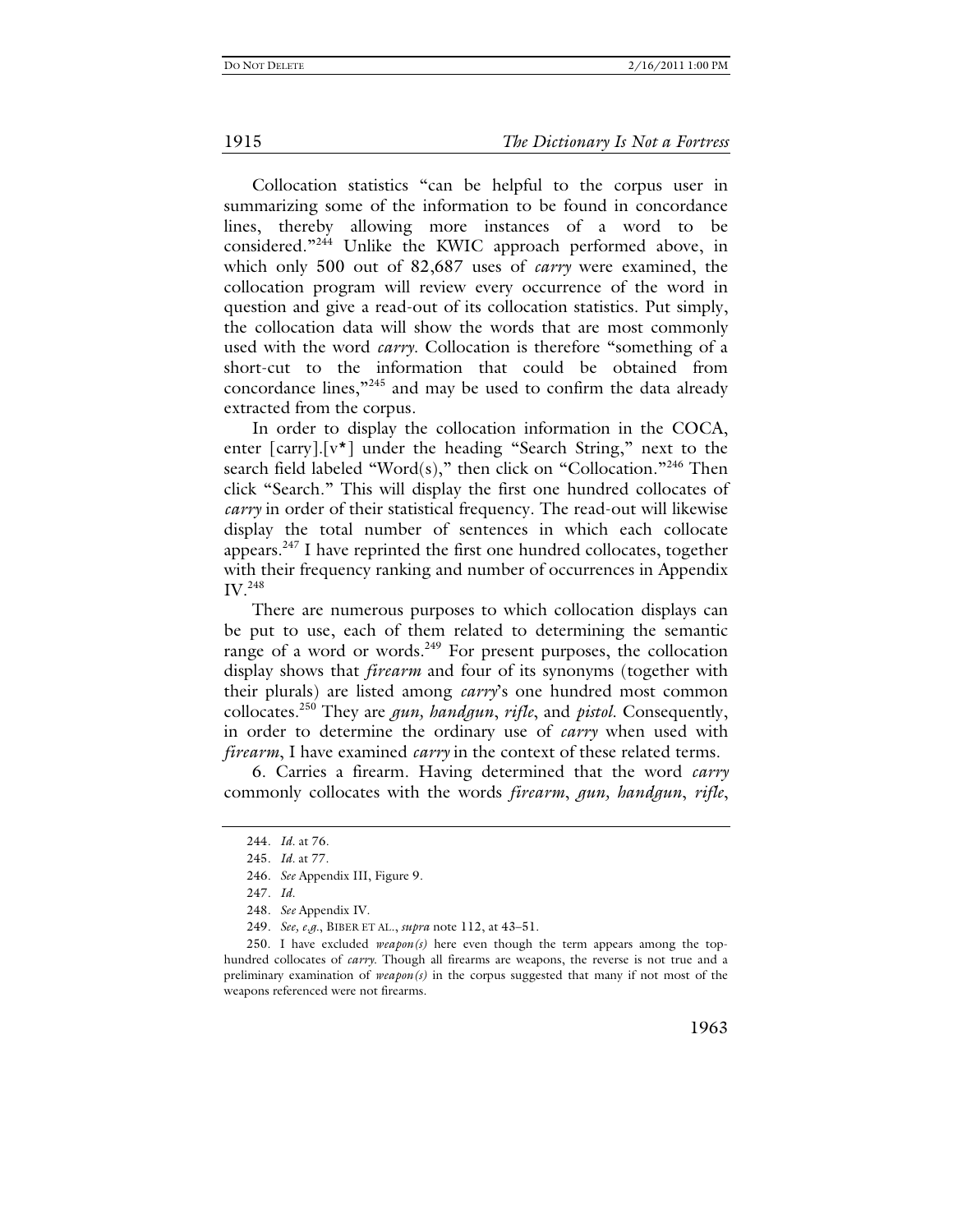and *pistol* we can return to the KWIC display to search for sentences in which *carry* and *firearm* or its synonyms co-occur. This is done by entering  $\lceil \text{carry} \rceil$  into the "WORD(S)" search field and one of (15) through (19) in the "COLLOCATE" field.

- $(15)$  [firearm].[n\*]
- $(16)$  [gun].[n\*]
- $(17)$  [handgun].[n\*]
- (18) [rifle].[n\*]
- $(19)$  pistol<sup>251</sup>

These searches will reveal every co-occurrence of any verb form of *carry* and any nominal form (singular or plural) of *firearm* and its synonyms. I have examined fifty concordance lines for each nominal search term, twenty-five for the singular form and twenty-five for the plural.

Virtually all of the concordance lines returned in the searches outlined above featured uses of *carry* related to the physical carrying of an object, though it could not always be determined whether *carry*<sub>1</sub> or *carry*<sub>2</sub> was intended. Consequently, I have classified the data returned from these searches under four broad headings: (1) *carry*,  $(2)$  *carry<sub>2</sub>* (3) *either carry<sub>1</sub>* or *carry<sub>2</sub>* or (4) *neither carry<sub>1</sub>* nor *carry<sub>2</sub>*. These results are listed in Figure 3 below and represented graphically in Figure 4.

|                                                                                            | carry | cary, | either     | neither |
|--------------------------------------------------------------------------------------------|-------|-------|------------|---------|
| $\begin{array}{l} \textit{firearm(s)}\\ \textit{gun(s)}\\ \textit{bandgun(s)} \end{array}$ |       | 28    | 20         |         |
|                                                                                            |       | 35    | 13         |         |
|                                                                                            |       | 24    | 24         |         |
| $\textit{rifle}(s)$                                                                        |       | 41    |            |         |
| pistol                                                                                     |       | 15    |            |         |
| total                                                                                      |       | 143   | $\sqrt{2}$ |         |

Fig. 3

 <sup>251.</sup> I have excluded the plural form *pistols* because only the singular form was among the top 100 collocates of *carry*.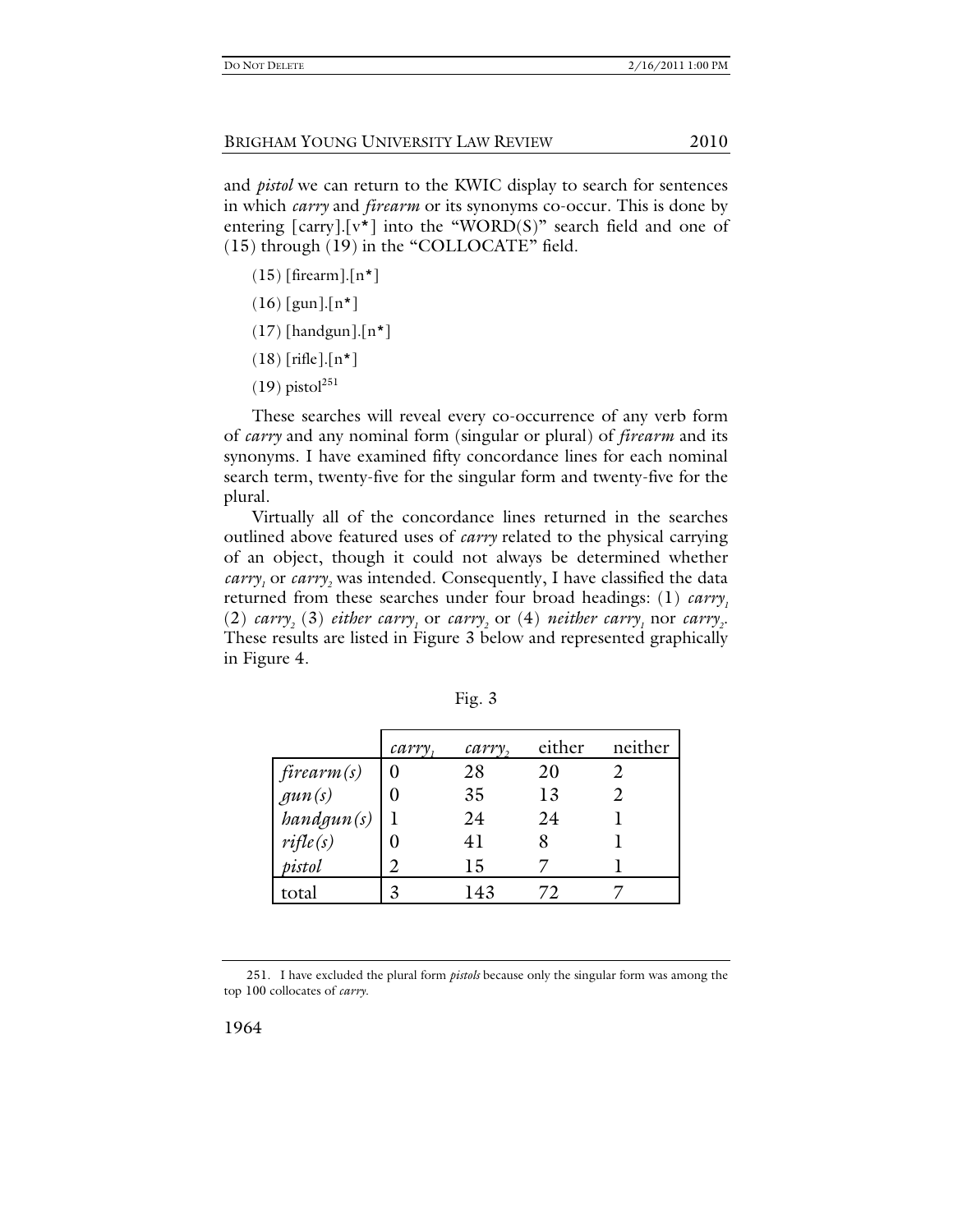1915 *The Dictionary Is Not a Fortress*





Like the statute at issue in *Muscarello*, a number of sentences in the sample above do not clearly implicate  $\textit{carry}_1$  or  $\textit{carry}_2$ . These are instances in which *either carry<sub>1</sub>* or *carry<sub>2</sub>* is meant, as in (20) and (21).

(20) I would like you to carry your pistol on this job.

(21) It's safe to assume that the handguns they carry are duly registered.

In both cases, the firearms referenced could be carried either on one's person or in a car. However, even resolving all such instances in favor of  $carry<sub>1</sub>$  (which we have no reason to do), the data still demonstrate that in the overwhelming majority of cases, when *carry* is used in the context of a firearm, *carrying on one's person* is the intended meaning.

Therefore, if what is meant by ordinary meaning is that sense of a word that is most commonly employed, then the ordinary meaning of *carry* is undoubtedly *carry*<sub>2</sub>. This conclusion does not necessarily resolve the questions at issue in *Muscarello*, nor does it tell us how long Frank Muscarello ought to spend in jail. As discussed above, Justice Breyer's real argument—his "purely legal" argument—is that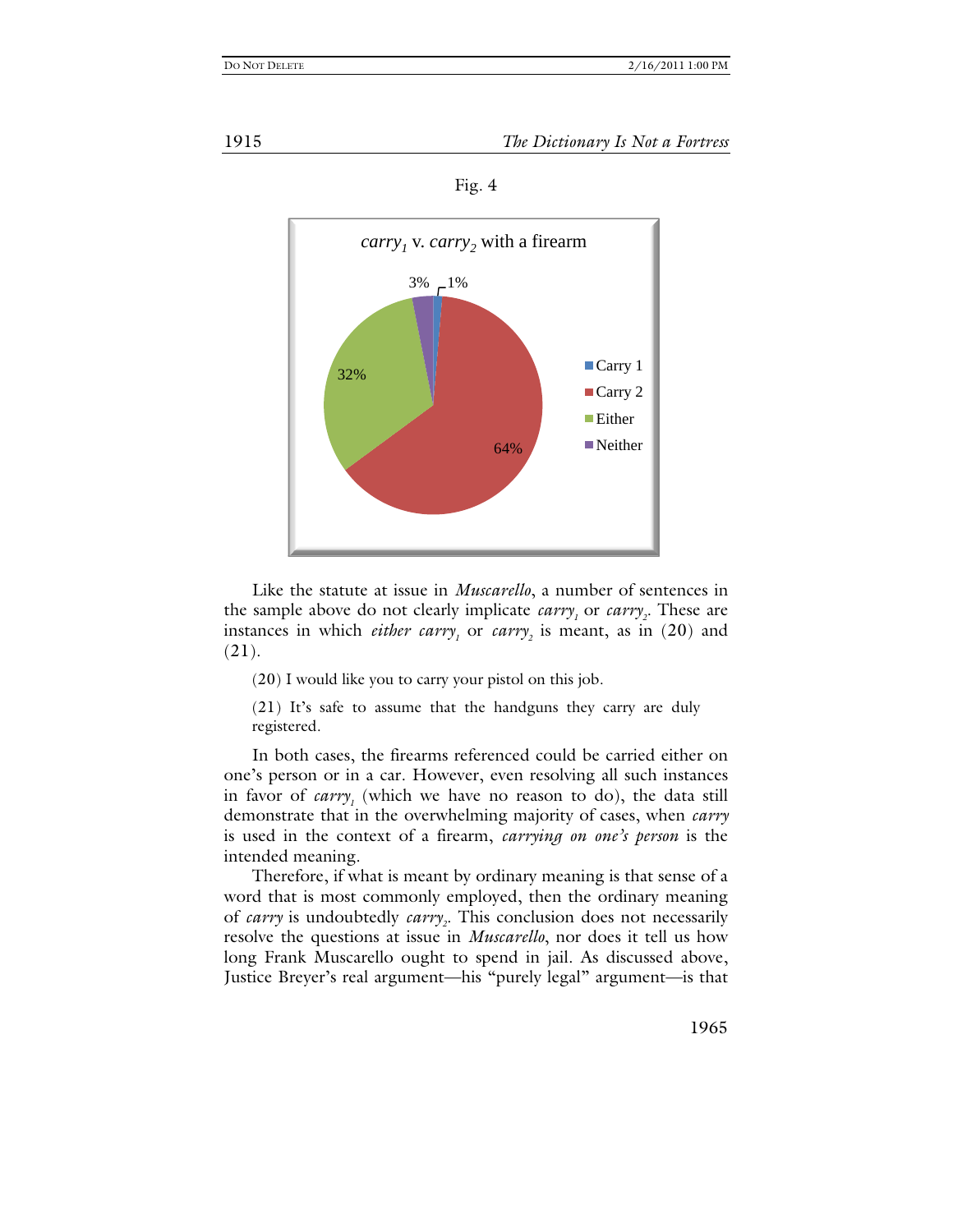Congress was concerned about the violence that ensues when criminals bring guns to drug deals. The same Congress that wanted to stop criminals from bringing guns to drug deals on their person, would have likewise wanted to stop criminals from schlepping guns to drug deals in their cars. This is an entirely reasonable conclusion and is consistent with Justice Breyer's purposivist jurisprudence outlined above. An equally plausible argument made by Justice Ginsburg is that if Congress wishes to apply a five-year sentence enhancement to criminal defendant who drove to a drug deal with a gun locked in his glove box, Congress must say so explicitly. Still, as noted, the data at the very least undermine the majority's contention that *carry*, is the primary or ordinary meaning of *carry*. If the ultimate conclusion reached by the Court is based even in part on the erroneous belief that *carry*, is that term's ordinary meaning, that conclusion may likewise be called into question.

#### *B. Some Common Criticisms of the Corpus Method*

The corpus method is not without its critics and the application of the corpus approach to questions of ordinary meaning implicates several familiar criticisms. The first of these is that ultimately, no matter how large the data set or how well designed the corpus, the corpus will fail to present a full picture of the linguistic community analyzed. "The reason that no corpus will ever be big enough to embrace all the knowledge that a native speaker can access through introspection is that . . . the actual set of English sentences is an infinitely extendable one."<sup>252</sup> Thus, "even with the assistance of data from very large corpora, a native speaker can still have accurate intuitions that permit her to say, 'I know that such-and-such is a part, or a sentence, or an expression in English, even though it's not in the corpus.""<sup>253</sup>

 <sup>252.</sup> Charles Fillmore, Panel Discussion, Northwestern University/Washington University Law School, Law and Linguistics Seminar Conference, Evanston, Illinois, 73 WASH. U. L. Q. 791, 794–95 (1995) [hereinafter Panel Discussion]. This criticism of the corpus approach originated with Noam Chomsky, who noted: "Any natural corpus will be skewed. Some sentences won't occur because they are obvious, others because they are false, still others because they are impolite. The corpus, if natural, will be so wildly skewed that the description would be no more than a mere list." *See* TONY MCENERY & ANDREW WILSON, CORPUS LINGUISTICS: AN INTRODUCTION 10 (2001) (quoting Noam Chomsky, paper presented at the University of Texas, 3d Texas Conference on Problems of Linguistic Analysis in English published in STUDIES IN AMERICAN ENGLISH, at 159 (1962)).

<sup>253</sup>*. See* Panel Discussion *supra* note 252.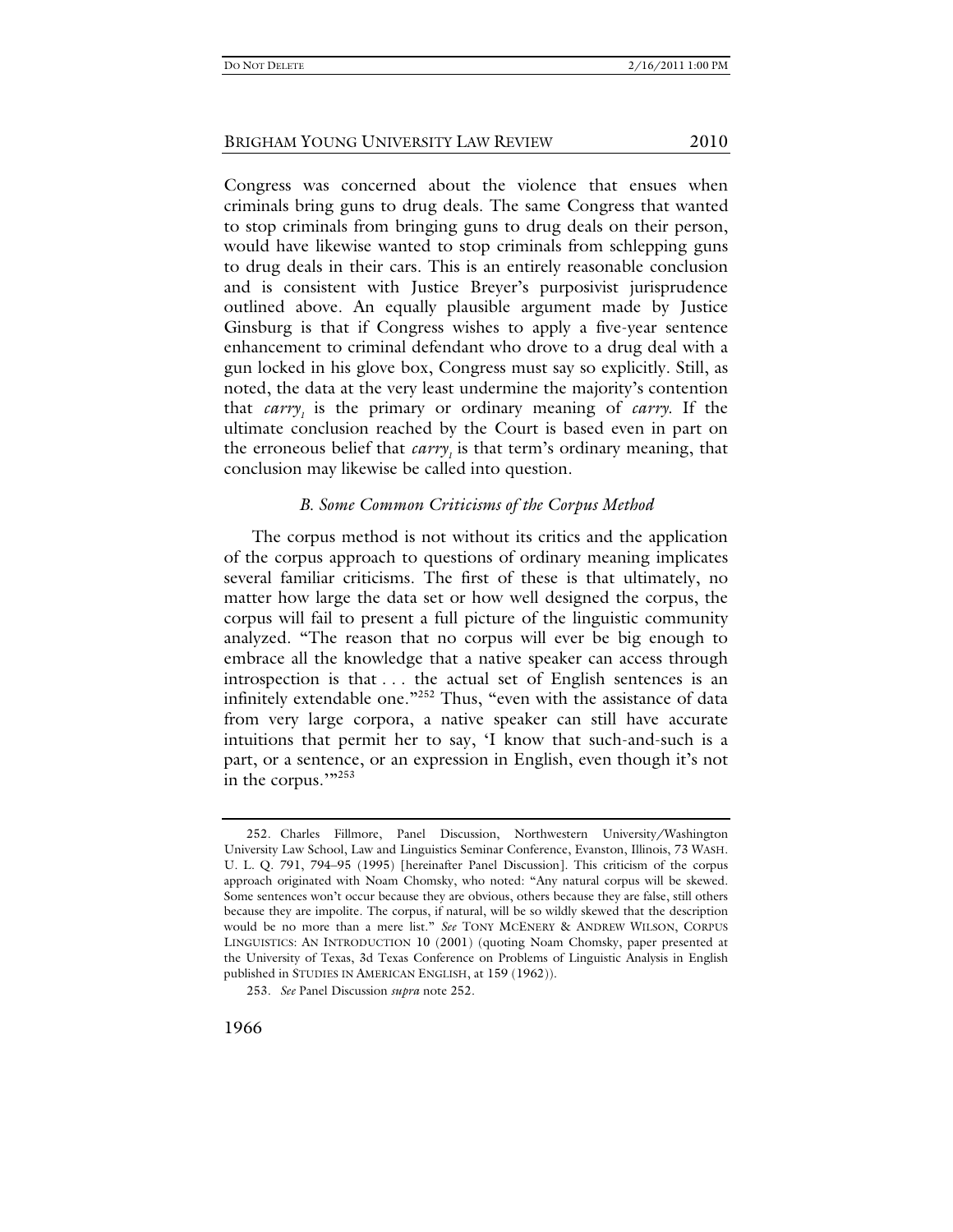This criticism is less troublesome in the present circumstances. Although there may be uses of *carry* not captured by the data presented in the COCA, the two senses at issue in this case—*carry*<sub>1</sub> and *carry*<sub>2</sub>—are well represented. Likewise, while cases may arise where Congress has regulated certain conduct using highly specialized language, such is not the case in *Muscarello*.

A second criticism of corpus data—particularly data derived from a contemporary corpus—is anachronism. After all, the earliest texts in the COCA date from 1990, but the statute at issue in *Muscarello* was passed in 1968. What if the use of *carry* has changed in the ensuing decades? Writing in 2003, Sydney Landau observed that "[m]ost existing lexicographic corpora are also limited in time, extending back perhaps to the 1970s, rarely much earlier. . . . There are historical corpora, but as of now they only scratch the surface of past use."254 It has been suggested that "[u]ntil this deficit is supplied, the [corpus] approach . . . is not practicable for old statutes."255

Of course, one obvious response to this criticism is to observe that the twenty-two year span between the Act and the earliest texts in the COCA is at the very least shorter than the distance between the passage of the Act and the Court's citations to Melville, Defoe, or the translators of the King James Bible, not to mention to centuries old citations found in the OED. However, since this Comment was initially accepted for publication, the architect of the COCA has released the Corpus of Historical American English (or "COHA"). The COHA is now "the largest structured corpus of historical English (or of any language, for that matter).<sup>"256</sup> It allows users to "search more than 400 million words of text of American English from  $1810$  to  $2009$ " by decade.<sup>257</sup> Because the Act was passed in 1968, a relevant inquiry into the use of *carry* and *firearm(s)* contemporaneous to the passage of the Act should focus on uses that date from the 1960s.

<sup>254</sup>*. See* LANDAU, *supra* note 51, at 321–22.

 <sup>255.</sup> Rickie Sonpal, Note, *Old Dictionaries and New Textualists*, 71 FORDHAM L. REV. 2177, 2219 (2003).

 <sup>256.</sup> Mark Davies, THE CORPUS OF HISTORICAL AMERICAN ENGLISH (COHA), *available at* http://corpus.byu.edu/coha/ (last visited Jan. 27, 201). The COHA was developed by Professor Mark Davies with a grant from the National Endowment for the Humanities.

<sup>257</sup>*. Id.*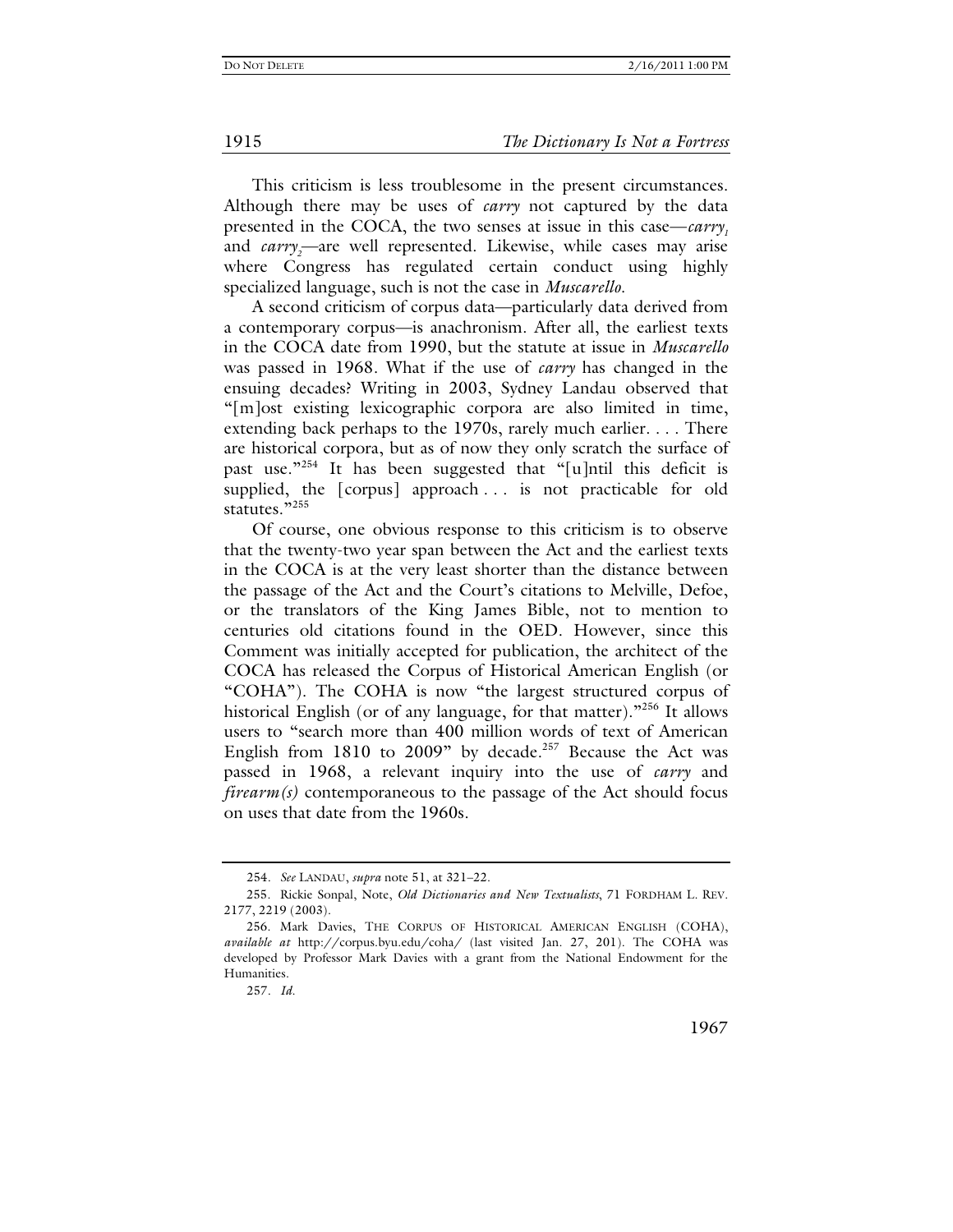Although the COHA is approximately the same size as the COCA, the COHA is made up of texts spanning two centuries. This means that the sample sentences available for a given word in a given decade can be limited. Consequently, instead of limiting the analysis to fifty sentences for each term, I have examined every sentence in which *carry* collocates with any of the synonyms of *firearm(s)* listed above during the relevant timeframe. I have used the same classification system for these collocations of *carry* and *firearm(s)* with the addition of listing the total number of sentences in which the terms co-occur.

|                                  | collocations | $carrow$ , | cary,             | either | neither |
|----------------------------------|--------------|------------|-------------------|--------|---------|
|                                  | 3            |            |                   |        |         |
| firearm(s)<br>gun(s)<br>rifle(s) | 59           |            | 47                |        |         |
|                                  | 27           |            | 26                |        |         |
| pistol                           | ∣າ           |            | $\overline{1}$ () |        |         |
| total                            |              |            | 85                |        |         |



1968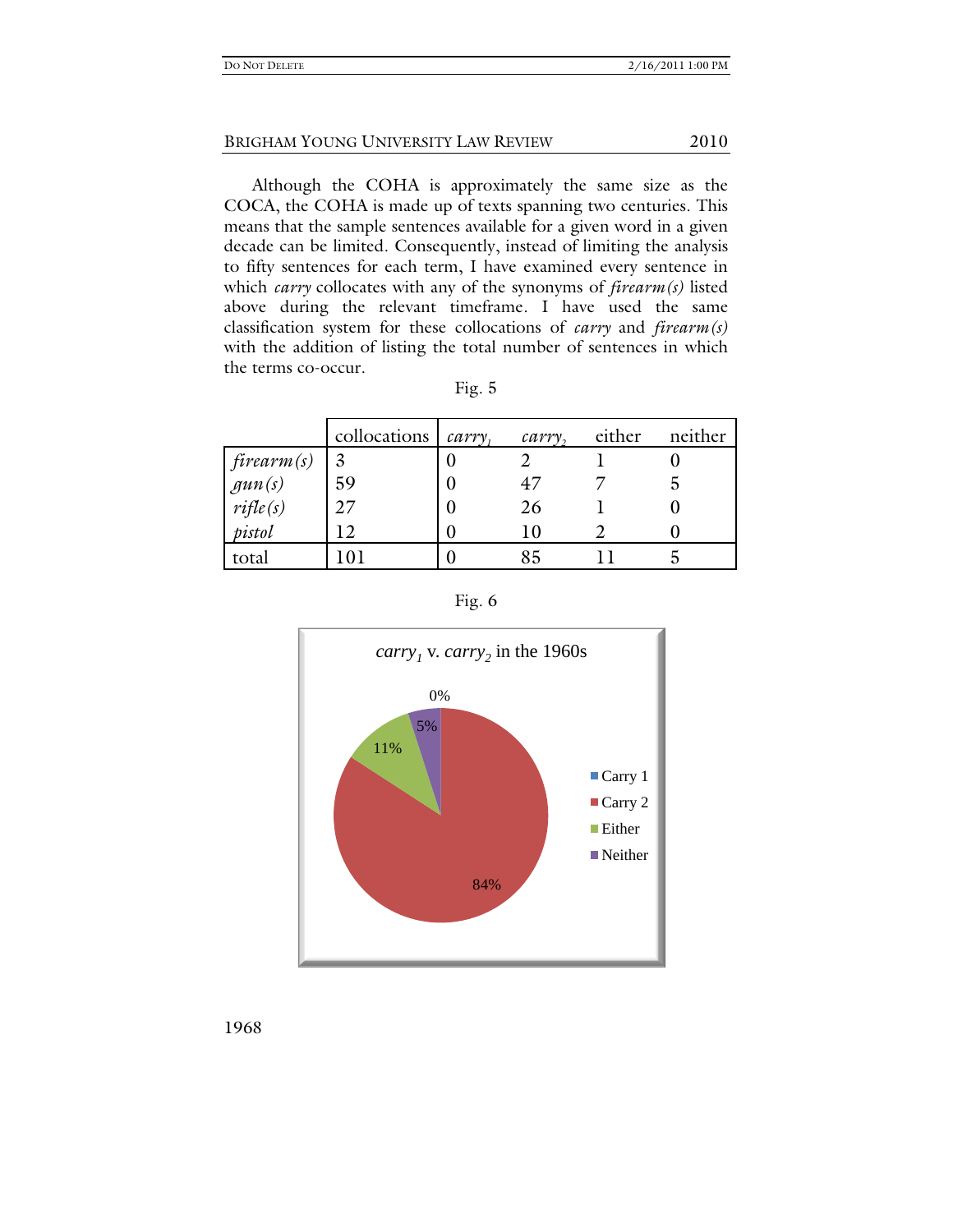#### 1915 *The Dictionary Is Not a Fortress*

The results of COHA searches are more striking than those from contemporary usage. Among the sample sentences returned, not a single occurrence of *carry<sub>1</sub>* was found. Instead, nearly all of the references to *carry* in relation to *firearm(s)* and its synonyms were of the *carry*<sub>2</sub> variety. This result suggests that at the time of the Act's passage, *carry*<sub>2</sub> was by far the more common sense of the word.

A final criticism has to do with the notion of representativeness. Professor Solan has stated the problem as follows:

When the legal system decides to rely on the ordinary meaning of a word, it must also determine which interpretive community's understanding it wishes to adopt. This choice is made tacitly in legal analysis, but becomes overt when the analysis involves linguistic corpora because the software displays the issue on a screen in front of the researcher.<sup>258</sup>

This is both a strength and a weakness of the corpus-based approach to ordinary meaning. The corpus can only definitively say how a term is ordinarily used *within the corpus*. Given the infinite permutability of human language, the corpus can never capture every possible human utterance, even in a narrowly-defined speech community. The corpus architect must therefore justify her conclusion that the corpus is representative based on certain premises—none of which can be verified by an examination of the complete language use of the community as a whole. On the other hand, unlike the judge who often "tacitly" relies upon intuition or introspection to determine what uses of a word are ordinary, the premises of the corpus architect are "overt" as are the data used to determine ordinary usage.

Consider a scenario in which two judges on a panel are called upon to interpret a word in a statute. Judge A intuits that the ordinary meaning of the word is X, and finds supporting definitions in several dictionaries. Judge B intuits that the ordinary meaning is Y and likewise finds dictionary-based support. Assuming that there is no additional evidence as to which sense of the word should control, this dispute is intractable. After all, the judges' disagreement is about their differing intuitions.

Now suppose that Judge A bases her conclusion about the meaning of the word on a corpus-based analysis. If Judge B

 <sup>258.</sup> Lawrence M. Solan, *The New Textualist's New Text*, 38 LOY. L.A. L. REV. 2027, 2059 (2005).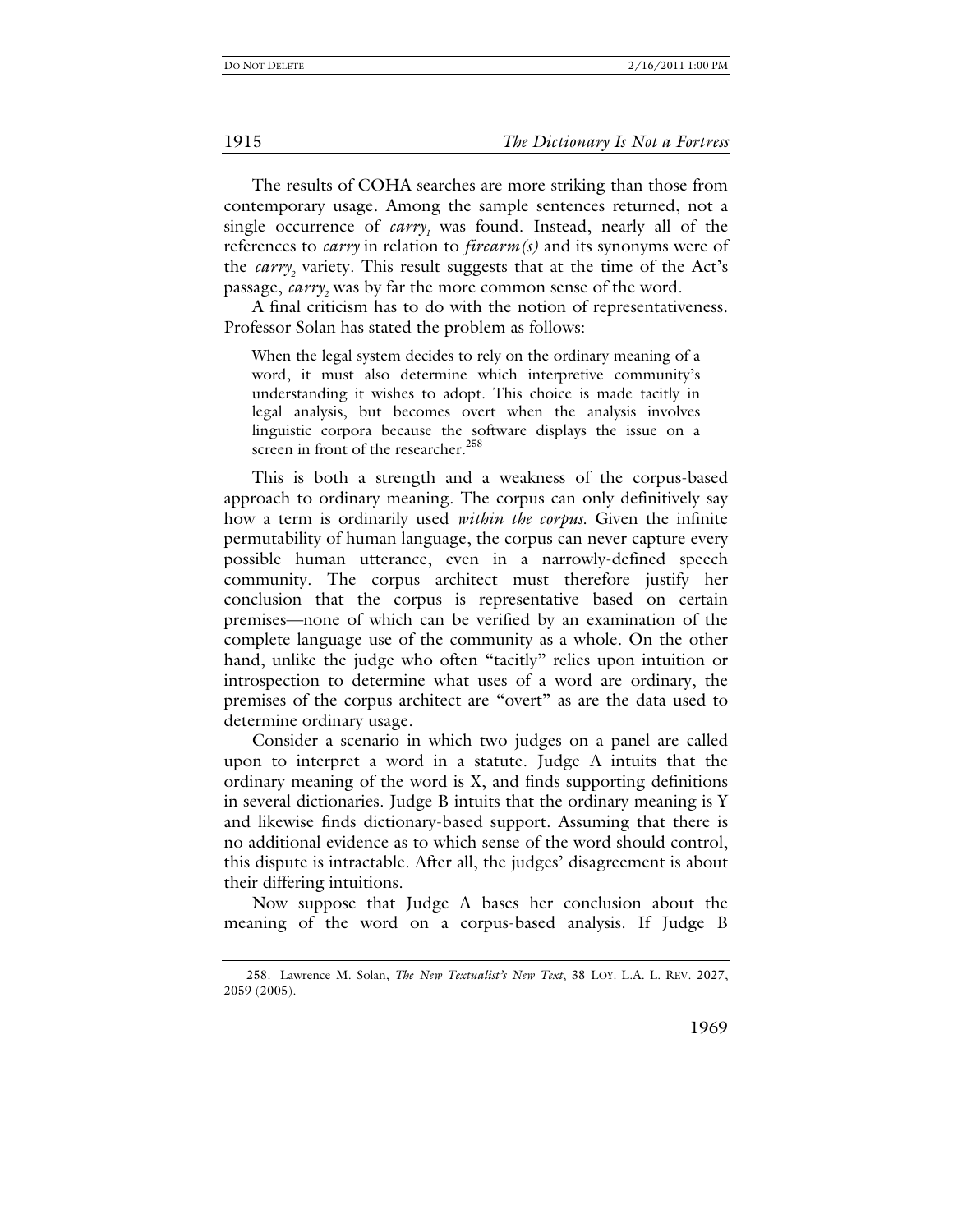disagrees, she will have numerous "overt" bases to challenge Judge A's conclusion. First, Judge B may attack the relevance of the corpus, noting that the data is not relevant to the speech community at issue. A general corpus like the COCA may not show the technical use of a term at issue in, say, a patent dispute. Second, Judge B may attack the construction of the corpus, noting that the methods employed by the corpus architect are not likely to represent the usage of the speech community the corpus claims to represent. Finally, Judge B may repeat the corpus-based research conducted by Judge A, using the same corpus data, and conclude that Judge A has reached an erroneous result.

The difference between these two approaches is one of the chief benefits of the corpus method. The first scenario is a metaphysical debate; the second is an empirical one.

#### VI. CONCLUSION

Justice Felix Frankfurter stated that "[a] problem in statutory construction can seriously bother courts only when there is a contest between probabilities of meaning."<sup>259</sup> If that is the case, then the process of interpretation may benefit from some method to quantify these comparative "probabilities."

The corpus method is not a panacea. The use of corpus data will not do away with disagreements as to the meaning of statutory terms. Instead, the corpus method removes the determination of ordinary meaning from the black box of the judge's mental impression and renders the discussion of ordinary meaning one of tangible and quantifiable reality.

*Stephen C. Mouritsen*

 <sup>259.</sup> Felix Frankfurter, *Some Reflections on the Reading of Statutes*, 47 COLUM. L. REV. 527, 527–28 (1947).

Stephen C. Mouritsen received his JD from BYU in the spring of 2010 and an MA in linguistics with a corpus-linguistics emphasis from BYU in 2007. He currently serves as a law clerk for the Honorable Justice Thomas Rex Lee on the Utah Supreme Court. A version of this paper received the John S. Welch Award (First Prize) for Outstanding Legal Writing in 2010.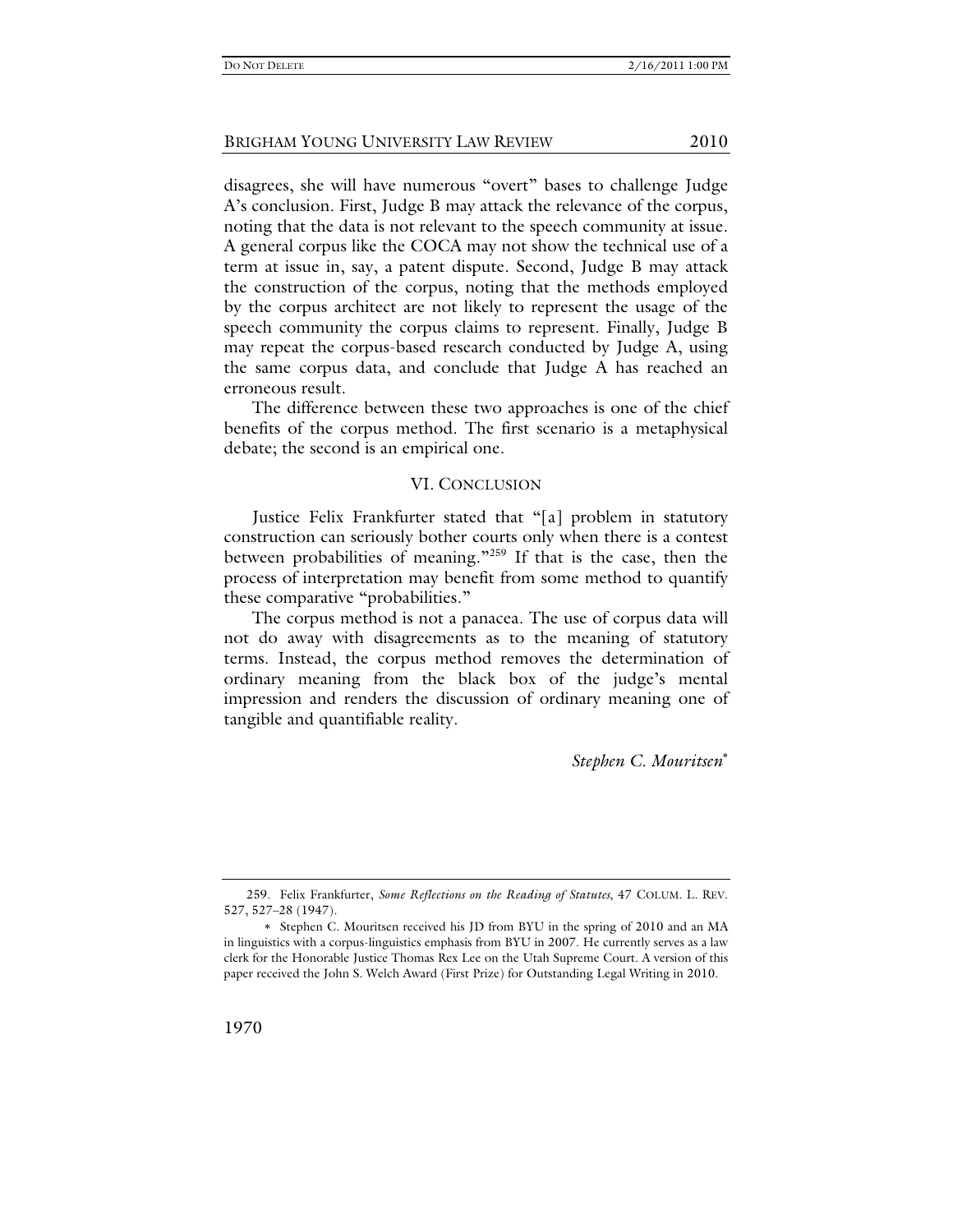### APPENDIX I: DATABASE OF DECISIONS FROM THE UNITED STATES REPORTS

Fig. 1



To analyze the frequency of use of the terms ambiguity and ambiguous, I have constructed a database of every U.S. Supreme Court decision from the inception of the Court until 2005. In Figure 1 above, each of the six dates (x axis) represent the publication of the 100th volume of the United States Reports ("USR") (i.e. volume 100 was published in 1878, volume 200 in 1905). Because these volumes will have a different number of pages and therefore a different number of words, I have regularized the data returned by calculating a words per million ("WPM") score for each variable. The WPM is on the y axis. So, in the period between 1878 and 1905 (represented by 100 U.S. 1 through 199 U.S. 617 the word ambiguity occurred about 10.33 WPM, while ambiguous occurred some 11.97 WPM.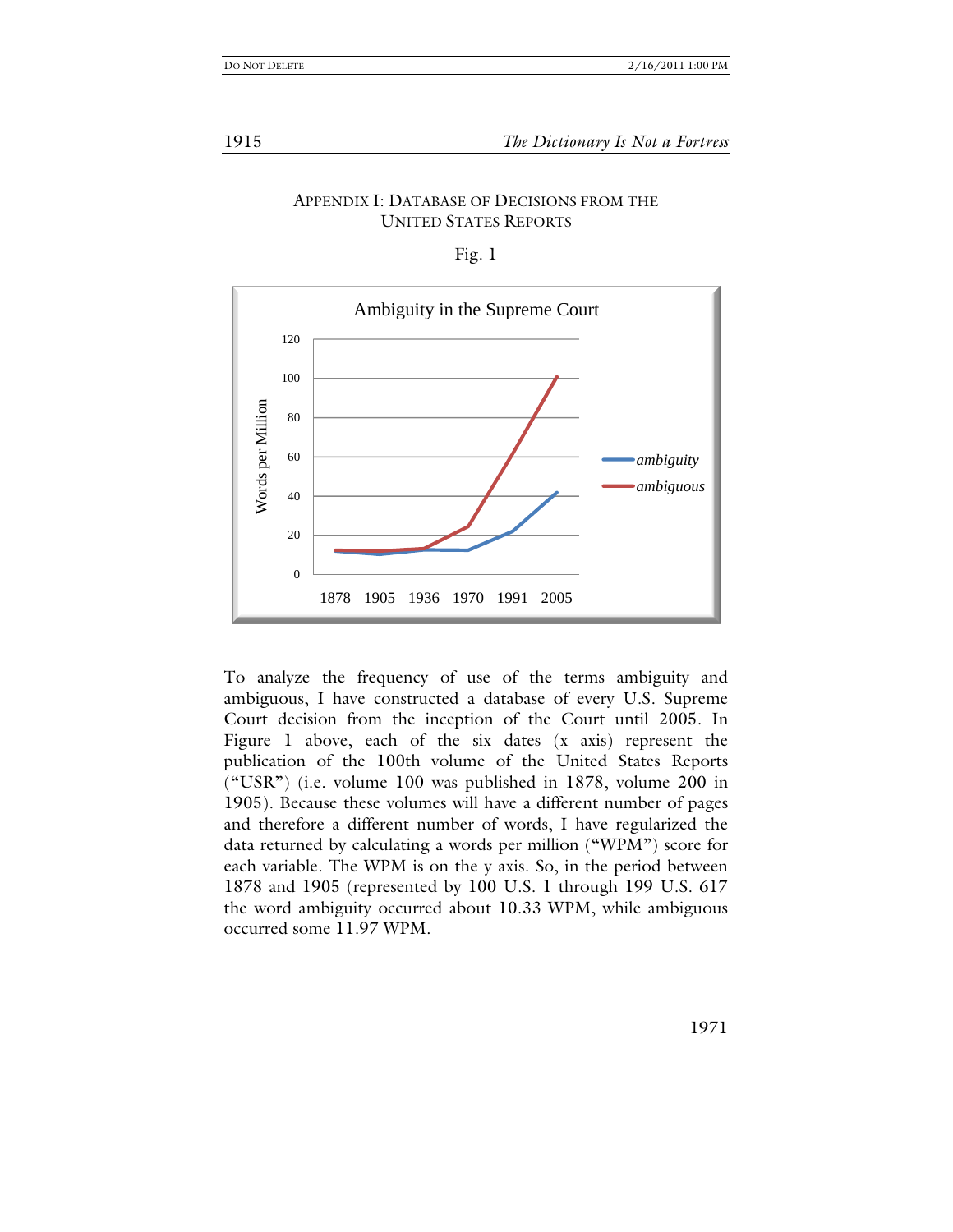| Vol. #s    | Dates                       | Total Word Count |
|------------|-----------------------------|------------------|
| 1 to 99    | $1754$ <sup>1</sup> $-1878$ | 22,966,526       |
| 100 to 199 | 1879-1905                   | 22,550,126       |
| 200 to 299 | 1906-1936                   | 16,099,370       |
| 300 to 399 | 1937-1970                   | 20,470,173       |
| 400 to 499 | 1971-1991                   | 27,517,650       |
| 500 to 536 | 1991-2005                   | 9,006,844        |

Figure 2 above represents the number of total words in each of six text files, and the USR volumes represented in each. The USR represents a corpus of 118,610,689 words. Because the volumes are arranged in chronological order, a comparison of the relative frequency of a given word in all six files should reveal significant information about whether the use of the terms examined has increased or decreased in Supreme Court opinions.

Fig. 3

|           |       | 1905  | 1936  | 1970  | 1991  | 2005   |
|-----------|-------|-------|-------|-------|-------|--------|
| ambiguity | 11.97 | 10.33 | 12.61 | 12.41 | 22.02 | 41.86  |
| ambiguous | 12.41 | 11.97 | 13.23 | 24.57 | 61.52 | 100 92 |

Figure 3 shows the average WPM for the terms ambiguity and ambiguous for the period represented on the x axis.

 <sup>1.</sup> The Dallas reporter represents volumes one through four of the USR, and contains numerous Pennsylvania Supreme Court cases. As such, the earliest case reported in volume one of the USR predates the inception of the United States Supreme Court. *Anonymous*, 1 U.S. (1 Dall.) 1 (1754).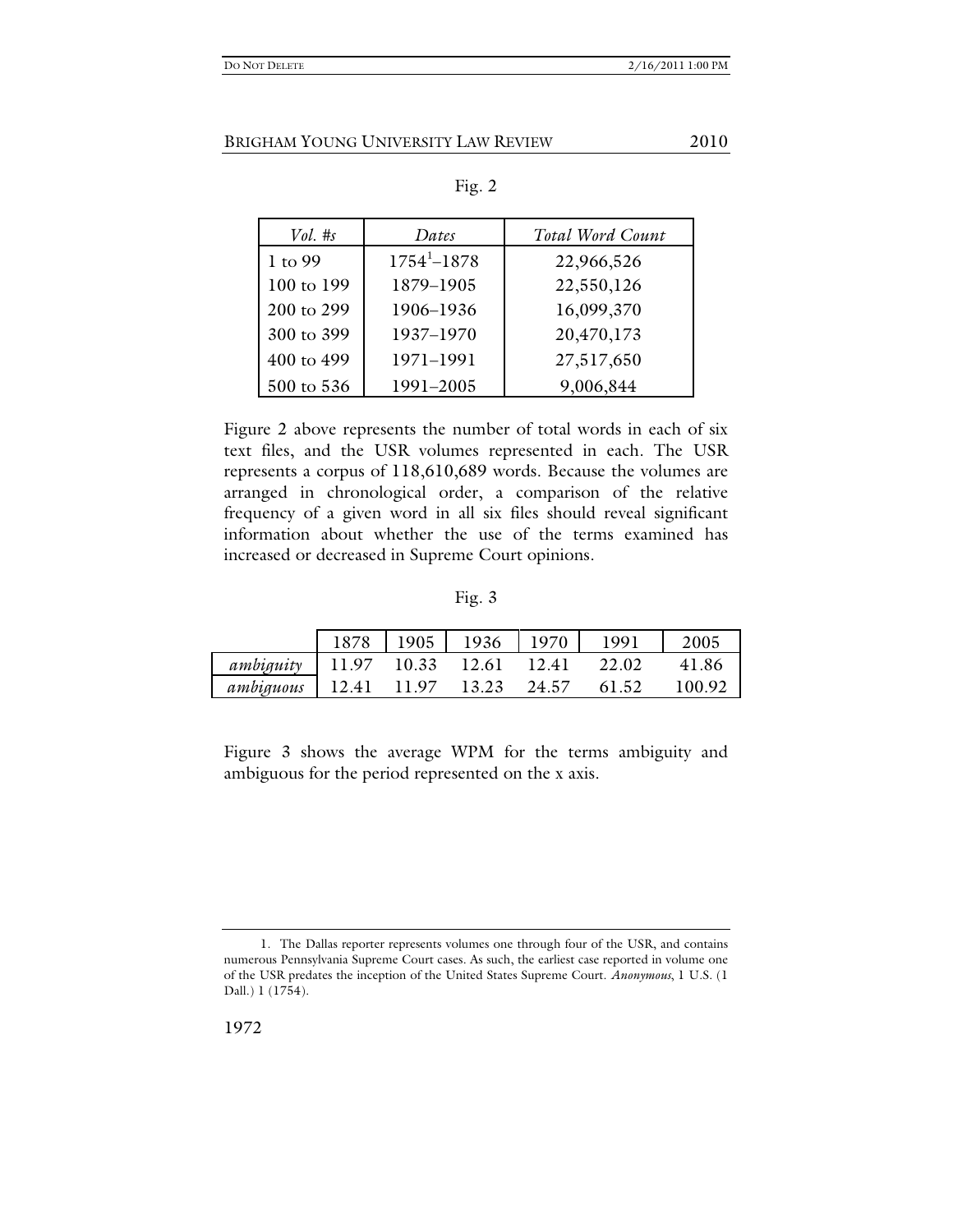1915 *The Dictionary Is Not a Fortress*

### APPENDIX II: PLAIN MEANING IN THE UNITED STATES REPORTS

Fig. 4



To analyze the frequency of use of the phrase plain meaning and its synonyms, I have used the same electronic database described in Appendix I.

|                  | 1878 | 1905 | 1936 | 1970 | 1991  | 2005  |
|------------------|------|------|------|------|-------|-------|
| plain meaning    | 3.27 | 1.91 | 3.11 | 4.2  | 12.43 | 15.43 |
| ordinary meaning | 1.26 | 2.31 | 3.79 | 2.69 | 5.71  | 15.77 |
| natural meaning  | 1.52 | 1.51 | 2.8  | 1.56 | 0.62  | 2.33  |
| literal meaning  | 1.65 | 1.02 | 2.36 | 1.22 | 1.27  | 0.78  |
| common meaning   | 0.26 |      | 0.43 | 0.2  | 1.24  | 2.22  |

Figure 5 shows the WPM for the term plain meaning and several of its synonyms for the periods represented on the x axis.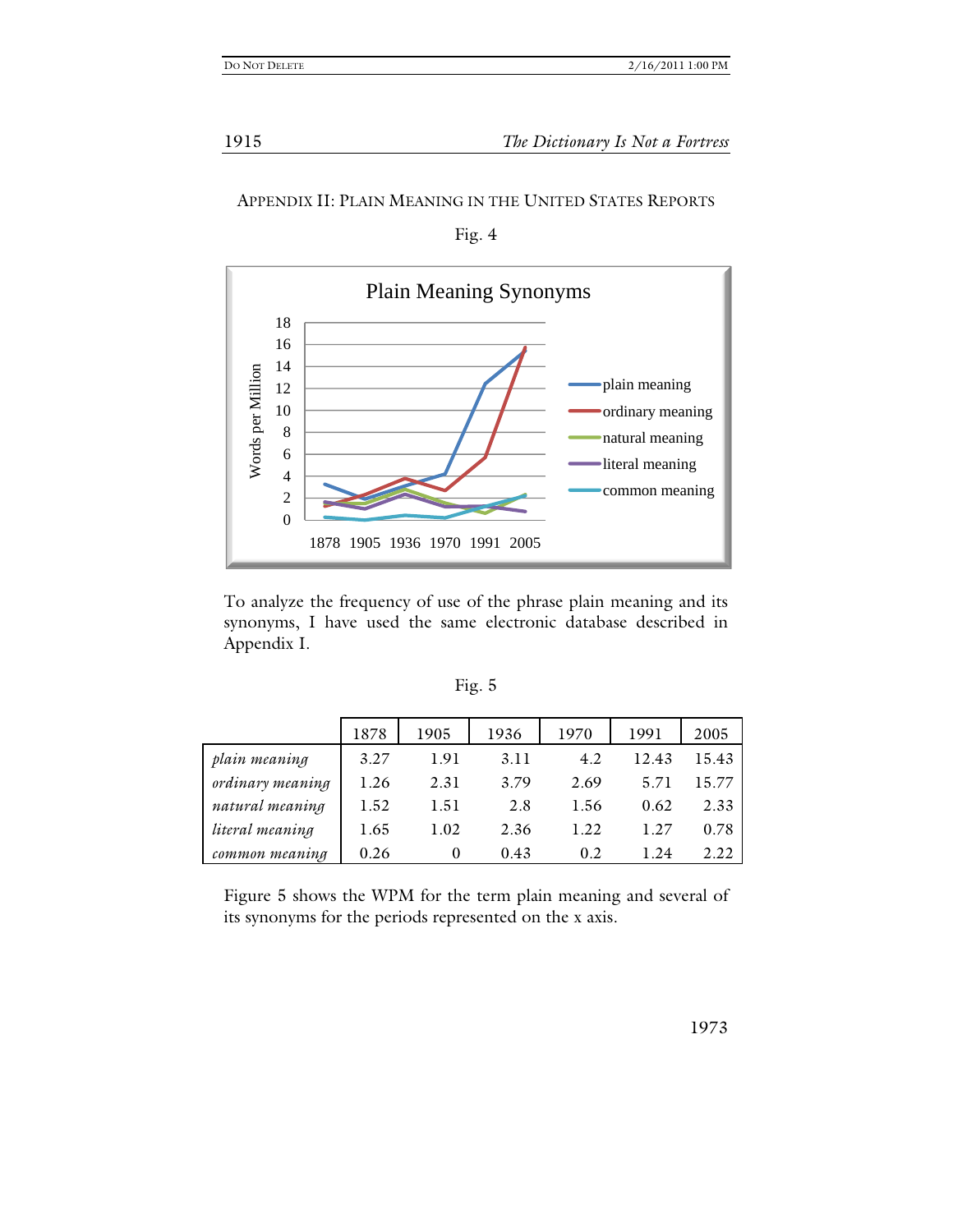



In Figure 6, I have isolated the frequency of plain meaning and ordinary meaning over the period represented on the x axis.

|                  | 1878 |      | 1905   1936   1970 |      | 1991  | 2005  |
|------------------|------|------|--------------------|------|-------|-------|
| plain meaning    | 3.27 | 1.91 | 3.11               | 4.2  | 12.43 | 15.43 |
| ordinary meaning | 1.26 | 2.31 | 3.79               | 2.69 | 5.71  | 15.77 |

Figure 7 compares the average WPM for the terms plain meaning and ordinary meaning for the period represented on the x axis.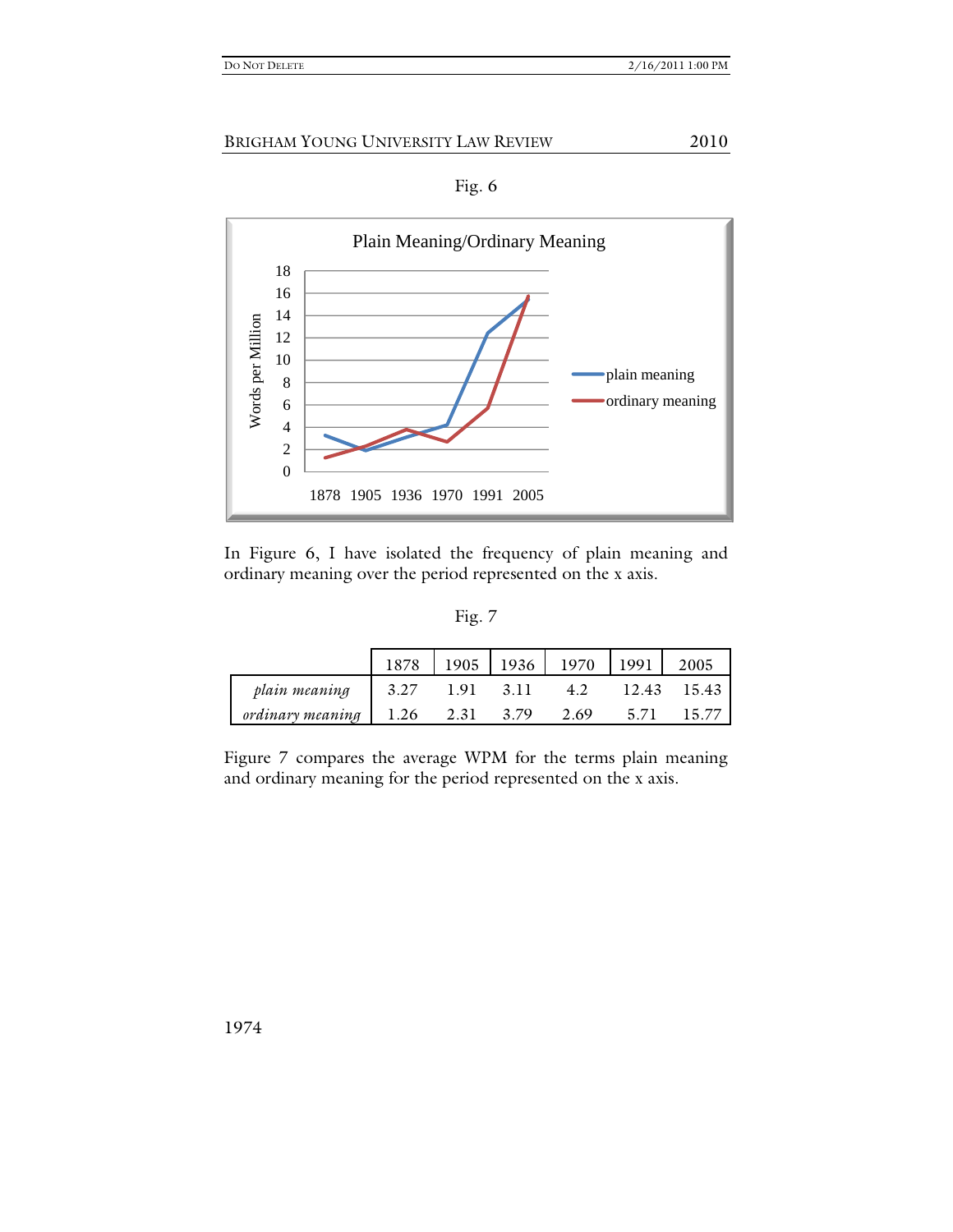# APPENDIX III: SCREEN SHOTS FROM CORPUS OF CONTEMPORARY AMERICAN ENGLISH

 $\sqrt{2}$ we is: in the  $\Box$  of  $\odot$  of  $\odot$ Page + **Q** Tools + occurred for the middle school sample in the study. However, those results carry much less weight due to the absence of a randomized trial research design. <<<br> v threw for 28 TDs and ran for another<br>\* The difference last Thursday in Dolphin Stadium was PAGE: « < 1/283 > »<br>SAMPLE: 100 200 500 1000 ecessary to push care, education, many  $\frac{1}{\epsilon}$ and its  $\frac{1}{2}$  $\frac{1}{5}$ ng that **O** Internet  $\frac{1}{2}$ and health needed reforms in health the U.S. study and difficult-to-obtain coope scrapping co  $\begin{tabular}{|c|c|c|c|} \hline \hline $\checkmark$ & $\checkmark$ \\ \hline \hline $\checkmark$ & $\checkmark$ \\ \hline \end{tabular}$ had the vision ad to it # Yet one day, roaming the libr to carry out the goals of t on his broad back. # The differe bean quick required. Putin have been used to carry out much ving by energy That he says. ces to carry out the once Gorbachev left office, but lacked the skill and good health to carry out all the changes the skills stepping up to **<u>carry</u>** more of the and carry or tuel CORPUS OF CONTEMPORARY AMERICAN ENGLISH to <u>carry</u> as much were to carry energy evenue should inancial up the team t carry its ow but require vast had to pick maintains that the excess **Pue** lioesn retailer exist Tebaw when ţ  $\ddot{\mathbf{e}}$ V Search Web - 2 E + @ And-Spy @ he explains. Mark Davies / Brigham Young University WORDS + [CONTEXT] è CONTEXT CARRY **A**  $\Phi$  **Corpus of Contemporary American English (COCA)** as the sur å porary American English (COC) Other ë VORD OR SELECT 旬 2005). KEYWORD IN CONTEXT (KWIC Š  $\bigcirc$   $\bullet$   $\bigcirc$  inter//www.anericancerpus.org/ **E** MORE CONTEXT  $\Box$  $\Box$ Adolescence čepo **JSAToday** Ŧ SportsIll CLICK ON TITLE FOR N<br>SECTION: NO LINITS ACAD 2009 ACAD **NIAG** MIAG **SM SMI SM** g g å ŒΣ  $\frac{2005}{2005}$ 2009 2009 eoo  $2009$ 2009 2009 ğ SEE CON  $\bullet$ Pustant  $\mathbb{S}^+$ a y <mark>m</mark> 15 0 35 50 0

Fig. 8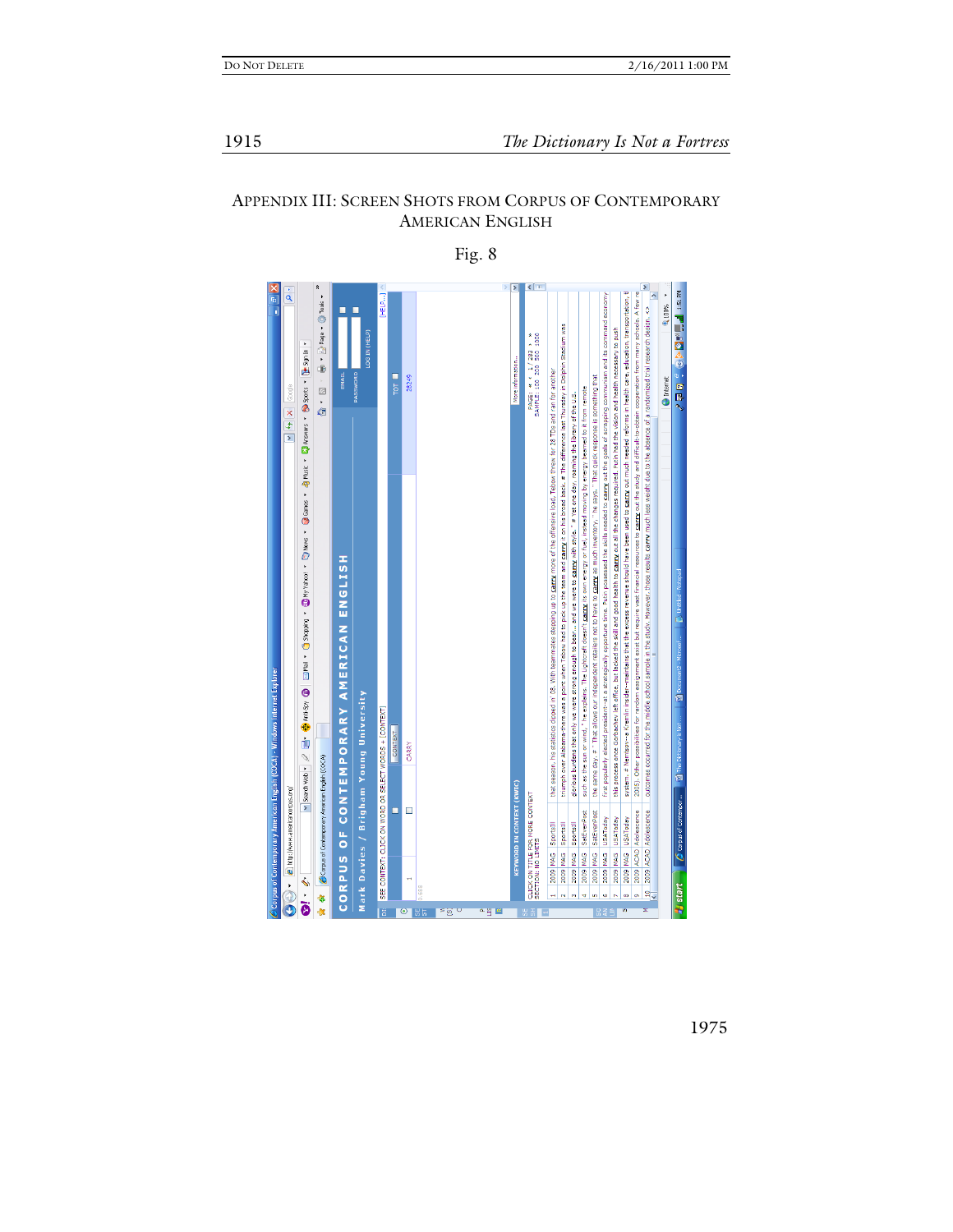| CORPUS OF CONTEMPORARY AMERICAN ENGLISH<br>E http://www.americancorpus.org/x.asp?L=e8co=coca8e=stephen.mountsen@gmail.com<br>Mark Davies / Brigham Young University<br>SEE CONTEXT: CLICK ON WORD OR SELECT WORDS + [CONTEXT]<br>ù<br>$\vee$ Search Web $\vee$ $\varnothing$<br>Corpus of Contemporary American English (COCA)<br>CONCEALED<br>CONTEXT<br>WEAPONS<br>KEYWORD IN CONTEXT (KWIC)<br><b>BURDEN</b><br>WEIGHT<br><b>YARDS</b><br><b>GUINS</b><br>SUN<br>5<br>2008 NEWS NewYorkTimes<br>2008 NEWS SanFrancisco<br>2008 ACAD SchoolPsych<br>2008 ACAD SchoolPsych<br>2007 SPOK Fox Gibson<br>Bk:GunShy<br>2007 SPOK CNN_King<br>С<br>$\Box$<br>$\Box$<br>$\Box$<br>$\Box$<br>■<br>$\Box$<br>□<br>$\Box$<br>2007 FIC<br>$\mathbf{\tilde{N}}$<br>m<br>4<br>in,<br>Ø.<br>к<br>œ<br>H<br>ä<br>å<br>$\ddot{\bullet}$<br>多水<br>m<br>Ġ.<br>o,<br>$\mathbf{r}$<br>$\infty$<br>ă<br>Ü<br>۵g<br>$\overline{\bullet}$<br>평등<br>≤ ⊛<br>$\overline{\mathbf{R}}$ | Mail + Chapping +<br><b>ED Anti-Spy</b>                                                                                                                                    | · spots of , seasong for , seasong , seasong , seasong , seasong , research , research , research , research ,<br>TOT  <br>4281<br>410<br>354 | $*$<br>$\overline{\phantom{a}}$<br>922979<br>38761<br>24365<br>Ę | The Sign In<br>0.46<br>1.06<br>1.45<br>0.83<br>0.80<br>ೢೕ<br>Google<br>ø<br>k<br>G | <b>EREMITE</b><br>lists   profile   history   logou<br>Q<br>- sou@ - abel向 - 1⊪<br>3.05<br>4.24<br>4.69<br>3.88<br>3.83<br>4.61<br>Ë |
|--------------------------------------------------------------------------------------------------------------------------------------------------------------------------------------------------------------------------------------------------------------------------------------------------------------------------------------------------------------------------------------------------------------------------------------------------------------------------------------------------------------------------------------------------------------------------------------------------------------------------------------------------------------------------------------------------------------------------------------------------------------------------------------------------------------------------------------------------------------------------------------------------------------------------------------------------------------|----------------------------------------------------------------------------------------------------------------------------------------------------------------------------|-----------------------------------------------------------------------------------------------------------------------------------------------|------------------------------------------------------------------|------------------------------------------------------------------------------------|--------------------------------------------------------------------------------------------------------------------------------------|
|                                                                                                                                                                                                                                                                                                                                                                                                                                                                                                                                                                                                                                                                                                                                                                                                                                                                                                                                                              |                                                                                                                                                                            |                                                                                                                                               |                                                                  |                                                                                    |                                                                                                                                      |
|                                                                                                                                                                                                                                                                                                                                                                                                                                                                                                                                                                                                                                                                                                                                                                                                                                                                                                                                                              |                                                                                                                                                                            |                                                                                                                                               |                                                                  |                                                                                    |                                                                                                                                      |
|                                                                                                                                                                                                                                                                                                                                                                                                                                                                                                                                                                                                                                                                                                                                                                                                                                                                                                                                                              |                                                                                                                                                                            |                                                                                                                                               |                                                                  |                                                                                    |                                                                                                                                      |
|                                                                                                                                                                                                                                                                                                                                                                                                                                                                                                                                                                                                                                                                                                                                                                                                                                                                                                                                                              |                                                                                                                                                                            |                                                                                                                                               |                                                                  |                                                                                    |                                                                                                                                      |
|                                                                                                                                                                                                                                                                                                                                                                                                                                                                                                                                                                                                                                                                                                                                                                                                                                                                                                                                                              |                                                                                                                                                                            |                                                                                                                                               |                                                                  |                                                                                    |                                                                                                                                      |
|                                                                                                                                                                                                                                                                                                                                                                                                                                                                                                                                                                                                                                                                                                                                                                                                                                                                                                                                                              |                                                                                                                                                                            |                                                                                                                                               |                                                                  |                                                                                    |                                                                                                                                      |
|                                                                                                                                                                                                                                                                                                                                                                                                                                                                                                                                                                                                                                                                                                                                                                                                                                                                                                                                                              |                                                                                                                                                                            |                                                                                                                                               |                                                                  |                                                                                    |                                                                                                                                      |
|                                                                                                                                                                                                                                                                                                                                                                                                                                                                                                                                                                                                                                                                                                                                                                                                                                                                                                                                                              |                                                                                                                                                                            |                                                                                                                                               |                                                                  |                                                                                    |                                                                                                                                      |
|                                                                                                                                                                                                                                                                                                                                                                                                                                                                                                                                                                                                                                                                                                                                                                                                                                                                                                                                                              |                                                                                                                                                                            |                                                                                                                                               |                                                                  |                                                                                    |                                                                                                                                      |
|                                                                                                                                                                                                                                                                                                                                                                                                                                                                                                                                                                                                                                                                                                                                                                                                                                                                                                                                                              |                                                                                                                                                                            |                                                                                                                                               |                                                                  |                                                                                    |                                                                                                                                      |
|                                                                                                                                                                                                                                                                                                                                                                                                                                                                                                                                                                                                                                                                                                                                                                                                                                                                                                                                                              |                                                                                                                                                                            | 262                                                                                                                                           | 31629                                                            |                                                                                    |                                                                                                                                      |
|                                                                                                                                                                                                                                                                                                                                                                                                                                                                                                                                                                                                                                                                                                                                                                                                                                                                                                                                                              |                                                                                                                                                                            | 262                                                                                                                                           | 32823                                                            |                                                                                    |                                                                                                                                      |
|                                                                                                                                                                                                                                                                                                                                                                                                                                                                                                                                                                                                                                                                                                                                                                                                                                                                                                                                                              |                                                                                                                                                                            | 219                                                                                                                                           | 15926                                                            | 1.38                                                                               |                                                                                                                                      |
|                                                                                                                                                                                                                                                                                                                                                                                                                                                                                                                                                                                                                                                                                                                                                                                                                                                                                                                                                              |                                                                                                                                                                            | 197                                                                                                                                           | 2665                                                             | 7.39                                                                               | 7.04                                                                                                                                 |
|                                                                                                                                                                                                                                                                                                                                                                                                                                                                                                                                                                                                                                                                                                                                                                                                                                                                                                                                                              |                                                                                                                                                                            | 98                                                                                                                                            | 10623                                                            | 581                                                                                | 5.04                                                                                                                                 |
|                                                                                                                                                                                                                                                                                                                                                                                                                                                                                                                                                                                                                                                                                                                                                                                                                                                                                                                                                              |                                                                                                                                                                            |                                                                                                                                               |                                                                  | More information                                                                   |                                                                                                                                      |
|                                                                                                                                                                                                                                                                                                                                                                                                                                                                                                                                                                                                                                                                                                                                                                                                                                                                                                                                                              | prepared to uphold gun-licensing laws, like a California law requiring a police permit to carry a loaded weapon in public. The court's reference to " dangerous and unusua |                                                                                                                                               |                                                                  |                                                                                    |                                                                                                                                      |
|                                                                                                                                                                                                                                                                                                                                                                                                                                                                                                                                                                                                                                                                                                                                                                                                                                                                                                                                                              | but they refuse all dialogue. He and Mr. Saleh, the mediator, now carry a weapon at all times, and fear for their safety, Mr. Bahri said                                   |                                                                                                                                               |                                                                  |                                                                                    |                                                                                                                                      |
|                                                                                                                                                                                                                                                                                                                                                                                                                                                                                                                                                                                                                                                                                                                                                                                                                                                                                                                                                              | a weapon (28% vs. 5%), and nearly four times more likely to carry a weapon to school (19% vs. 5%). In one of the largest                                                   |                                                                                                                                               |                                                                  |                                                                                    |                                                                                                                                      |
|                                                                                                                                                                                                                                                                                                                                                                                                                                                                                                                                                                                                                                                                                                                                                                                                                                                                                                                                                              | in the absence of support from the public school system, 19% of GLB youth carry a weapon to school (ostensibly for protection), and therefore responses to incidents       |                                                                                                                                               |                                                                  |                                                                                    |                                                                                                                                      |
|                                                                                                                                                                                                                                                                                                                                                                                                                                                                                                                                                                                                                                                                                                                                                                                                                                                                                                                                                              | It's for the 15-year-old boy in Ghana who stood up and refused to carry a weapon and come (unintelligible). It's for the parents who have                                  |                                                                                                                                               |                                                                  |                                                                                    |                                                                                                                                      |
|                                                                                                                                                                                                                                                                                                                                                                                                                                                                                                                                                                                                                                                                                                                                                                                                                                                                                                                                                              | was a permanent resident of the state, to get a license to own and carry a concealed weapon. Meaning you have it under your jacket, under garment and                      |                                                                                                                                               |                                                                  |                                                                                    |                                                                                                                                      |
|                                                                                                                                                                                                                                                                                                                                                                                                                                                                                                                                                                                                                                                                                                                                                                                                                                                                                                                                                              | to fully expand our Second Amendment rights, making it legal for law-abiding citizens to Carry a concealed weapon anywhere in Texas without a permit. I'm referring to     |                                                                                                                                               |                                                                  |                                                                                    |                                                                                                                                      |
| Newsweek<br>2007 MAG<br>$\frac{1}{2}$                                                                                                                                                                                                                                                                                                                                                                                                                                                                                                                                                                                                                                                                                                                                                                                                                                                                                                                        | shot a hole near his front door. To Heller, who is licensed to carry a weapon for his job guarding federal buildings, the law has it backward.                             |                                                                                                                                               |                                                                  |                                                                                    |                                                                                                                                      |
| 2006 SPOK CBS_Sixty<br>g                                                                                                                                                                                                                                                                                                                                                                                                                                                                                                                                                                                                                                                                                                                                                                                                                                                                                                                                     | and a half away at most. And what kind of weapon did you carry? I had my own gun but there was also a special gun to                                                       |                                                                                                                                               |                                                                  |                                                                                    |                                                                                                                                      |
| 2006 SPOK MSNBC_Abrams<br>$\frac{4}{3}$<br>m)                                                                                                                                                                                                                                                                                                                                                                                                                                                                                                                                                                                                                                                                                                                                                                                                                                                                                                                | . That's because in Florida it's relatively easy to get a permit to carry a concealed weapon, so these officers aren't taking any chances. YELLING                         |                                                                                                                                               |                                                                  |                                                                                    |                                                                                                                                      |
| 2006 ACAD Humanist<br>19                                                                                                                                                                                                                                                                                                                                                                                                                                                                                                                                                                                                                                                                                                                                                                                                                                                                                                                                     | by the U.S. troops that designates him as trained in security and therefore qualified to carry a weapon. He displays the badge proudly, standing tall as he navigates us   |                                                                                                                                               |                                                                  |                                                                                    |                                                                                                                                      |
| nonelenov lead nakar                                                                                                                                                                                                                                                                                                                                                                                                                                                                                                                                                                                                                                                                                                                                                                                                                                                                                                                                         | ik wadza. Bukika kama a mindia mkich analuma halinun kalidun zauda kama analan wana na faran aladia and tha Halada. Ona han                                                |                                                                                                                                               |                                                                  |                                                                                    | ۸                                                                                                                                    |
|                                                                                                                                                                                                                                                                                                                                                                                                                                                                                                                                                                                                                                                                                                                                                                                                                                                                                                                                                              |                                                                                                                                                                            |                                                                                                                                               |                                                                  | <b>C</b> Internet                                                                  | 4,100%                                                                                                                               |
| C Corpus of Contemp<br><b>Tressel</b>                                                                                                                                                                                                                                                                                                                                                                                                                                                                                                                                                                                                                                                                                                                                                                                                                                                                                                                        | C Gmail - Inbox (40) -  C Corpus of Contemp                                                                                                                                | The Dictionary is No                                                                                                                          | 2 Document2 - Micros   D. Unitiled - Notepad                     | <b>WEB FRAGE REA</b>                                                               |                                                                                                                                      |

Fig. 9

1976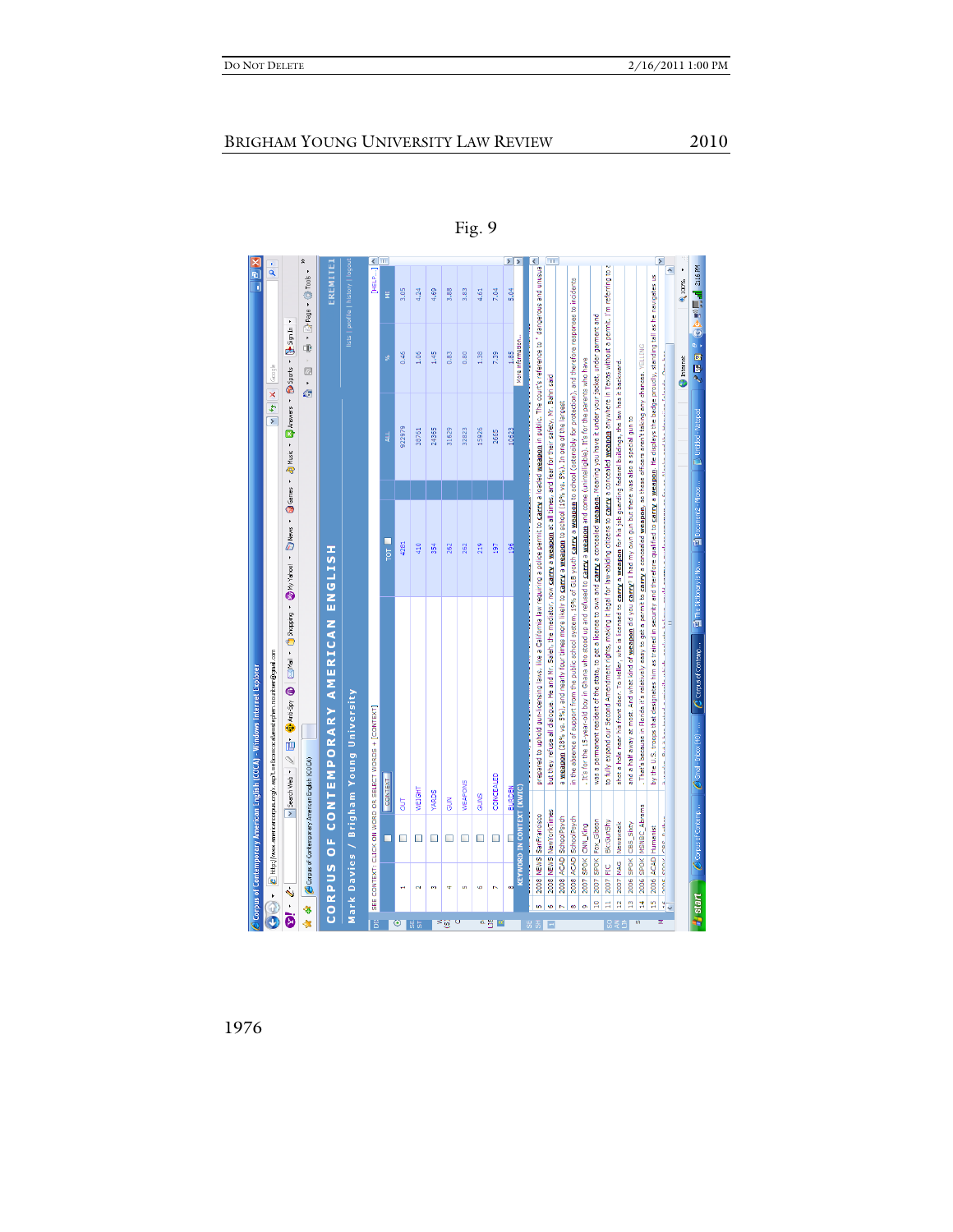# 1915 *The Dictionary Is Not a Fortress*

# APPENDIX IV: COLLOCATES OF *CARRY*

# Fig. 10

| Rank                    | Collocate         | Co-occurrences |
|-------------------------|-------------------|----------------|
| l                       | <b>OUT</b>        | 12674          |
| $\overline{2}$          | <b>YARDS</b>      | 1303           |
| $\overline{\mathbf{3}}$ | WEIGHT            | 895            |
| $\overline{4}$          | <b>BAG</b>        | 778            |
| 5                       | <b>GUN</b>        | 648            |
| 6                       | <b>WEAPONS</b>    | 565            |
| 7                       | <b>HEAVY</b>      | 538            |
| 8                       | <b>BAGS</b>       | 462            |
| 9                       | <b>GUNS</b>       | 443            |
| 10                      | LOAD              | 405            |
| 11                      | <b>PASSENGERS</b> | 402            |
| 12                      | <b>BURDEN</b>     | 381            |
| 13                      | <b>CONCEALED</b>  | 296            |
| 14                      | <b>WEAPON</b>     | 283            |
| 15                      | <b>TRAY</b>       | 244            |
| 16                      | <b>BAGGAGE</b>    | 190            |
| 17                      | <b>TORCH</b>      | 187            |
| 18                      | <b>BRIEFCASE</b>  | 185            |
| 19                      | <b>CARGO</b>      | 184            |
| 20                      | <b>SHIPS</b>      | 180            |
| 21                      | <b>GENE</b>       | 173            |
| 22                      | <b>VIRUS</b>      | 169            |
| 23                      | <b>SUITCASE</b>   | 168            |
| 24                      | <b>SENTENCE</b>   | 168            |
| 25                      | <b>GENES</b>      | 159            |
| 26                      | <b>LOADS</b>      | 158            |
| 27                      | <b>TASKS</b>      | 155            |
| 28                      | <b>MESSAGES</b>   | 152            |
| 29                      | <b>BACKPACK</b>   | 148            |
| 30                      | <b>RIFLE</b>      | 148            |
| 31                      | <b>TRUCKS</b>     | 148            |
| 32                      | <b>GEAR</b>       | 148            |
| 33                      | <b>MOMENTUM</b>   | 139            |
| 34                      | <b>FLAG</b>       | 134            |
| 35                      | <b>OXYGEN</b>     | 131            |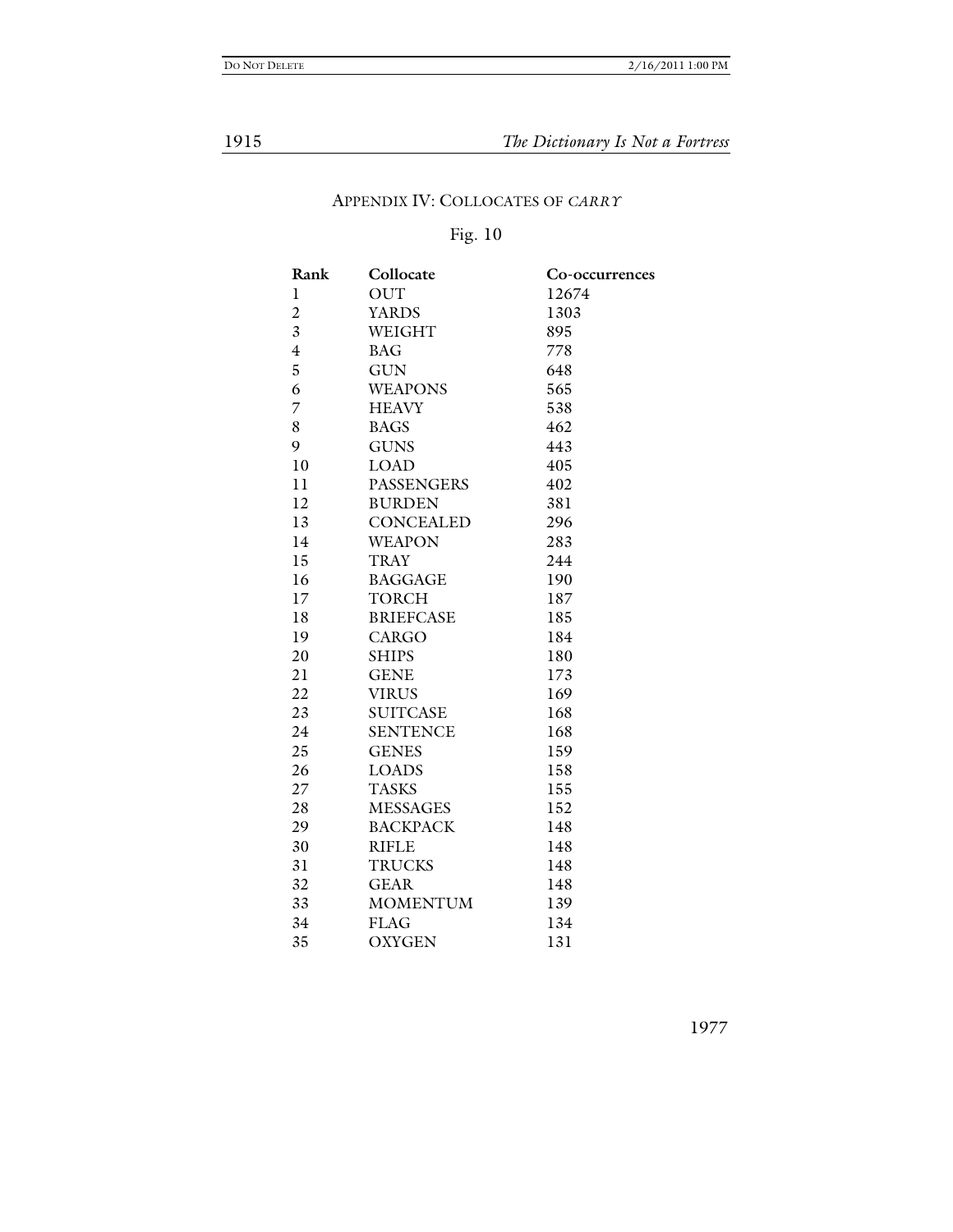| Collocate               | Co-occurrences |
|-------------------------|----------------|
| <b>PURSE</b>            | 127            |
| <b>BASKET</b>           | 126            |
| <b>DUTIES</b>           | 119            |
| <b>LUGGAGE</b>          | 117            |
| <b>RESPONSIBILITIES</b> | 113            |
| <b>BANNER</b>           | 111            |
| <b>GROCERIES</b>        | 108            |
| <b>SACK</b>             | 99             |
| <b>RIFLES</b>           | 98             |
| <b>MISSILES</b>         | 97             |
| <b>BREEZE</b>           | 95             |
| PISTOL                  | 87             |
| <b>BUCKET</b>           | 81             |
| <b>SCENT</b>            | 80             |
| <b>STRETCHER</b>        | 78             |
| <b>FREIGHT</b>          | 74             |
| <b>BASKETS</b>          | 74             |
| <b>TAG</b>              | 72             |
| <b>KNIVES</b>           | 68             |
| <b>TOUCHDOWNS</b>       | 68             |
| <b>BANNERS</b>          | 67             |
| <b>COFFIN</b>           | 67             |
| <b>WALLET</b>           | 67             |
| <b>NOTEBOOK</b>         | 66             |
| <b>BUCKETS</b>          | 65             |
| <b>STIGMA</b>           | 65             |
| <b>UMBRELLA</b>         | 65             |
| <b>BUNDLE</b>           | 64             |
| <b>FLAGS</b>            | 64             |
| <b>BURDENS</b>          | 63             |
| <b>HANDGUNS</b>         | 62             |
| <b>CURRENTS</b>         | 62             |
| <b>PACKS</b>            | 61             |
| <b>EXPLOSIVES</b>       | 59             |
| <b>WARHEADS</b>         | 58             |
| <b>SUITCASES</b>        | 58             |
| <b>TRAYS</b>            | 58             |
| <b>SCARS</b>            | 56             |
| <b>SACKS</b>            | 56             |
|                         |                |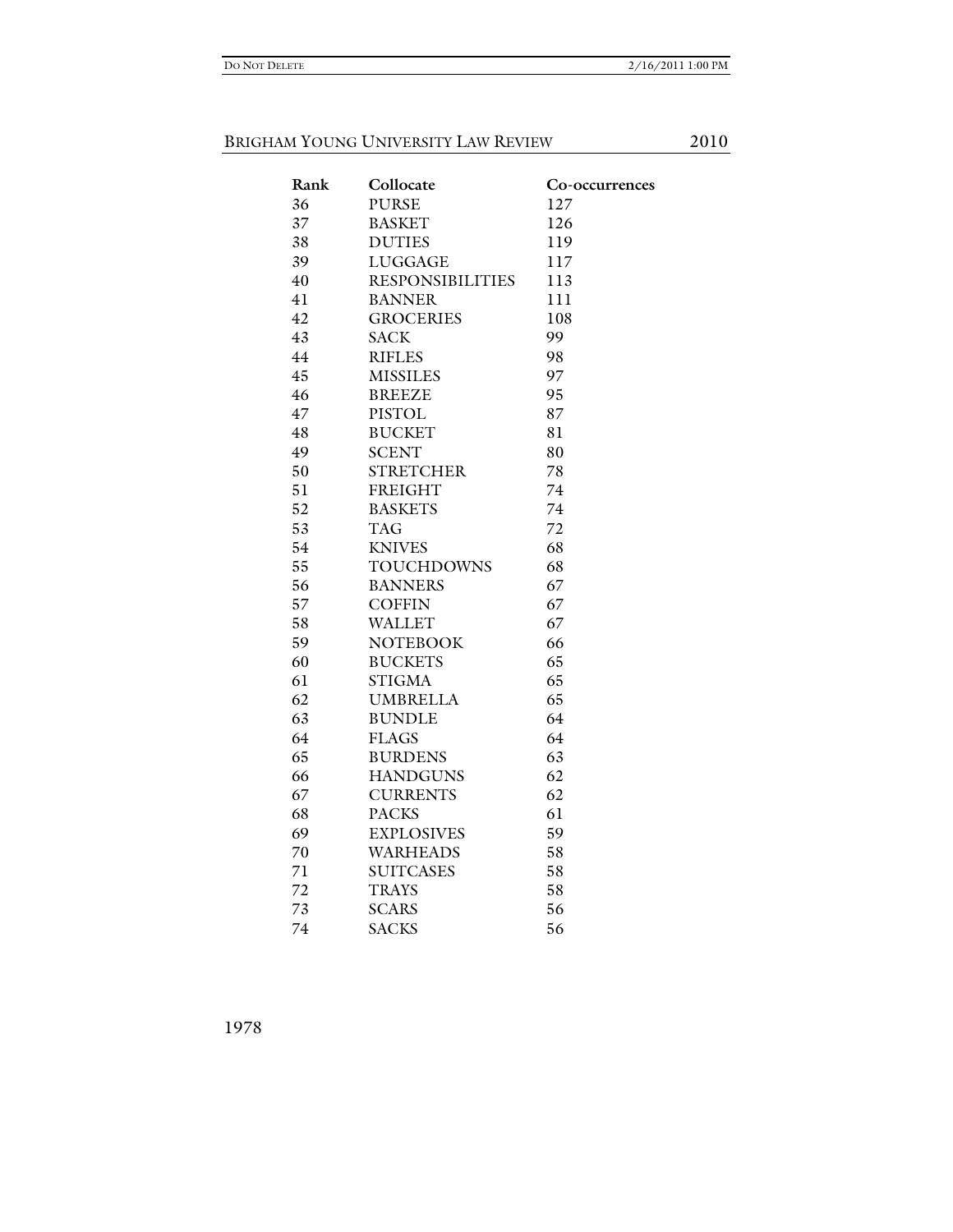**The Dictionary Is Not a Fortress** 

| Rank | Collocate           | Co-occurrences |
|------|---------------------|----------------|
| 75   | <b>PENALTIES</b>    | 55             |
| 76   | <b>ALOFT</b>        | 53             |
| 77   | <b>MPH</b>          | 53             |
| 78   | <b>SPACECRAFT</b>   | 50             |
| 79   | 6-IRON              | 49             |
| 80   | <b>FIREARMS</b>     | 49             |
| 81   | <b>CARDBOARD</b>    | 49             |
| 82   | PAYLOAD             | 48             |
| 83   | <b>CONNOTATIONS</b> | 48             |
| 84   | <b>FIREARM</b>      | 48             |
| 85   | <b>PASSPORT</b>     | 48             |
| 86   | <b>BOMBINGS</b>     | 48             |
| 87   | <b>HANDGUN</b>      | 47             |
| 88   | <b>AMBULANCE</b>    | 47             |
| 89   | <b>BUNDLES</b>      | 46             |
| 90   | <b>CASKET</b>       | 46             |
| 91   | <b>DUFFEL</b>       | 45             |
| 92   | <b>BACKPACKS</b>    | 44             |
| 93   | <b>AMMUNITION</b>   | 43             |
| 94   | <b>AVERAGING</b>    | 42             |
| 95   | <b>POUCH</b>        | 41             |
| 96   | <b>MOSQUITOES</b>   | 41             |
| 97   | <b>CONVOY</b>       | 40             |
| 98   | <b>BELONGINGS</b>   | 40             |
| 99   | <b>CLOUT</b>        | 40             |
| 100  | <b>EXECUTIONS</b>   | 38             |